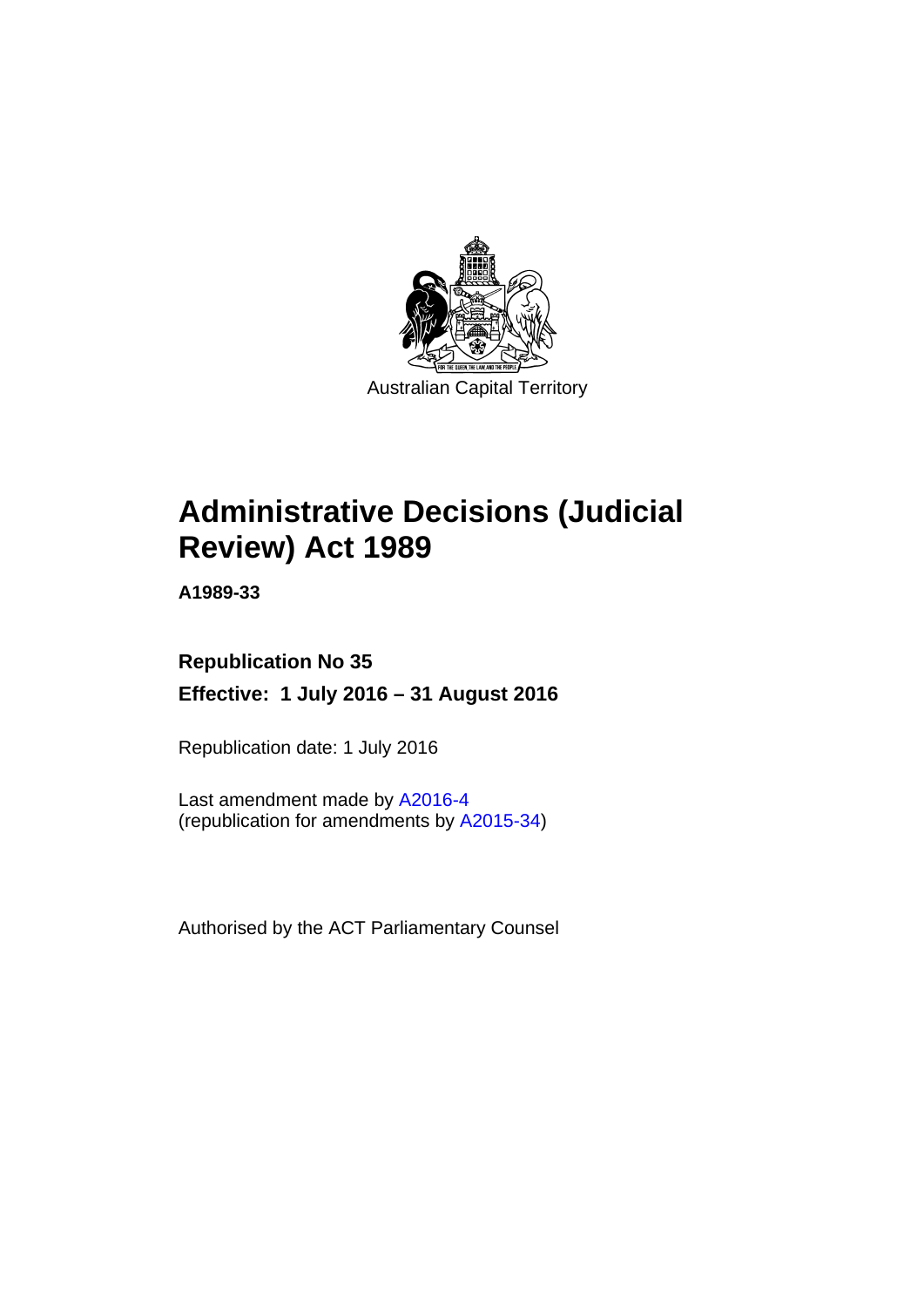## **About this republication**

#### **The republished law**

This is a republication of the *Administrative Decisions (Judicial Review) Act 1989* (including any amendment made under the *[Legislation Act 2001](http://www.legislation.act.gov.au/a/2001-14)*, part 11.3 (Editorial changes)) as in force on 1 July 2016*.* It also includes any commencement, amendment, repeal or expiry affecting this republished law to 1 July 2016.

The legislation history and amendment history of the republished law are set out in endnotes 3 and 4.

#### **Kinds of republications**

The Parliamentary Counsel's Office prepares 2 kinds of republications of ACT laws (see the ACT legislation register at [www.legislation.act.gov.au](http://www.legislation.act.gov.au/)):

- authorised republications to which the *[Legislation Act 2001](http://www.legislation.act.gov.au/a/2001-14)* applies
- unauthorised republications.

The status of this republication appears on the bottom of each page.

#### **Editorial changes**

The *[Legislation Act 2001](http://www.legislation.act.gov.au/a/2001-14)*, part 11.3 authorises the Parliamentary Counsel to make editorial amendments and other changes of a formal nature when preparing a law for republication. Editorial changes do not change the effect of the law, but have effect as if they had been made by an Act commencing on the republication date (see *[Legislation Act 2001](http://www.legislation.act.gov.au/a/2001-14)*, s 115 and s 117). The changes are made if the Parliamentary Counsel considers they are desirable to bring the law into line, or more closely into line, with current legislative drafting practice.

This republication includes amendments made under part 11.3 (see endnote 1).

#### **Uncommenced provisions and amendments**

If a provision of the republished law has not commenced, the symbol  $\mathbf{U}$  appears immediately before the provision heading. Any uncommenced amendments that affect this republished law are accessible on the ACT legislation register [\(www.legislation.act.gov.au\)](http://www.legislation.act.gov.au/). For more information, see the home page for this law on the register.

#### **Modifications**

If a provision of the republished law is affected by a current modification, the symbol  $\mathbf{M}$ appears immediately before the provision heading. The text of the modifying provision appears in the endnotes. For the legal status of modifications, see the *[Legislation Act 2001](http://www.legislation.act.gov.au/a/2001-14)*, section 95.

#### **Penalties**

At the republication date, the value of a penalty unit for an offence against this law is \$150 for an individual and \$750 for a corporation (see *[Legislation Act 2001](http://www.legislation.act.gov.au/a/2001-14)*, s 133).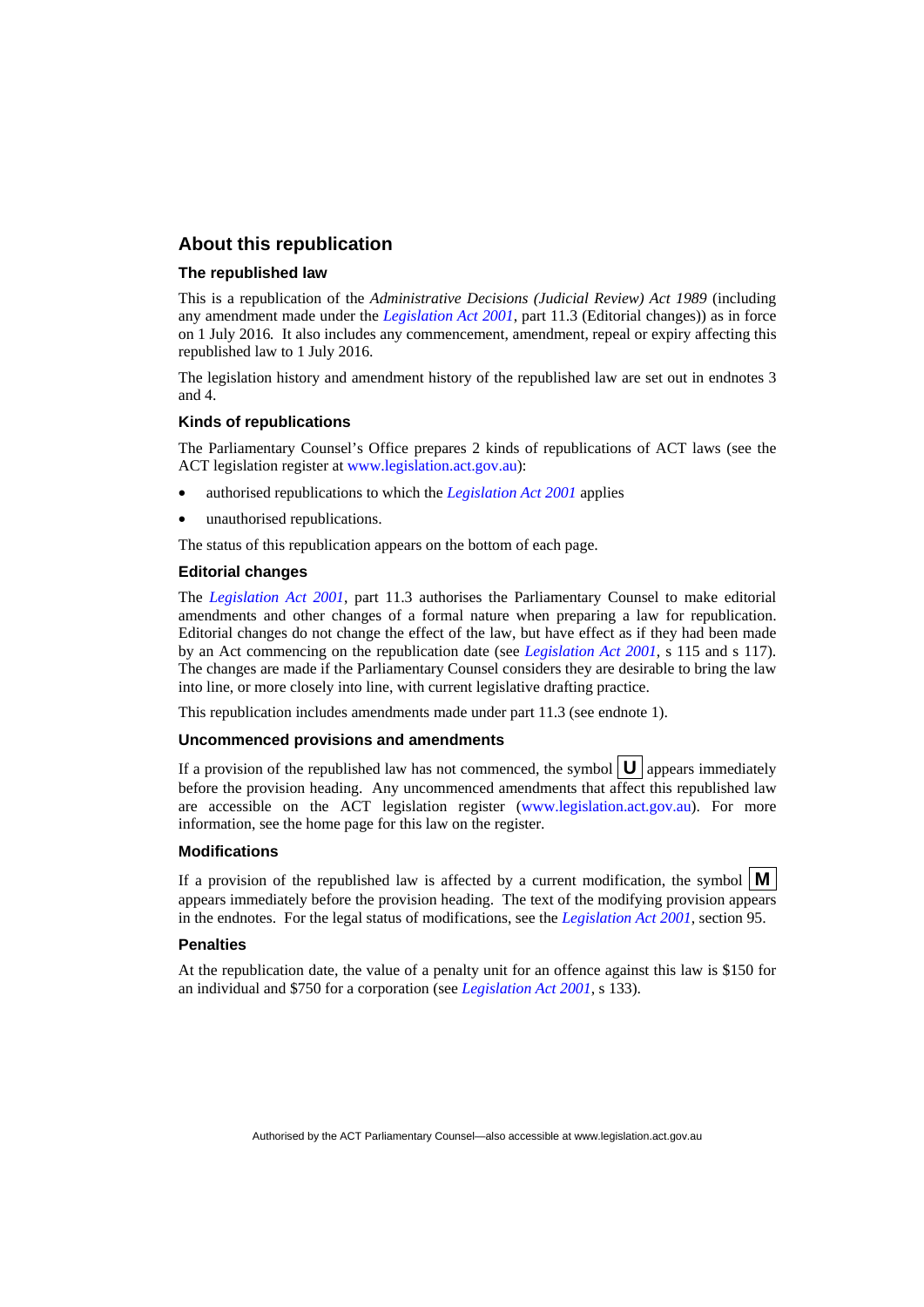

# **Administrative Decisions (Judicial Review) Act 1989**

## **Contents**

|                             |                                                                                     | Page       |
|-----------------------------|-------------------------------------------------------------------------------------|------------|
| 1                           | Name of Act                                                                         | 2          |
| 2                           | Dictionary                                                                          | 2          |
| 3                           | <b>Notes</b>                                                                        | 2          |
| 3A                          | Meaning of <i>making</i> and <i>failure to make</i> a decision                      | 2          |
| 3C                          | Meaning of <i>conduct engaged in</i> for purpose of making decision                 | 3          |
| 4                           | Act to operate despite anything in existing laws                                    | 3          |
| 4A                          | Who may make an application under this Act                                          | 3          |
| 5                           | Applications for review of decisions                                                | 5          |
| 6                           | Applications for review of conduct related to making of decisions                   |            |
| 7                           | Applications for failures to make decisions                                         | 9          |
| 8                           | Effect of Act on other rights                                                       | 10         |
| 9                           | Applications for order of review must set out grounds                               | 11         |
| 10                          | Period in which application for order of review must be made                        | 11         |
| 11                          | Application for order of review not limited to grounds in application               | 14         |
| R <sub>35</sub><br>01/07/16 | Administrative Decisions (Judicial Review) Act 1989<br>Effective: 01/07/16-31/08/16 | contents 1 |
|                             |                                                                                     |            |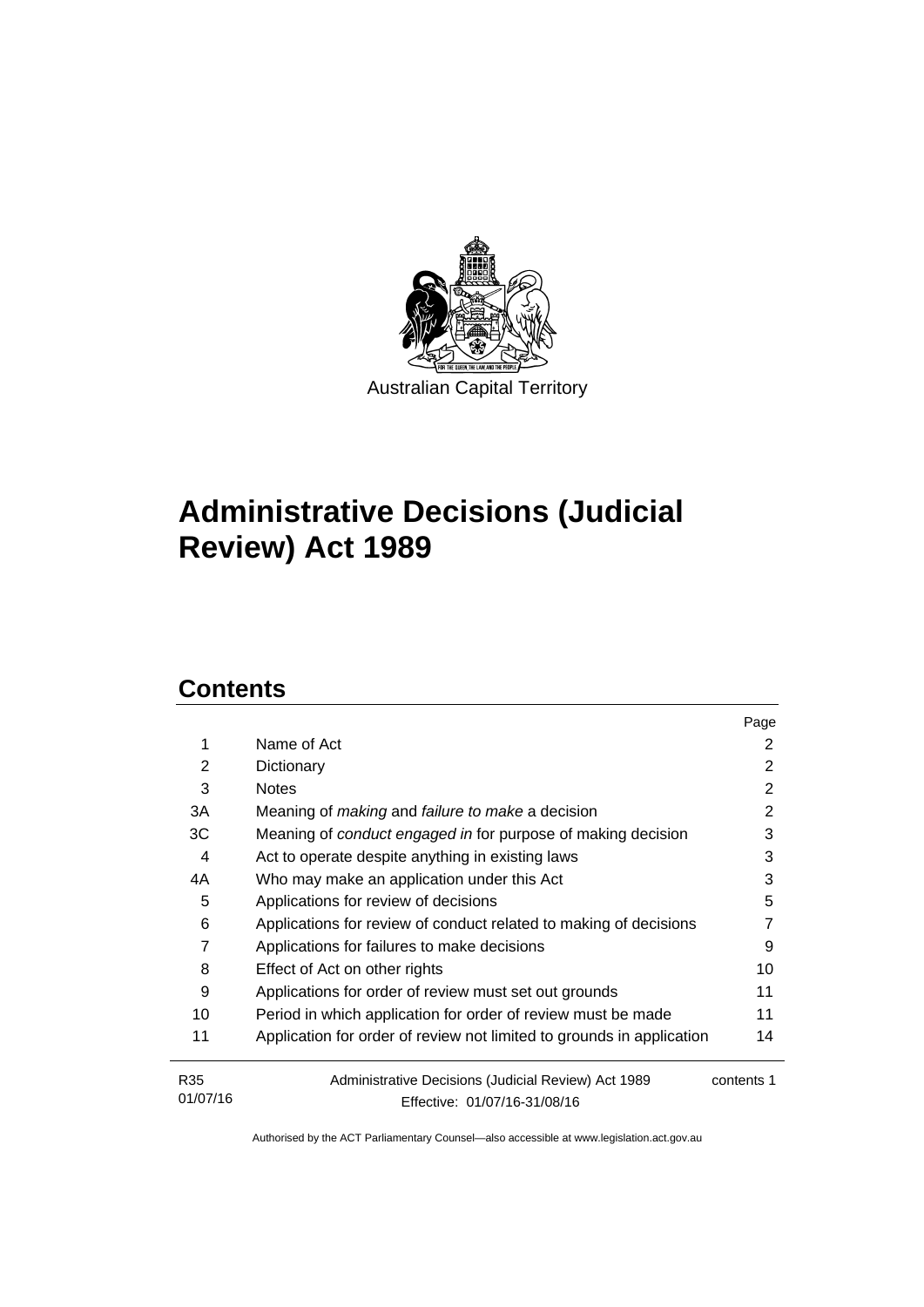#### **Contents**

|                   |                                                                         | Page |
|-------------------|-------------------------------------------------------------------------|------|
| 12                | Application to be made a party to a proceeding                          | 14   |
| 13                | Reasons for decision may be obtained                                    | 14   |
| 14                | Certain information not required to be disclosed                        | 17   |
| 15                | Ministerial certificate about disclosure of information                 | 18   |
| 16                | Stay of proceedings                                                     | 19   |
| 17                | Powers of Supreme Court in relation to applications for order of review | 20   |
| 18                | Change in person holding, or performing the duties of, an office        | 21   |
| 19                | Intervention by Minister                                                | 21   |
| 19A               | Intervention by other people                                            |      |
| 20                | Act not to apply to certain decisions                                   | 22   |
| 21                | Regulation-making power                                                 | 23   |
| <b>Schedule 1</b> | Decisions to which this Act does not apply                              | 24   |
| <b>Schedule 2</b> | Decisions to which s 13 does not apply                                  | 29   |
| 2.1               | Administration of criminal justice                                      | 29   |

| <u>.</u> | , withink when you will make power                               |    |
|----------|------------------------------------------------------------------|----|
| 2.2      | Civil proceedings                                                | 29 |
| 2.3      | Decisions relating to territory finance                          | 30 |
| 2.4      | Decisions relating to administration of the public service       | 30 |
| 2.5      | Certain other appointment decisions                              | 31 |
| 2.6      | Certain decisions under the Crimes (Sentence Administration) Act | 31 |
| 2.7      | Decisions of the ACAT                                            | 32 |
|          |                                                                  |    |

## **[Dictionary](#page-36-0)** [33](#page-36-0)

## **[Endnotes](#page-38-0)** 1 [About the endnotes 35](#page-38-1) 2 [Abbreviation key 35](#page-38-2) 3 [Legislation history 36](#page-39-0) 4 Amendment history **43** 5 [Earlier republications 46](#page-49-0)

| contents 2 | Administrative Decisions (Judicial Review) Act 1989 | R35      |
|------------|-----------------------------------------------------|----------|
|            | Effective: 01/07/16-31/08/16                        | 01/07/16 |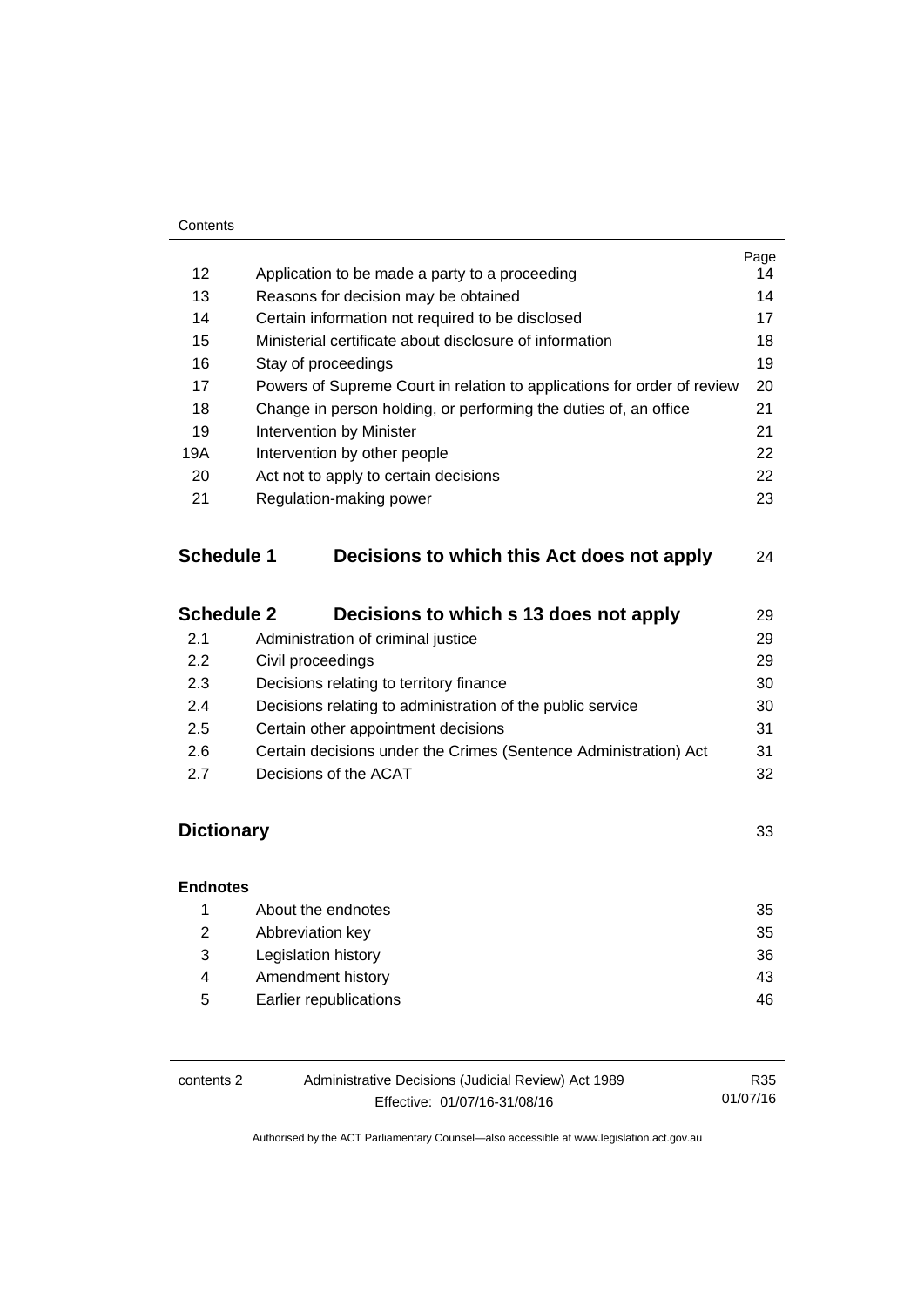

# **Administrative Decisions (Judicial Review) Act 1989**

An Act relating to the review on questions of law of certain administrative decisions

R35 01/07/16

l

Administrative Decisions (Judicial Review) Act 1989 Effective: 01/07/16-31/08/16

page 1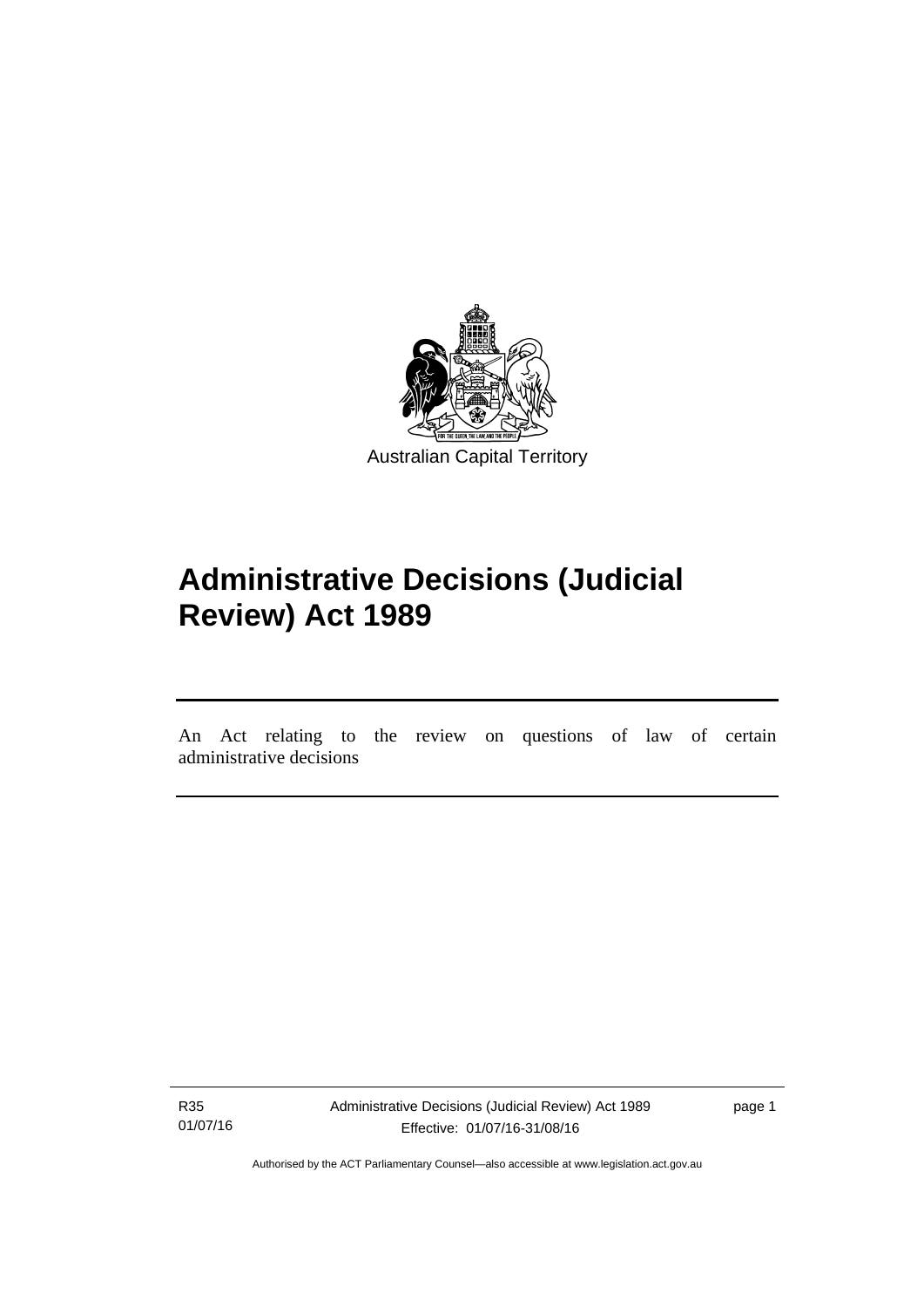## <span id="page-5-0"></span>**1 Name of Act**

This Act is the *Administrative Decisions (Judicial Review) Act 1989*.

## <span id="page-5-1"></span>**2 Dictionary**

The dictionary at the end of this Act is part of this Act.

*Note 1* The dictionary at the end of this Act defines certain terms used in this Act, and includes references (*signpost definitions*) to other terms defined elsewhere.

> For example, the signpost definition '*conduct engaged in* for the purpose of making a decision—see section 3C.' means that the term 'conduct engaged in' is defined in that section.

*Note 2* A definition in the dictionary (including a signpost definition) applies to the entire Act unless the definition, or another provision of the Act, provides otherwise or the contrary intention otherwise appears (see [Legislation Act,](http://www.legislation.act.gov.au/a/2001-14) s  $155$  and s  $156$  (1)).

## <span id="page-5-2"></span>**3 Notes**

A note included in this Act is explanatory and is not part of this Act.

*Note* See the [Legislation Act,](http://www.legislation.act.gov.au/a/2001-14) s 127 (1), (4) and (5) for the legal status of notes.

## <span id="page-5-3"></span>**3A Meaning of** *making* **and** *failure to make* **a decision**

- (1) For this Act, a reference to the *making* of a decision includes a reference to—
	- (a) making, suspending, revoking or refusing to make an order, award or determination; or
	- (b) giving, suspending, revoking or refusing to give a certificate, direction, approval, consent or permission; or
	- (c) issuing, suspending, revoking or refusing to issue a licence, authority or other instrument; or
	- (d) imposing a condition or restriction; or

| page 2 | Administrative Decisions (Judicial Review) Act 1989 | R35      |
|--------|-----------------------------------------------------|----------|
|        | Effective: 01/07/16-31/08/16                        | 01/07/16 |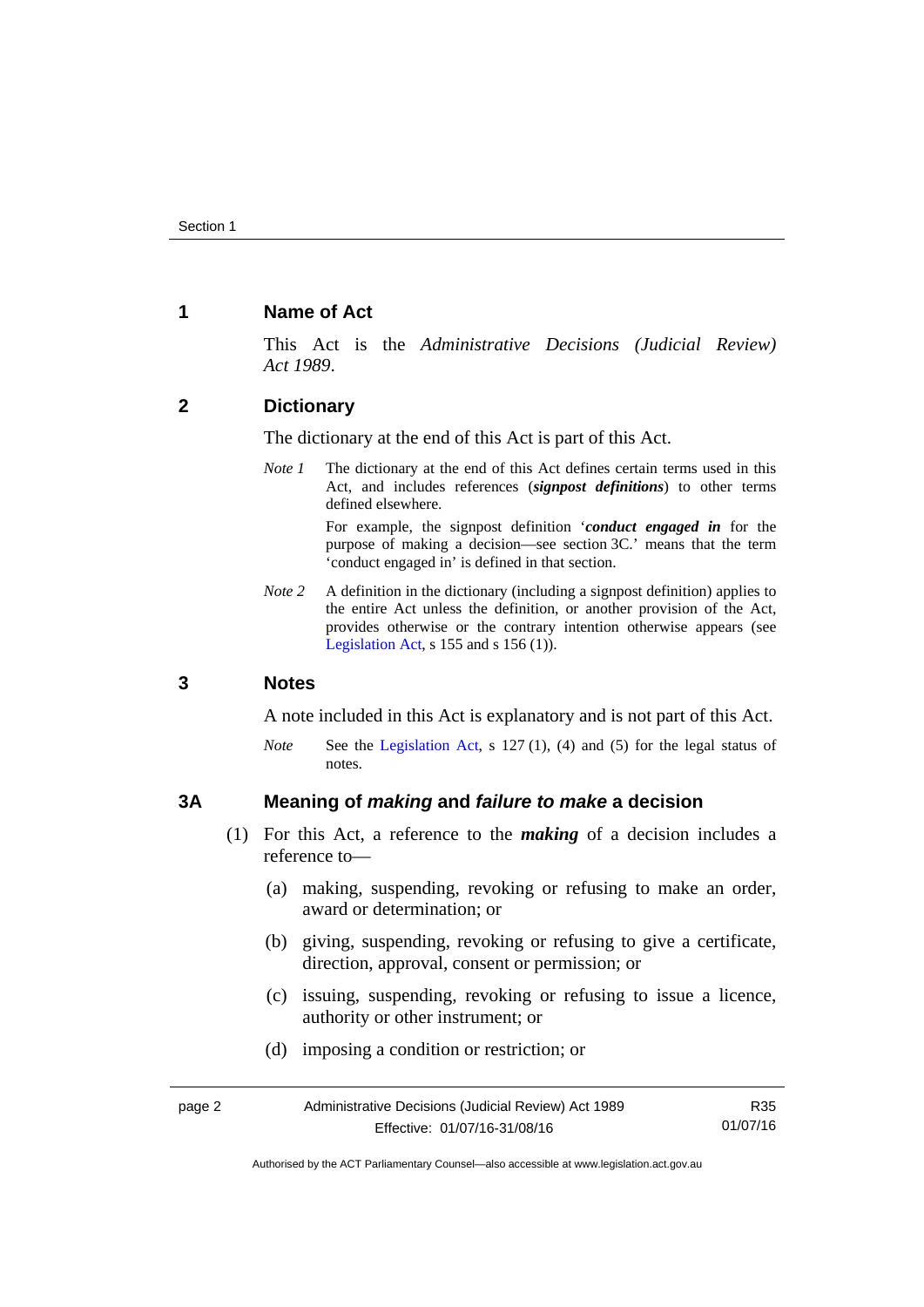- (e) making a declaration, demand or requirement; or
- (f) keeping, or refusing to give up, an article; or
- (g) doing or refusing to do anything else;
- (2) If provision is made by an enactment for the making of a report or recommendation before a decision is made, the making of the report or recommendation is itself taken, for this Act, to be the *making* of a decision.
- (3) A reference to a *failure to make* a decision includes a reference to a failure to make—
	- (a) a decision mentioned in subsection  $(1)$  (a) to  $(g)$ ; or
	- (b) a report or recommendation mentioned in subsection (2).
	- *Note Fail* is defined in the [Legislation Act](http://www.legislation.act.gov.au/a/2001-14), dict, pt 1, to include refuse.

## <span id="page-6-0"></span>**3C Meaning of** *conduct engaged in* **for purpose of making decision**

For this Act, a reference to *conduct engaged in* for the purpose of making a decision includes a reference to the doing of anything preparatory to the making of the decision, including—

- (a) the taking of evidence; or
- (b) the holding of an inquiry or investigation.

## <span id="page-6-1"></span>**4 Act to operate despite anything in existing laws**

This Act has effect despite anything contained in any enactment in force at the commencement of this Act.

## <span id="page-6-2"></span>**4A Who may make an application under this Act**

(1) An eligible person may make an application under this Act, subject to subsections (2) and (3).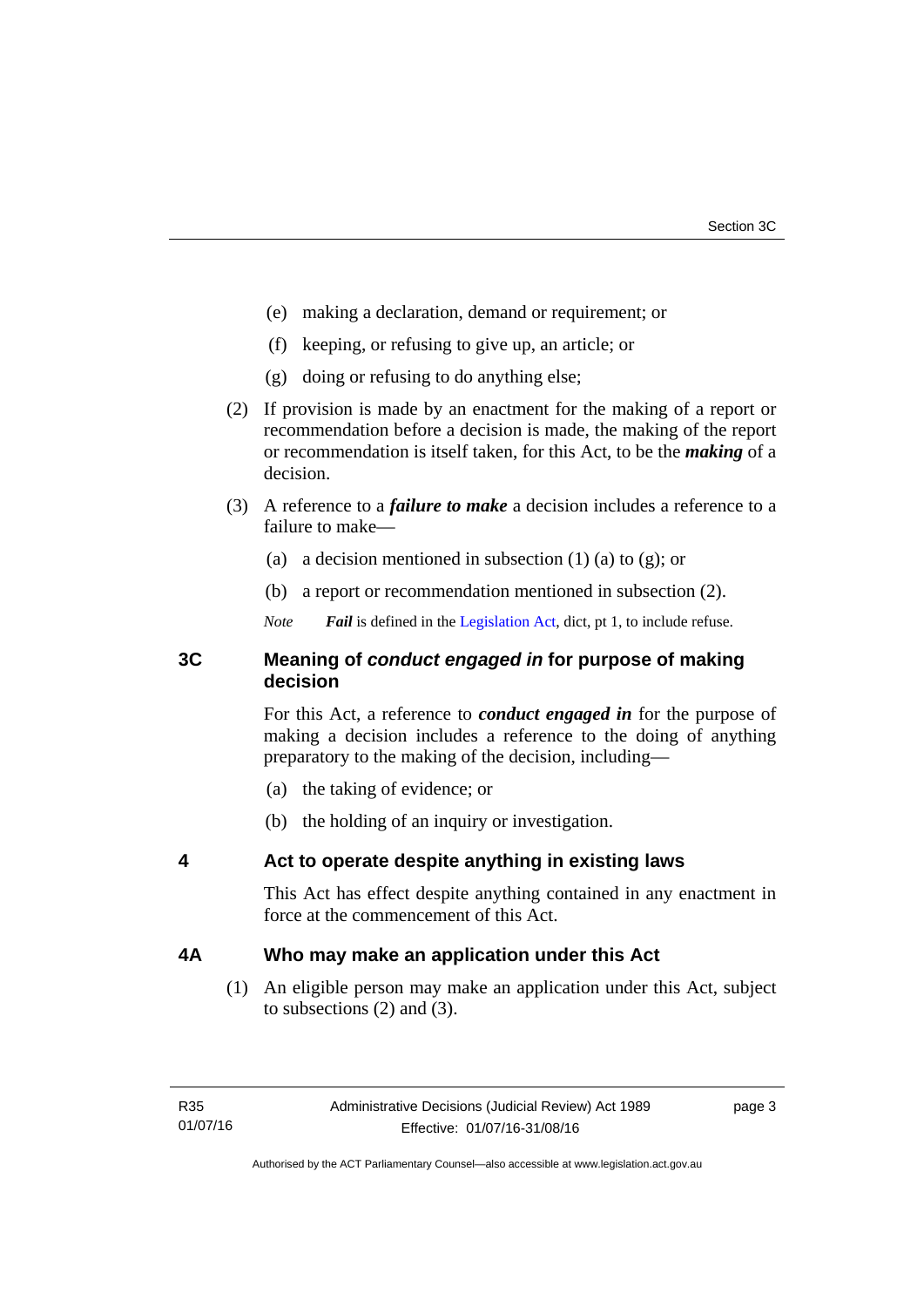- (2) If the application relates to a category A decision, or conduct engaged in for the purpose of making the decision, the person may make the application only if—
	- (a) the person's interests are, or would be, adversely affected by the decision, failure to make the decision, or conduct engaged in for the purpose of making the decision; or
	- (b) if the decision is of a kind that is proposed in a report or recommendation—the person's interests are, or would be, adversely affected if the decision were, or were not, made in accordance with the report or recommendation.
- (3) If the application relates to a category B decision, or conduct engaged in for the purpose of making the decision, the person may make the application unless—
	- (a) an enactment does not allow the person to make the application; or
	- (b) each of the following apply:
		- (i) the interests of the eligible person are not adversely affected by the decision or conduct;
		- (ii) the application fails to raise a significant issue of public importance.
- (4) The Supreme Court may at any time, on application by a party, refuse to hear the application or dismiss the application if satisfied that the applicant is not an eligible person.
- (5) In this section:

*category A decision* means a decision of an administrative character made, proposed to be made, or required to be made (whether in the exercise of a discretion or not) under—

(a) the *[Heritage Act 2004](http://www.legislation.act.gov.au/a/2004-57/default.asp)*; or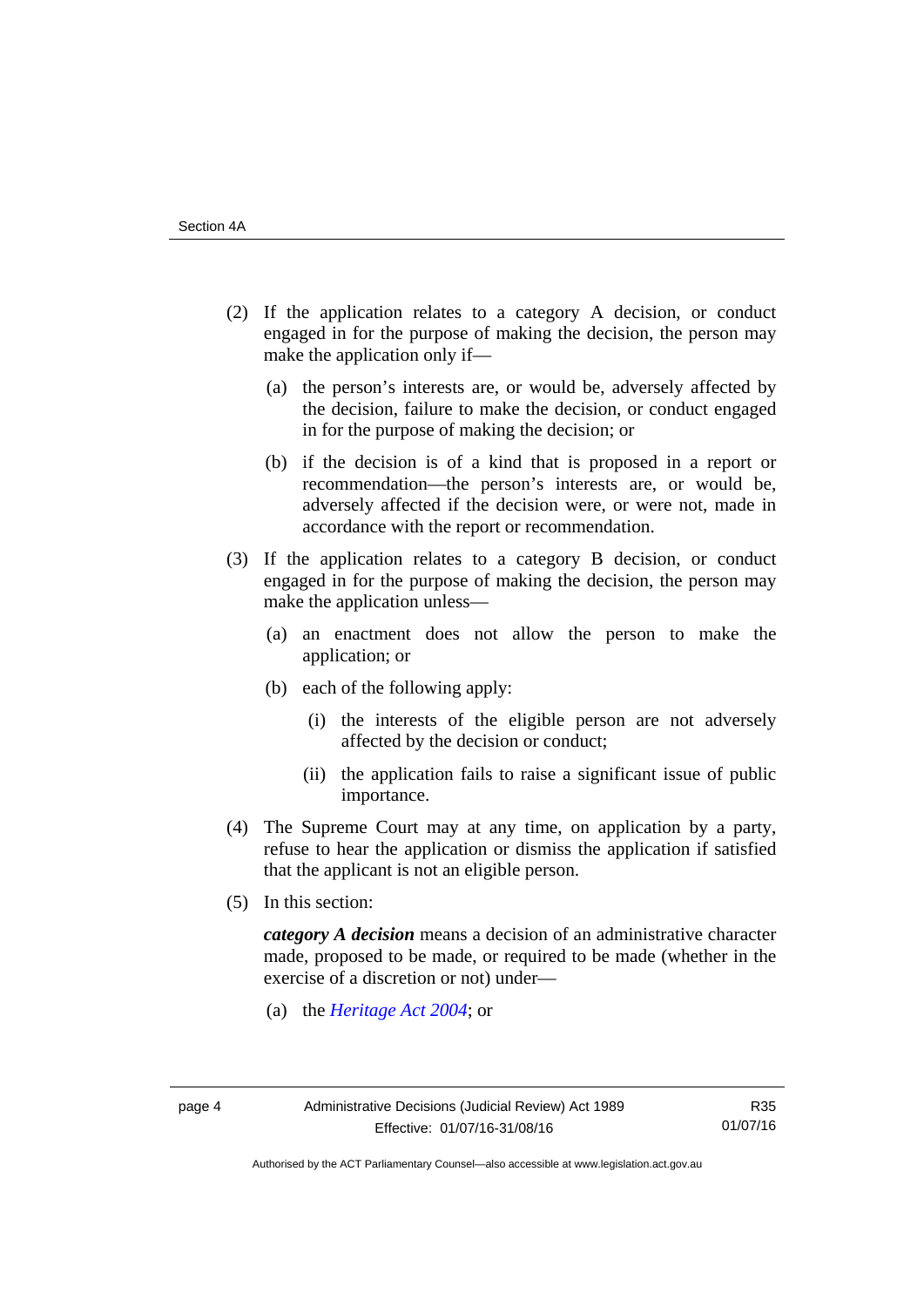(b) the *[Planning and Development Act 2007](http://www.legislation.act.gov.au/a/2007-24/default.asp)*, other than a decision under that Act mentioned in schedule 1.

*category B decision* means a decision to which this Act applies, other than a category A decision.

## <span id="page-8-0"></span>**5 Applications for review of decisions**

- (1) An eligible person may apply to the Supreme Court for an order of review in relation to a decision to which this Act applies on 1 or more of the following grounds:
	- (a) that a breach of the rules of natural justice happened in relation to the making of the decision;
	- (b) that procedures that were required by law to be observed in relation to the making of the decision were not observed;
	- (c) that the person who purported to make the decision did not have jurisdiction to make the decision;
	- (d) that the decision was not authorised by the enactment under which it was purported to be made;
	- (e) that the making of the decision was an improper exercise of the power given by the enactment under which it was purported to be made;
	- (f) that the decision involved an error of law, whether or not the error appears on the record of the decision;
	- (g) that the decision was induced or affected by fraud;
	- (h) that there was no evidence or other material to justify the making of the decision;
	- (i) that the decision was otherwise contrary to law.
	- *Note* The *[Human Rights Act 2004](http://www.legislation.act.gov.au/a/2004-5)*, s 40B (1) (b) makes it unlawful for a public authority to fail to give proper consideration to a relevant human right when making a decision.

R35 01/07/16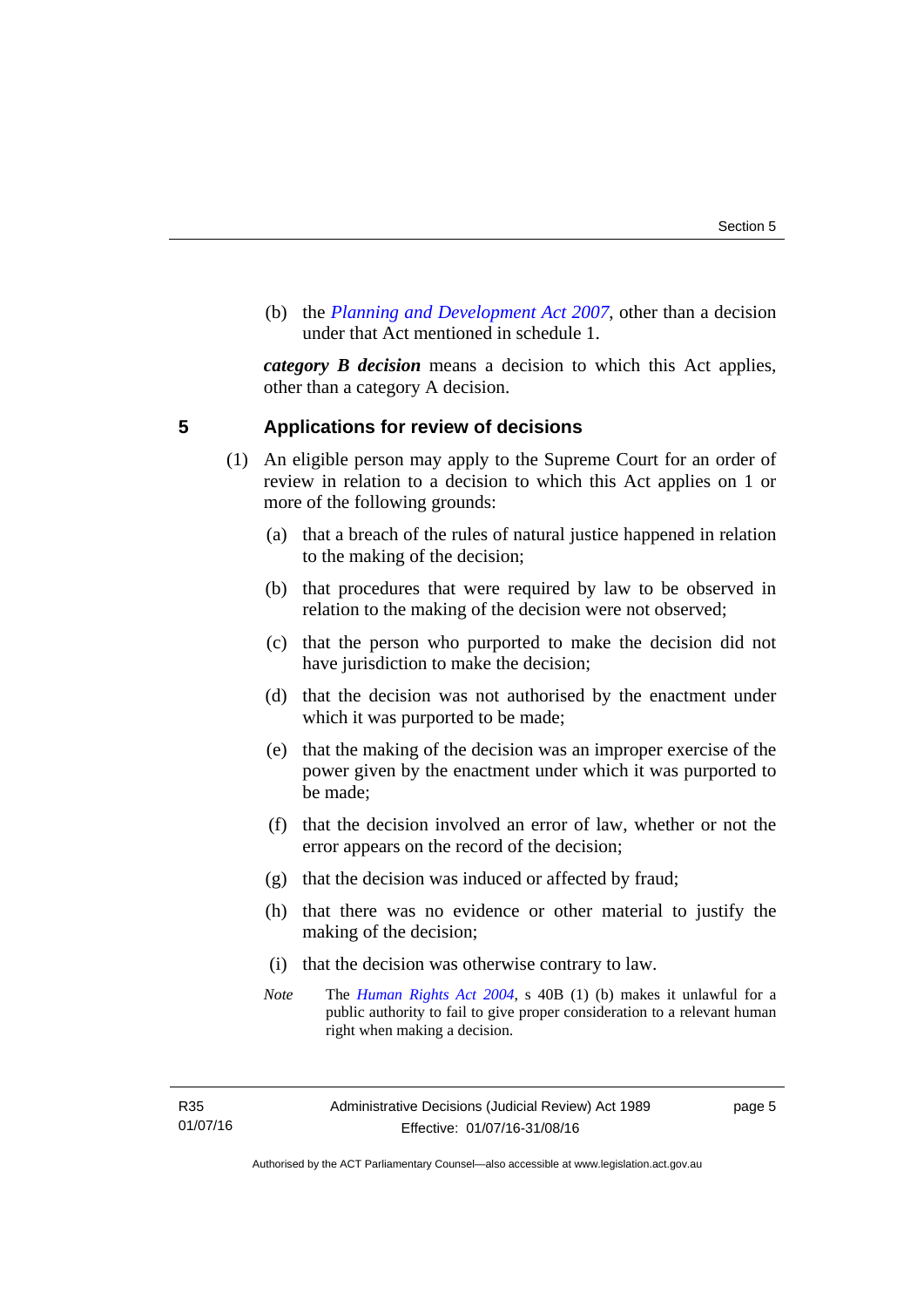- (2) The reference in subsection (1) (e) to an *improper exercise* of a power includes a reference to—
	- (a) taking an irrelevant consideration into account in the exercise of a power; and
	- (b) failing to take a relevant consideration into account in the exercise of a power; and
	- (c) an exercise of a power for a purpose other than a purpose for which the power is given; and
	- (d) an exercise of a discretionary power in bad faith; and
	- (e) an exercise of a personal discretionary power at the direction or behest of another person; and
	- (f) an exercise of a discretionary power in accordance with a rule or policy without regard to the merits of the particular case; and
	- (g) an exercise of a power that is so unreasonable that no reasonable person could have so exercised the power; and
	- (h) an exercise of a power in such a way that the result of the exercise of the power is uncertain; and
	- (i) any other exercise of a power in a way that is abuse of the power.
- (3) The ground mentioned in subsection (1) (h) is not taken to be made out unless—
	- (a) the person who made the decision was required by law to reach that decision only if a particular matter was established, and there was no evidence or other material (including facts of which the person was entitled to take notice) from which the person could reasonably be satisfied that the matter was established; or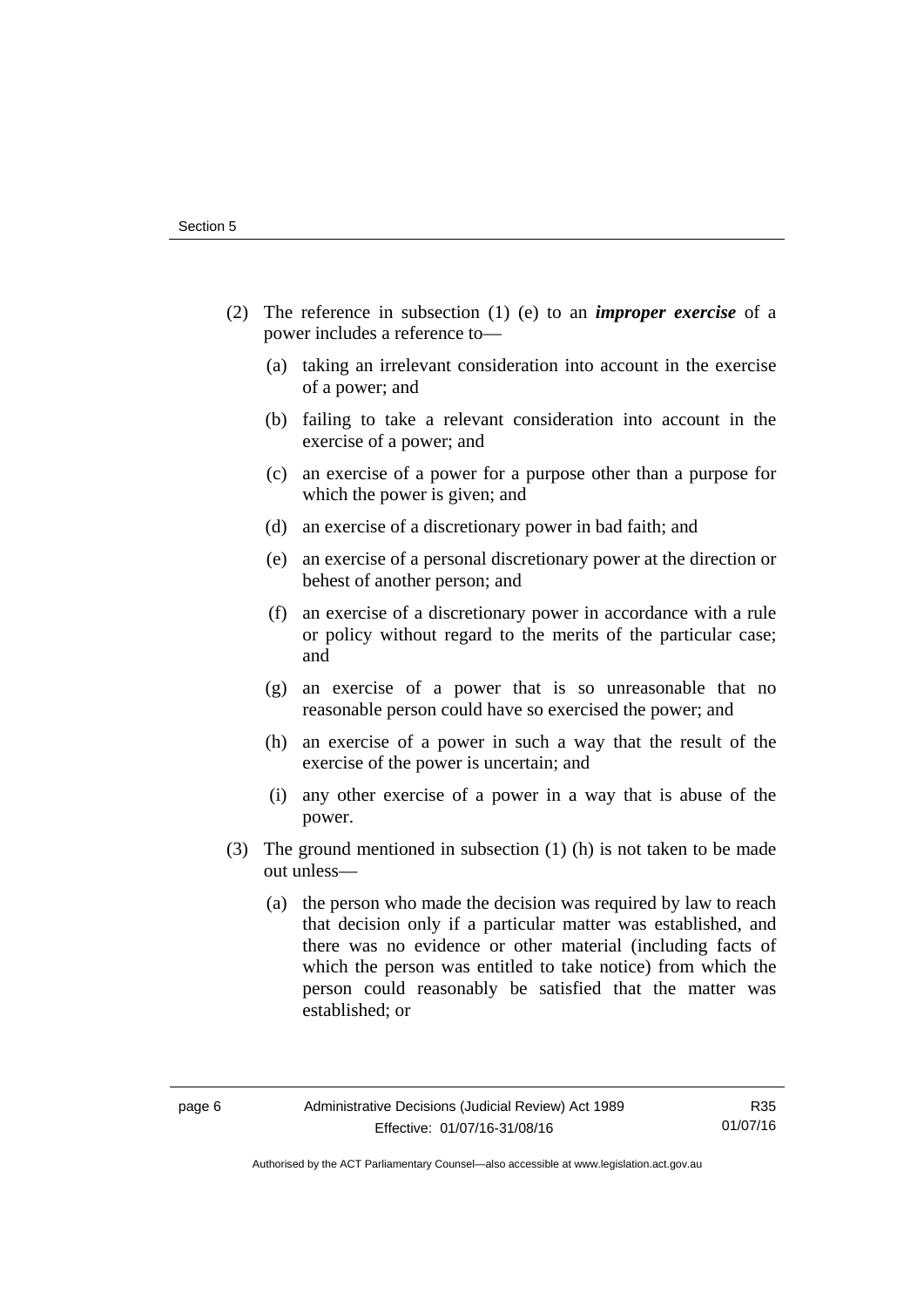(b) the person who made the decision based the decision on the existence of a particular fact, and that fact did not exist.

## <span id="page-10-0"></span>**6 Applications for review of conduct related to making of decisions**

- (1) If a person has engaged, is engaging, or proposes to engage, in conduct for the purpose of making a decision to which this Act applies, an eligible person may apply to the Supreme Court for an order of review in relation to the conduct on any 1 or more of the following grounds:
	- (a) that a breach of the rules of natural justice has happened, is happening, or is likely to happen, in relation to the conduct;
	- (b) that procedures that are required by law to be observed in relation to the conduct have not been, are not being, or are likely not to be, observed;
	- (c) that the person who has engaged, is engaging, or proposes to engage, in the conduct does not have jurisdiction to make the proposed decision;
	- (d) that the enactment under which the decision is proposed to be made does not authorise the making of the proposed decision;
	- (e) that the making of the proposed decision would be an improper exercise of the power given by the enactment under which the decision is proposed to be made;
	- (f) that an error of law—
		- (i) has been, is being, or is likely to be, committed in the course of the conduct in the making of the proposed decision; or
		- (ii) is likely to be committed in the making of the proposed decision.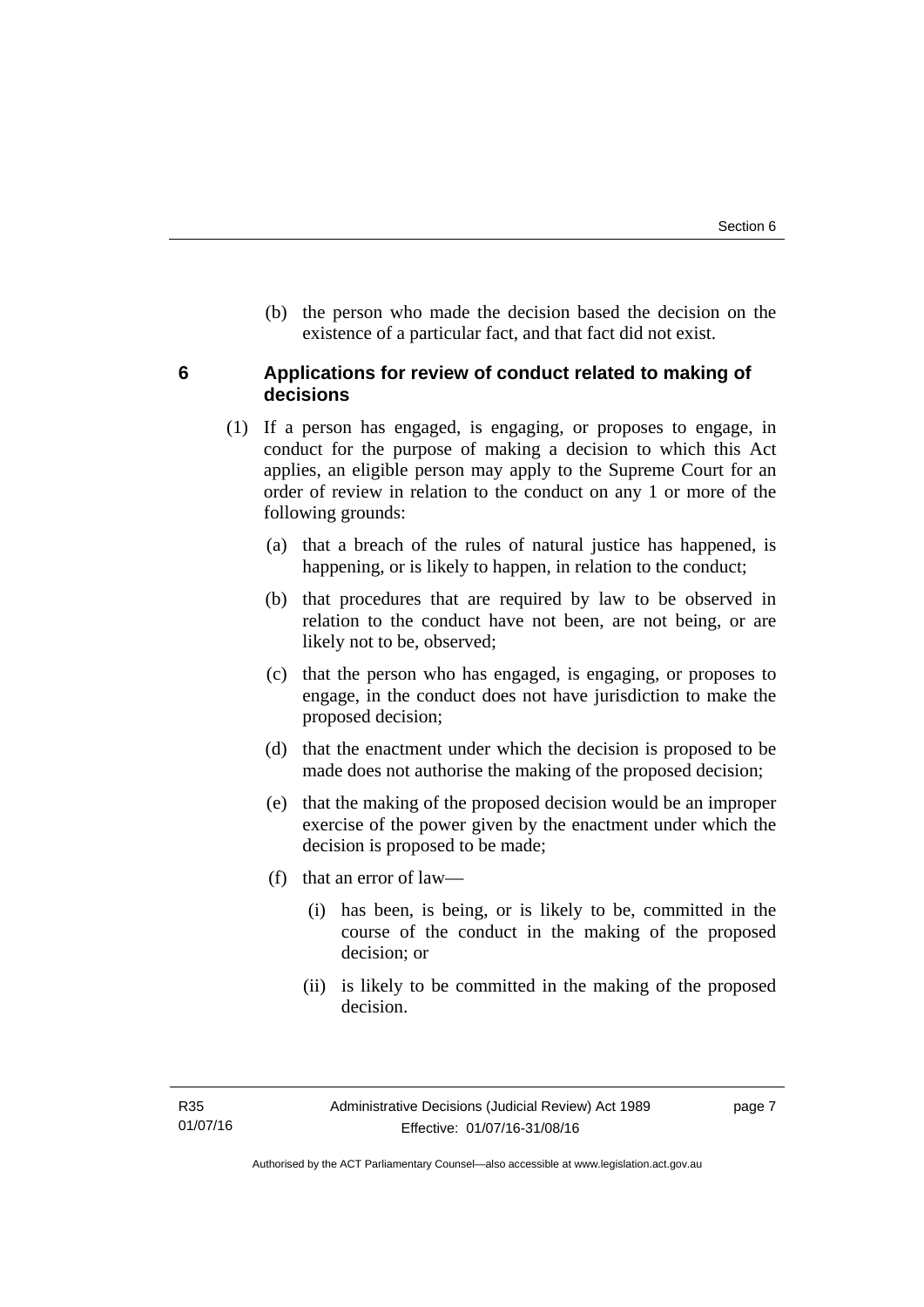- (g) that fraud has taken place, is taking place, or is likely to take place, in the course of the conduct;
- (h) that there is no evidence or other material to justify the making of the proposed decision;
- (i) that the making of the proposed decision would be otherwise contrary to law.
- (2) The reference in subsection (1) (e) to an *improper exercise* of a power includes a reference to—
	- (a) taking an irrelevant consideration into account in the exercise of a power; and
	- (b) failing to take a relevant consideration into account in the exercise of a power; and
	- (c) an exercise of a power for a purpose other than a purpose for which the power is given; and
	- (d) an exercise of a discretionary power in bad faith; and
	- (e) an exercise of a personal discretionary power at the direction or behest of another person; and
	- (f) an exercise of a discretionary power in accordance with a rule or policy without regard to the merits of the particular case; and
	- (g) an exercise of a power that is so unreasonable that no reasonable person could have so exercised the power; and
	- (h) an exercise of a power in such a way that the result of the exercise of the power is uncertain; and
	- (i) any other exercise of a power in a way that is abuse of the power.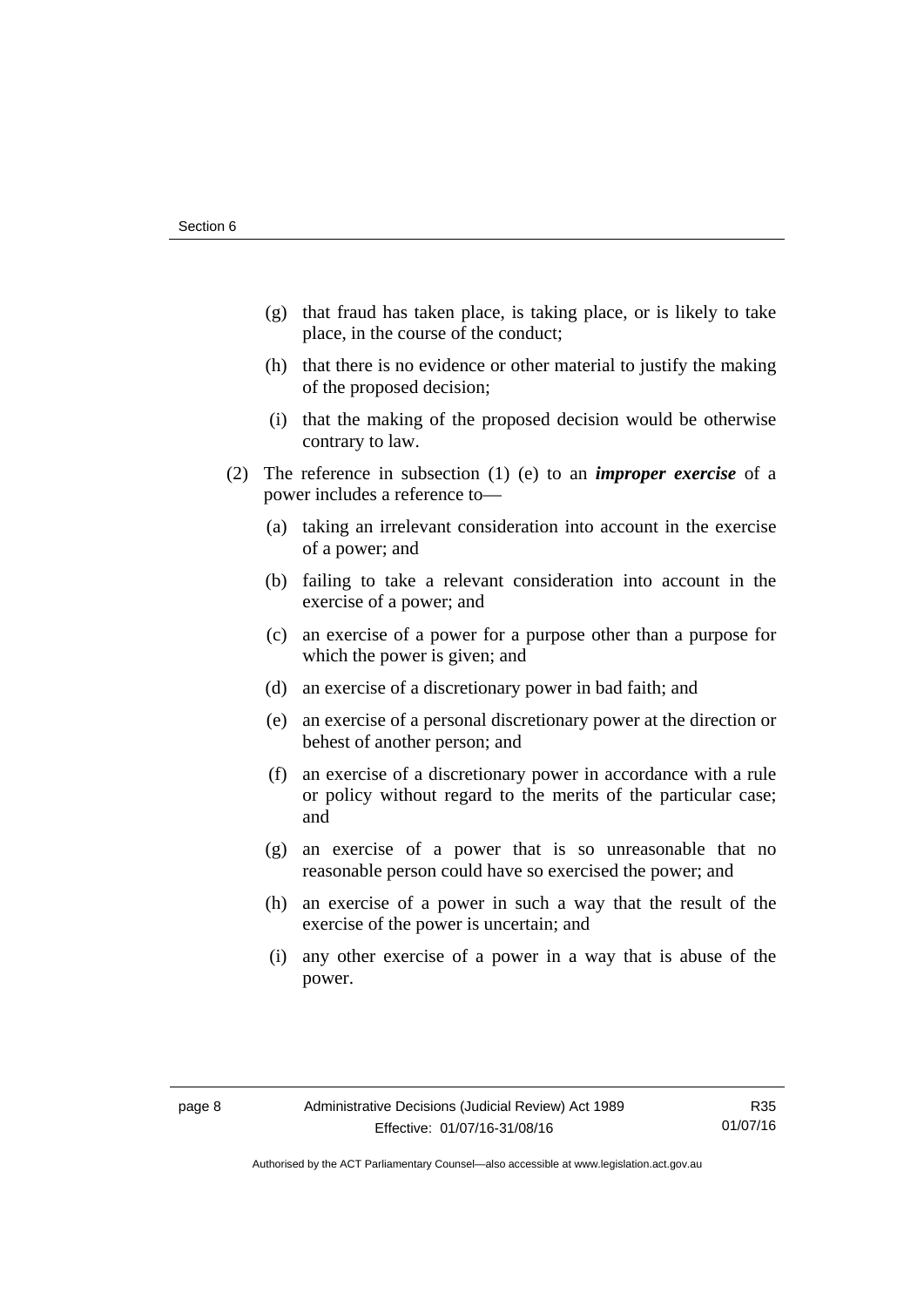- (3) The ground mentioned in subsection (1) (h) is not taken to be made out unless—
	- (a) the person who proposes to make the decision is required by law to reach that decision only if a particular matter is established, and there is no evidence or other material (including facts of which the person was entitled to take notice) from which the person can reasonably be satisfied that the matter is established; or
	- (b) the person proposed to make the decision on the basis of the existence of a particular fact, and that fact does not exist.

## <span id="page-12-0"></span>**7 Applications for failures to make decisions**

- $(1)$  If—
	- (a) a person has a duty to make a decision to which this Act applies; and
	- (b) there is no law that prescribes a period within which the person is required to make that decision; and
	- (c) the person has failed to make that decision;

an eligible person may apply to the Supreme Court for an order of review in relation to the failure to make the decision on the ground that there has been unreasonable delay in making the decision.

- $(2)$  If—
	- (a) a person has a duty to make a decision to which this Act applies; and
	- (b) a law prescribes a period within which the person is required to make that decision; and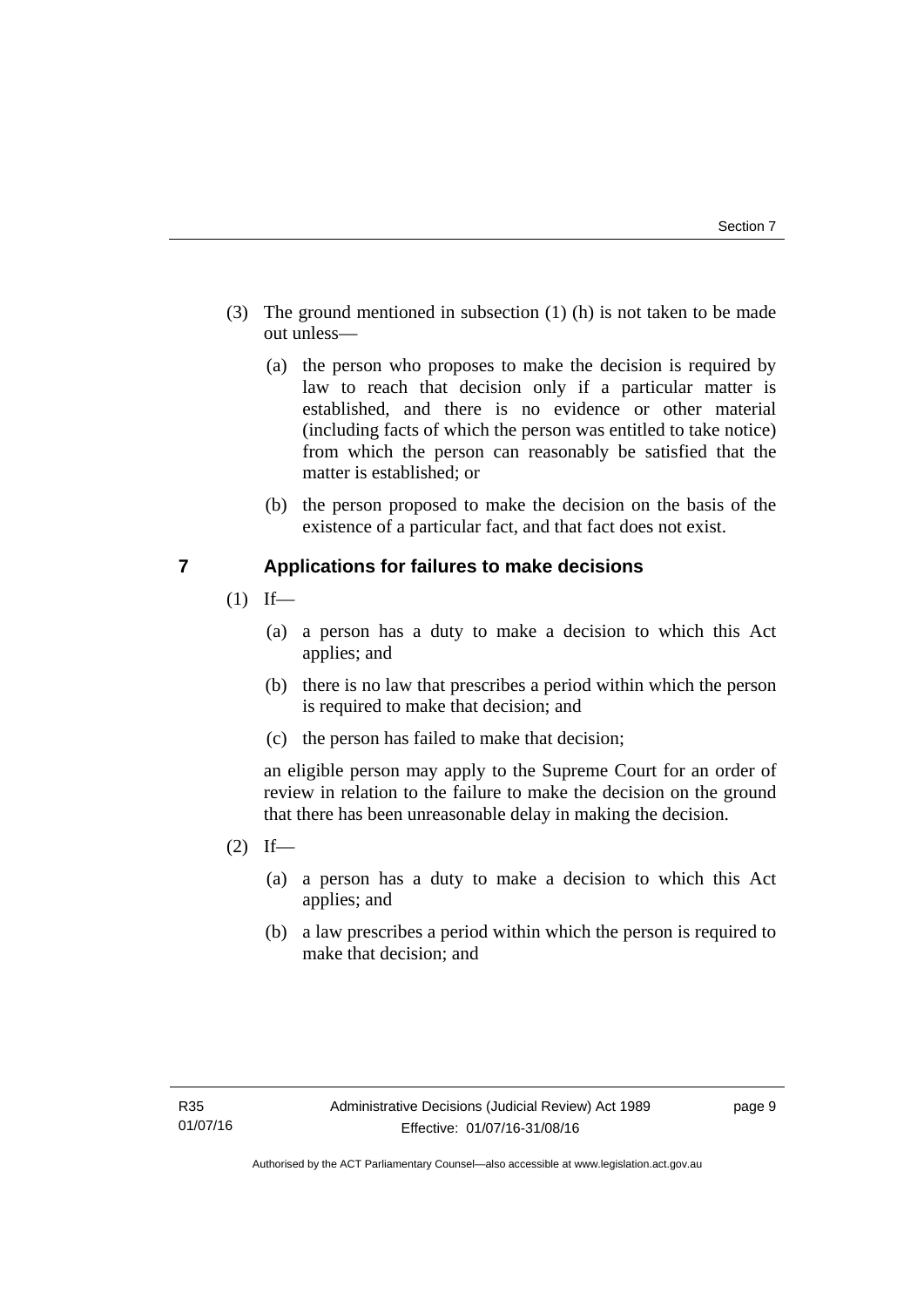(c) the person has failed to make that decision before the end of that period;

an eligible person may apply to the Supreme Court for an order of review in relation to the failure to make the decision within that period on the ground that the person has a duty to make the decision even though the period has ended.

## <span id="page-13-0"></span>**8 Effect of Act on other rights**

- (1) The rights given by section 5, section 6 and section 7 to a person to seek an order for review—
	- (a) are additional to the rights of the person to seek a review in another way; and
	- (b) must be disregarded for the *[Ombudsman Act 1989](http://www.legislation.act.gov.au/a/alt_a1989-45co)*, section 6 (6).
- (2) However—
	- (a) the Supreme Court or any other court may, in a proceeding brought otherwise than under this Act, refuse to grant an application for review in relation to a matter if an application for review of that matter has been made to the Supreme Court under section 5, section 6 or section 7; and
	- (b) the Supreme Court may, in its discretion, refuse to grant an application for review of a matter under section 5, section 6 or section 7 if—
		- (i) the applicant has sought a review by a court including the Supreme Court of the matter otherwise than under this Act; or
		- (ii) adequate provision is made by a law other than this Act under which the applicant is entitled to seek a review of that matter; or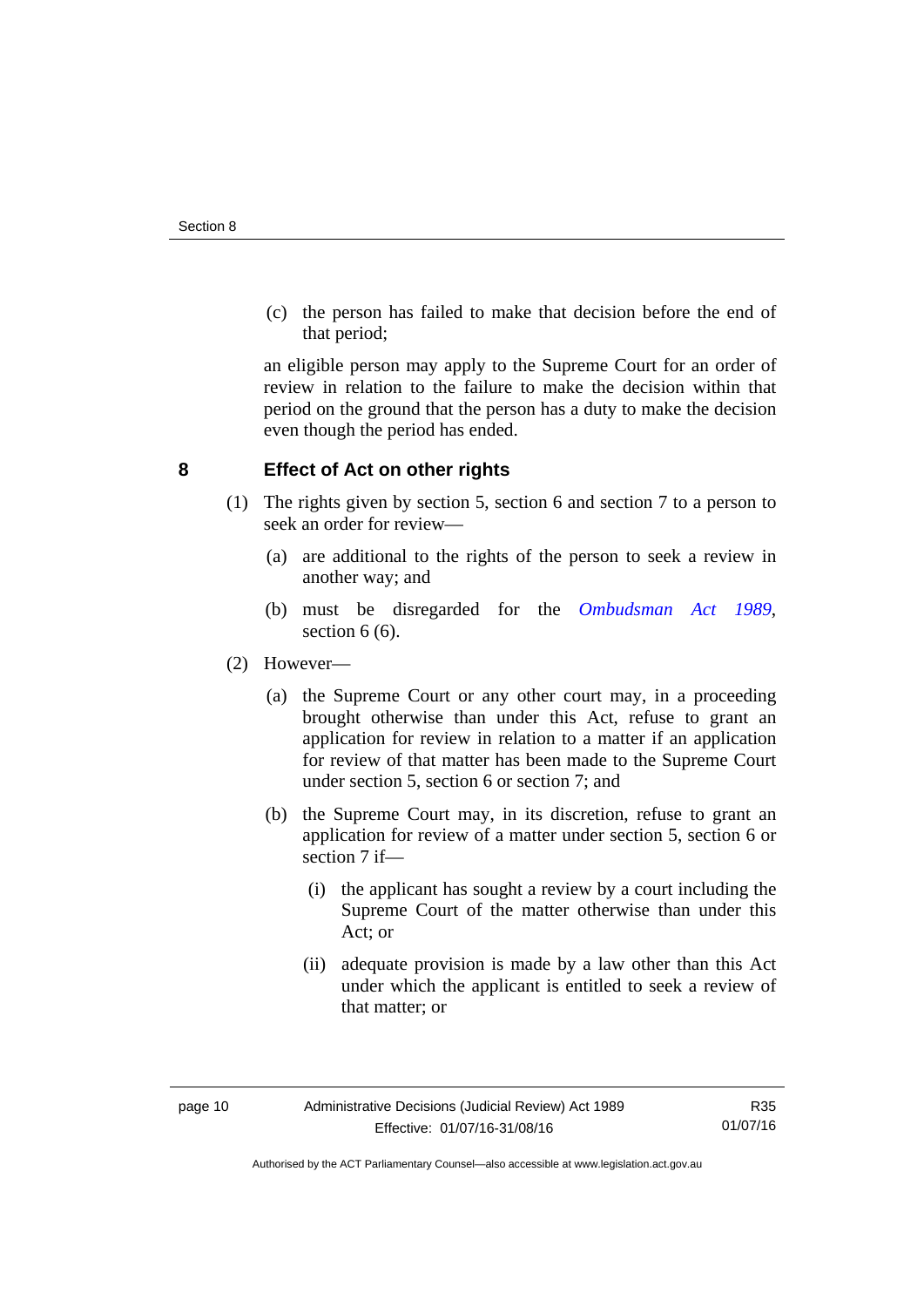(iii) the matter to which the application relates arises under the *[Planning and Development Act 2007](http://www.legislation.act.gov.au/a/2007-24)* or the *[Heritage](http://www.legislation.act.gov.au/a/2004-57)  [Act 2004](http://www.legislation.act.gov.au/a/2004-57)* and is a matter being reviewed, or for which application has been made for review, under a law other than this Act, whether on the application of the person who has made application to the Supreme Court for review of the matter under this Act or anyone else.

## (3) In this section:

*review* includes—

- (a) a review by way of reconsideration, rehearing or appeal; and
- (b) the grant of an injunction; and
- (c) the making of a prerogative order, declaration or other order.

## <span id="page-14-0"></span>**9 Applications for order of review must set out grounds**

An application to the Supreme Court for an order of review must set out the grounds of the application.

## <span id="page-14-1"></span>**10 Period in which application for order of review must be made**

- (1) An application to the Supreme Court for an order of review in relation to a decision that has been made (including a decision made after the end of the period within which it was required to be made) must be made within the period required by subsection (2) (or any further time allowed by the court) if the terms of the decision were—
	- (a) recorded in writing; and
	- (b) set out in a document that was given to the applicant.
	- *Note* The court may allow further time after the end of the period required by s (2) (see [Legislation Act](http://www.legislation.act.gov.au/a/2001-14), s 151C).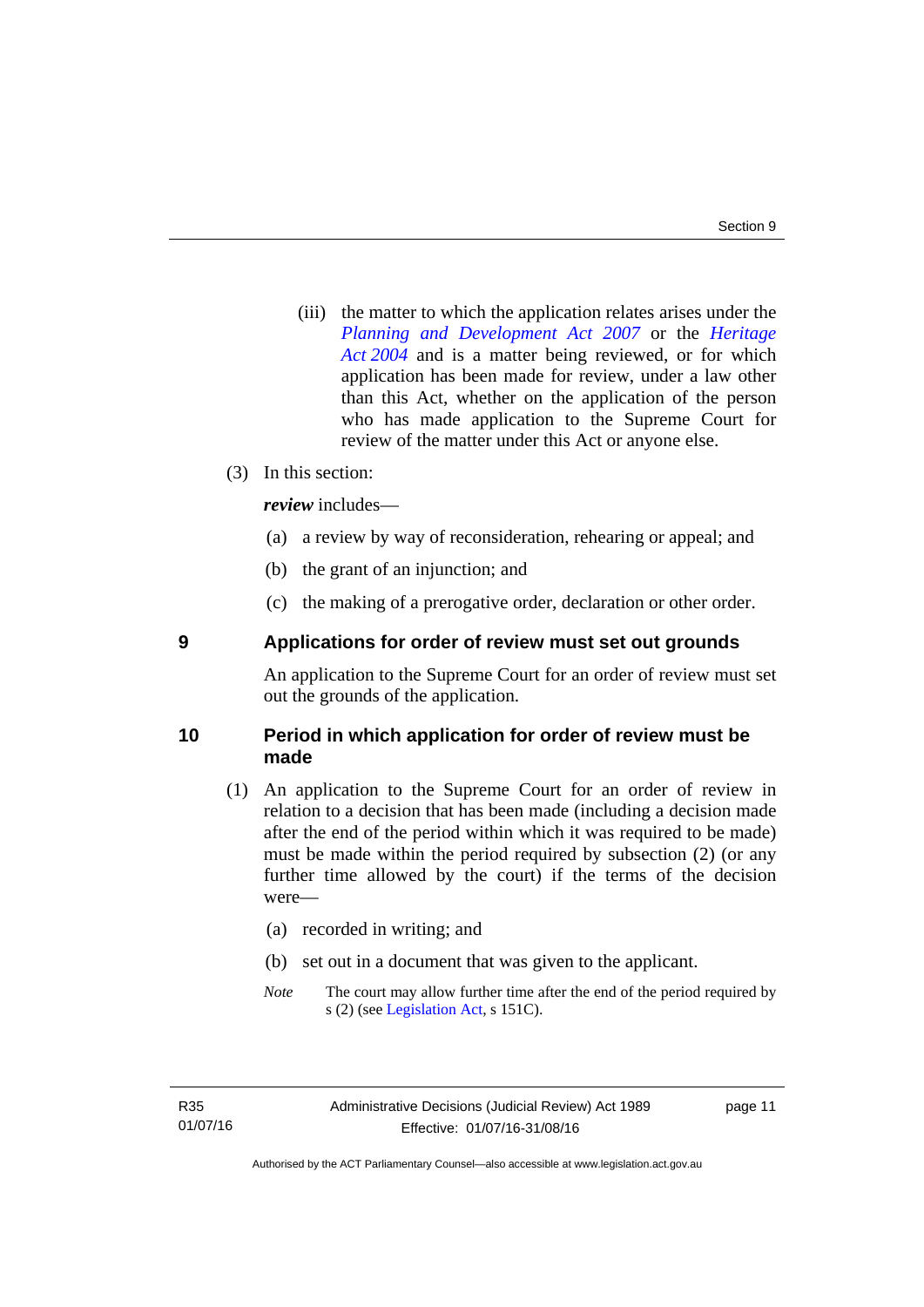- (2) For subsection (1), the period within which an application for an order of review is required to be made is the period beginning on the day the decision is made and ending 28 days after the relevant day.
- (3) If there is no period prescribed for making an application for an order for review in relation to a particular decision, the Supreme Court may refuse to consider an application for an order for review in relation to the decision if it is of the opinion that the application was not made within a reasonable time after the decision was made.
- (4) If there is no period prescribed for making an application by a particular person for an order for review in relation to a particular decision, the Supreme Court may refuse to consider an application by the person for an order for review in relation to the decision if it is of the opinion that the application was not made within a reasonable time after the decision was made.
- (5) In forming an opinion for subsection (3) or (4), the Supreme Court—
	- (a) must have regard to—
		- (i) the time when the applicant became aware of the decision; and
		- (ii) if subsection (4) applies—the period prescribed for the making of an application by anyone else for an order of review in relation to the decision; and
	- (b) may have regard to anything else it considers relevant.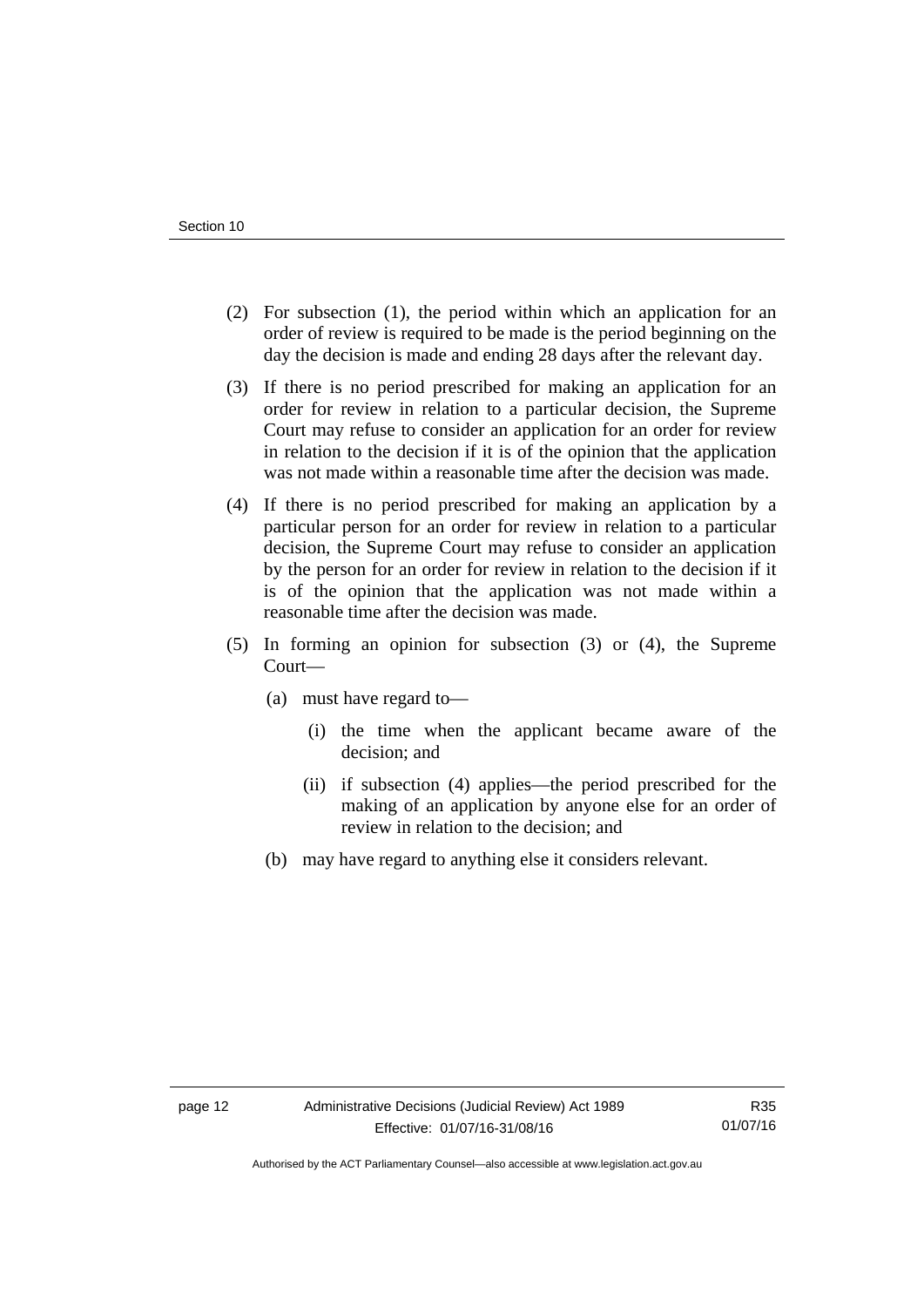(6) In subsection (2):

*relevant day* means—

 (a) if the decision includes, or is accompanied by, a written statement of reasons for the decision—the day a document setting out the terms of the decision is given to the applicant; or

*Note* For the meaning of *statement of reasons*, see the dict.

- (b) if paragraph (a) does not apply and a written statement of reasons for the decision is given to the applicant (otherwise than because of a request under section 13 (1)) not later than 28 days after the day a document setting out the terms of the decision is given to the applicant—the day the statement is given to the applicant; or
- (c) if paragraph (a) does not apply and the applicant requests the person who made the decision to give a statement under section 13 $(1)$ —
	- (i) the day the statement is given to the applicant; or
	- (ii) the day the applicant is told under section 13 (3) that the applicant was not entitled to make the request; or
	- (iii) the day the Supreme Court makes an order under section 13 (6) declaring that the applicant was not entitled to make the request; or
	- (iv) the day the applicant is told under section 14 (3) or section 15 (3) that the statement will not be given to the applicant.
- (d) in any other case—the day a document setting out the terms of the decision is given to the applicant.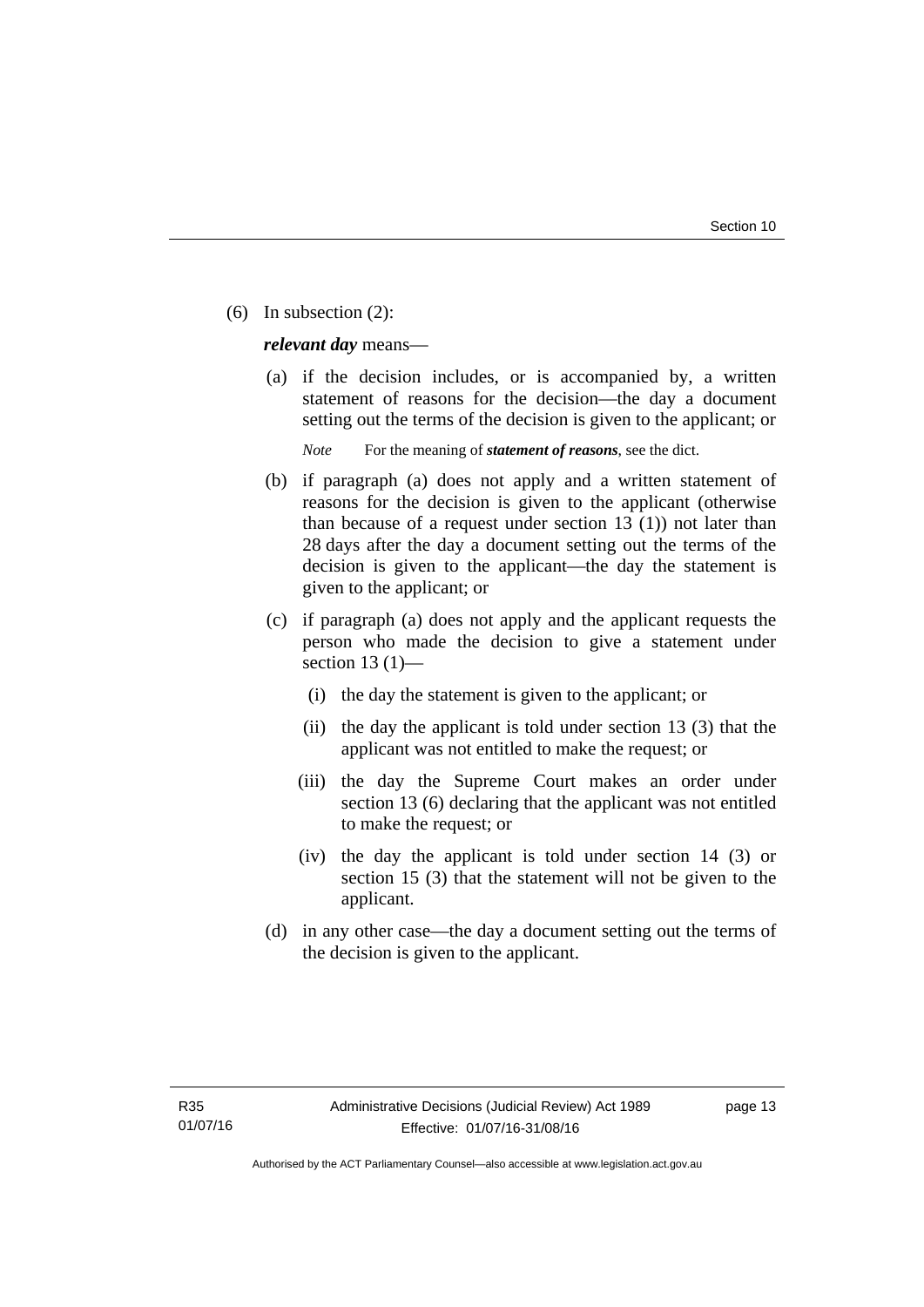## <span id="page-17-0"></span>**11 Application for order of review not limited to grounds in application**

The applicant for an order of review is not limited to the grounds set out in the application but, if the applicant wishes to rely on a ground not set out in the application, the Supreme Court may direct the application be amended to state the ground.

## <span id="page-17-1"></span>**12 Application to be made a party to a proceeding**

- (1) An eligible person may apply to the Supreme Court to be made a party to an application made under this Act.
- (2) The Supreme Court may, in its discretion—
	- (a) grant the application either unconditionally or subject to the conditions that it considers appropriate; or
	- (b) refuse the application.

## <span id="page-17-2"></span>**13 Reasons for decision may be obtained**

(1) If a person (the *decision-maker*) makes a decision to which this section applies, a person (the *requester*) who is entitled to make an application to the Supreme Court under section 5 in relation to the decision may, in writing, request the decision-maker to provide a written statement of reasons in relation to the decision.

*Note* For the meaning of *statement of reasons*, see the dict.

- (2) The decision-maker must, as soon as practicable and in any event not later than 28 days after the day the decision-maker receives the request (the *request day*), prepare the statement and give it to the requester.
- (3) If the decision-maker is of the opinion that the requester was not entitled to make the request, the decision-maker may, not later than 28 days after the request day—
	- (a) give to the requester written notice of the decision-maker's opinion; or

| page 14 | Administrative Decisions (Judicial Review) Act 1989 | R35      |
|---------|-----------------------------------------------------|----------|
|         | Effective: 01/07/16-31/08/16                        | 01/07/16 |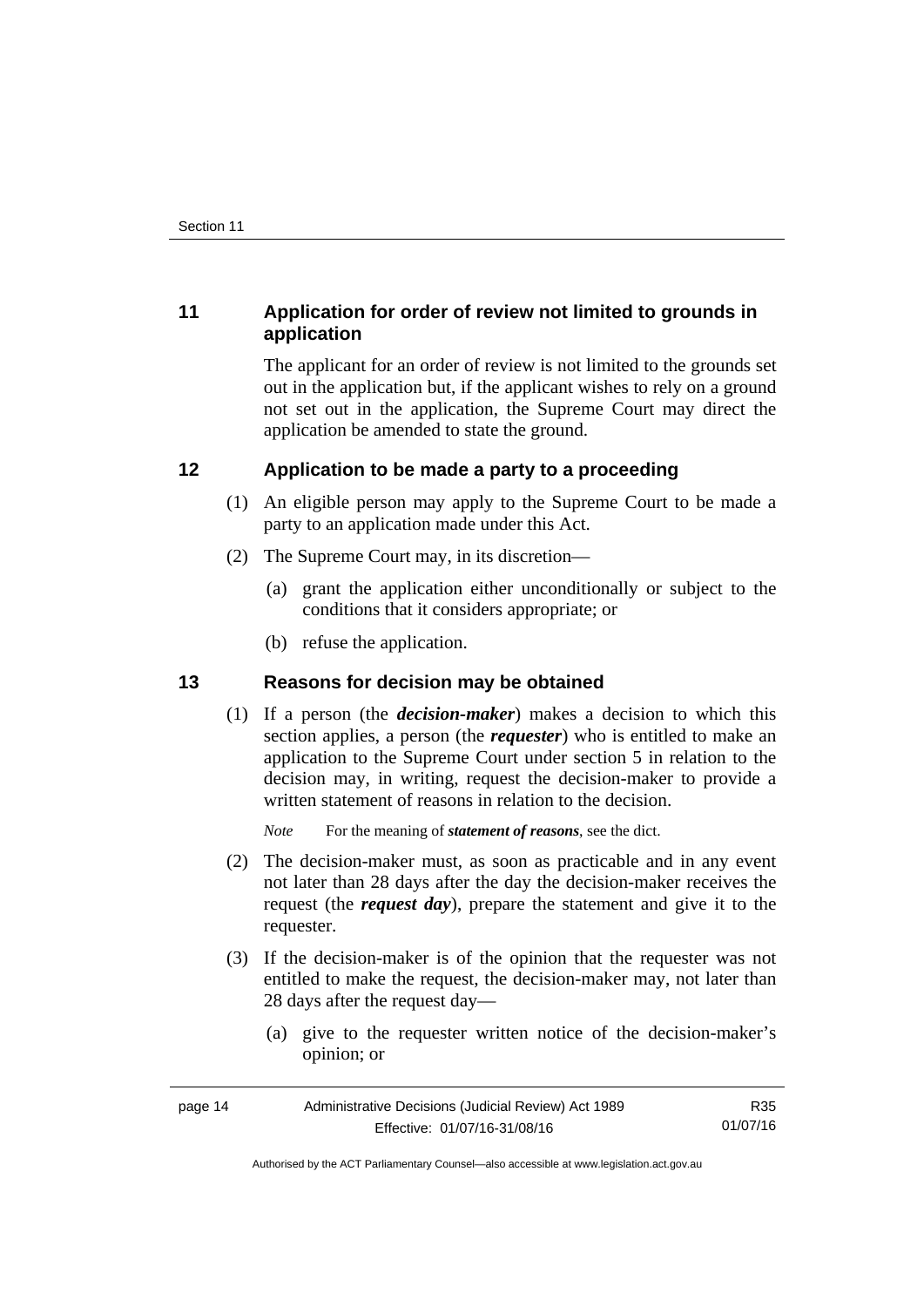- (b) apply to the Supreme Court under subsection (6) for an order declaring that the requester was not entitled to make the request.
- (4) Despite subsection (2), if the decision-maker gives notice under subsection (3) or applies to the Supreme Court under subsection (6), the decision-maker is not required to comply with the request unless—
	- (a) the court, on an application under subsection (6), orders the decision-maker to give the statement; or
	- (b) the decision-maker has applied to the court under subsection (6) for an order declaring that the requester was not entitled to make the request and the court refuses the application.
- (5) If subsection (4) (a) or (b) applies, the decision-maker must prepare the statement and give it to the requester not later than 28 days after the day of the Supreme Court's decision.
- (6) On the application of either the decision-maker or requester under this subsection, the Supreme Court may make an order declaring that the requester was, or was not, entitled to make the request.
- (7) Despite subsection (2), the decision-maker may refuse to prepare and give the statement to the requester if—
	- (a) for a decision the terms of which were recorded in writing and set out in a document that was given to the requester—the request was made later than 28 days after the day the document was given to the requester; or
	- (b) in any other case—the relevant request was not made within a reasonable time after the decision was made.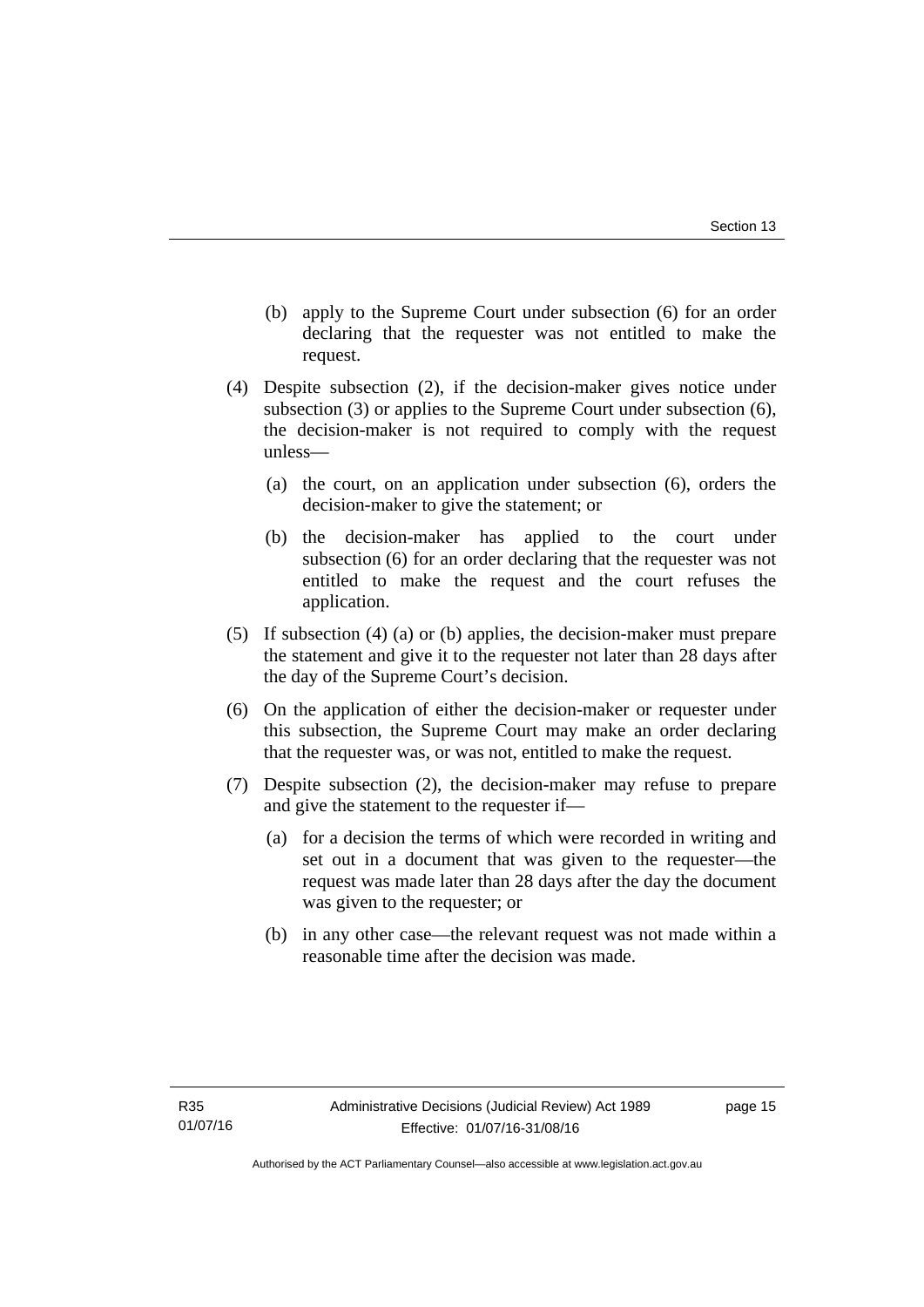- (8) If subsection (7) (a) or (b) applies, the decision maker must give to the requester, not later than 14 days after the request day, written notice stating—
	- (a) that the statement will not be given to the requestor; and
	- (b) the reasons why it will not be given.
- (9) For subsection (7) (b), a request for a statement in relation to a decision is taken to have been made within a reasonable time after the decision was made if the Supreme Court, on application by the requester, declares that the request was made within a reasonable time after the decision was made.
- (10) On application by the requester under this subsection, the Supreme Court may order the decision-maker to give the requester, within a stated period, an additional statement containing better particulars in relation to stated matters if the court considers that the statement given to the requester does not contain adequate particulars, in relation to the decision.
- (11) A regulation may declare decisions not to be decisions to which this section applies.
- (12) A regulation made under subsection (11) applies only in relation to decisions made after the regulation takes effect.
- (13) In this section:

*decision to which this section applies* means a decision to which this Act applies, other than—

- (a) a decision to which the *[ACT Civil and Administrative Tribunal](http://www.legislation.act.gov.au/a/2008-35)  [Act 2008](http://www.legislation.act.gov.au/a/2008-35)*, section 22B (Requirement to give reasons statement) applies; or
- (b) a decision that includes, or is accompanied by, a statement of reasons; or
- (c) a decision mentioned in schedule 2.

Authorised by the ACT Parliamentary Counsel—also accessible at www.legislation.act.gov.au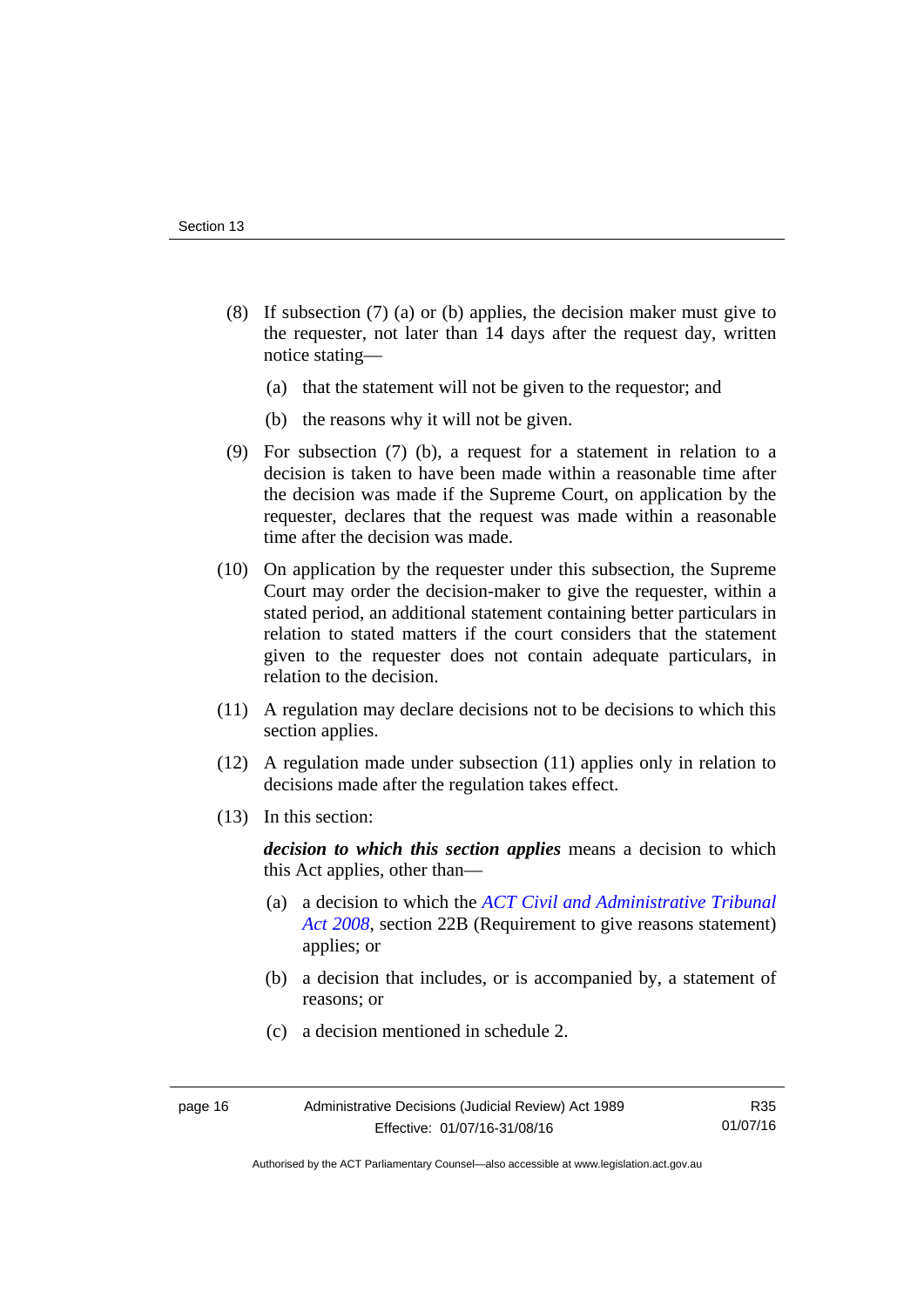## <span id="page-20-0"></span>**14 Certain information not required to be disclosed**

- (1) This section applies in relation to any information to which a request made to a person under section 13 (1) relates if the information—
	- (a) relates to the personal affairs or business affairs of a person other than the person making the request; and
	- (b) is information—
		- (i) that was supplied in confidence; or
		- (ii) the publication of which would reveal a trade secret; or
		- (iii) that was provided in compliance with a duty imposed by an enactment; or
		- (iv) the giving of which in accordance with the request would be in contravention of an enactment that expressly imposes on the person to whom the request is made a duty not to divulge or communicate information of that kind—
			- (A) to anyone; or
			- (B) to anyone, other than a particular person; or
			- (C) except in particular circumstances.
- (2) If a person has been requested under section 13 (1) to give a statement to a person—
	- (a) the person to whom the request is made is not required to include in the statement any information in relation to which this section applies; and
	- (b) if the statement would be false or misleading if it did not include the information—the person is not required to give the statement.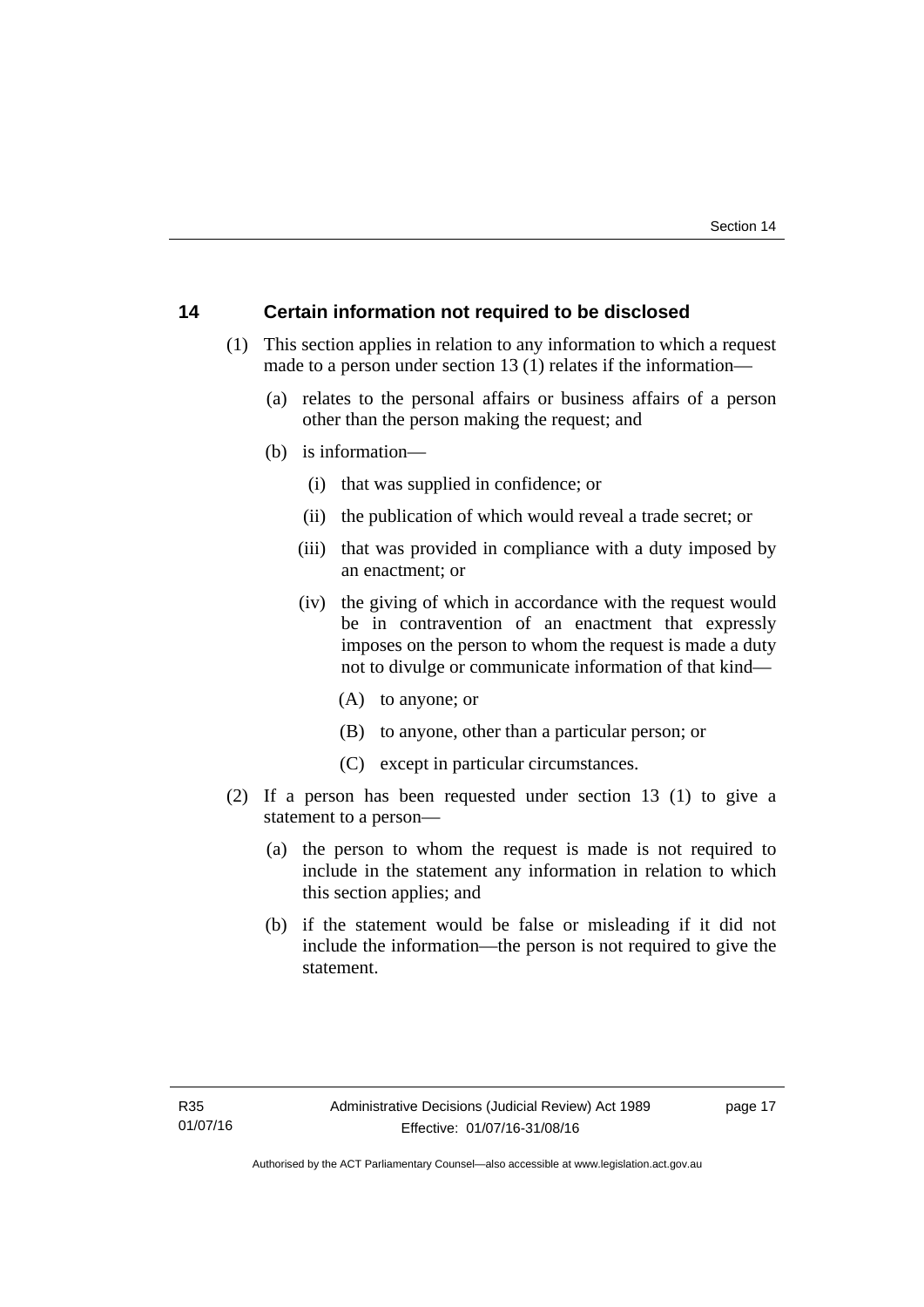- (3) If, under subsection (2), information is not included in a statement provided by a person or a statement is not provided by a person, the person must provide written notice to the person who requested the statement—
	- (a) if information is not included in a statement—stating that the information is not so included and giving the reason for not including the information; or
	- (b) if a statement is not provided—stating that the statement will not be provided and giving the reason for not providing the statement.
- (4) This section does not affect the power of the Supreme Court to make an order for the discovery of documents or to require the giving of evidence or the production of documents to the court.

## <span id="page-21-0"></span>**15 Ministerial certificate about disclosure of information**

- (1) This section applies to information relating to a matter if the Minister certifies, in writing, that the disclosure of information relating to the matter would be contrary to the public interest—
	- (a) because it would involve the disclosure of deliberations or a decision of the Executive or of a committee of the Executive; or
	- (b) for any other stated reason that could form the basis for a claim in a judicial proceeding that the information should not be disclosed.
- (2) If a person has been requested under section 13 to give a statement to a person—
	- (a) the person to whom the request is made is not required to include in the statement any information in relation to which this section applies; and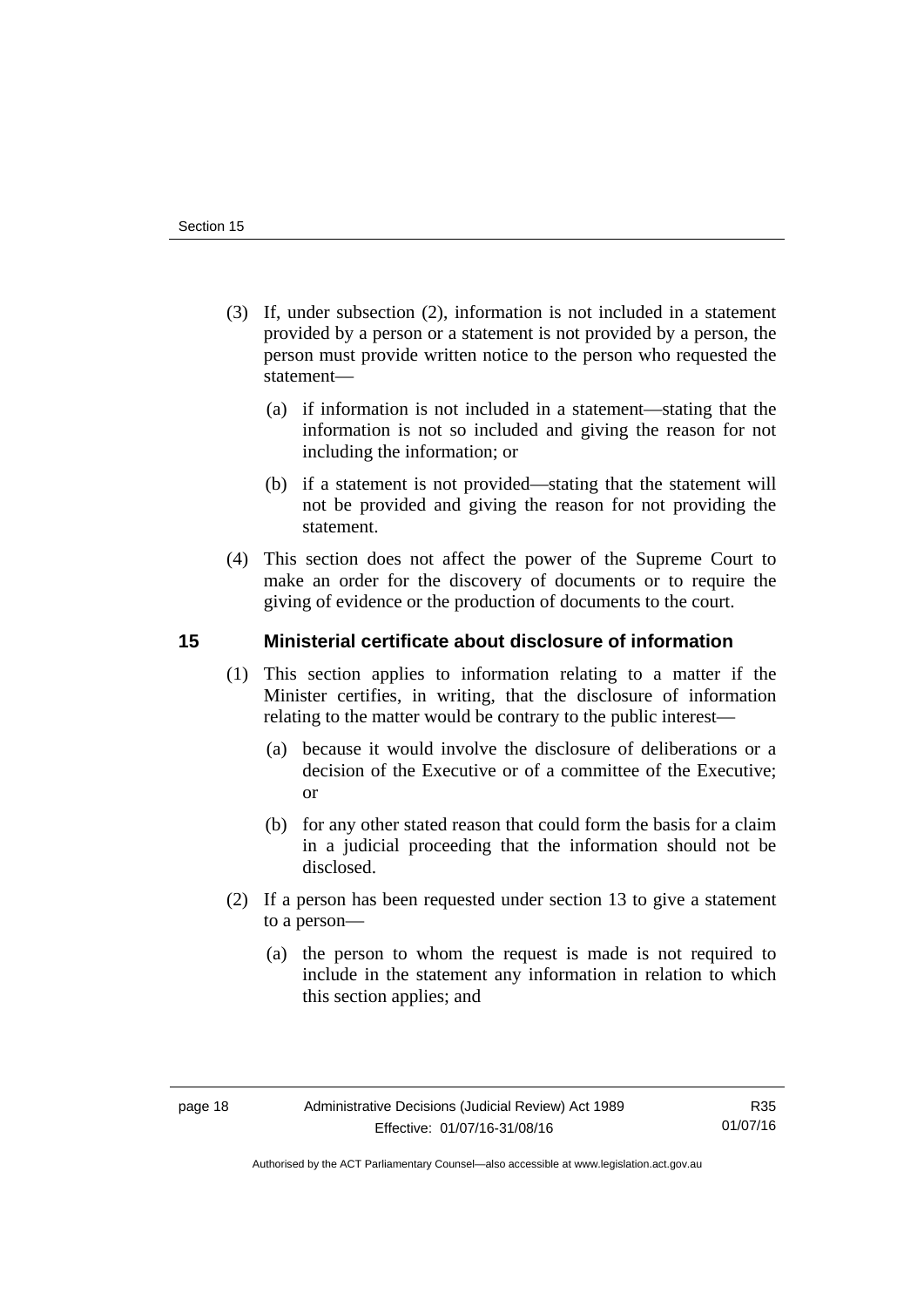- (b) if the statement would be false or misleading if it did not include the information—the person is not required to give the statement.
- (3) If, under subsection (2), information is not included in a statement provided by a person or a statement is not provided by a person, the person must give a written notice to the person who requested the statement—
	- (a) if information is not included in a statement—stating that the information is not so included and giving the reason for not including the information; or
	- (b) if a statement is not provided—stating that the statement will not be provided and giving the reason for not providing the statement.
- (4) This section does not affect the power of the Supreme Court to make an order for the discovery of documents or to require the giving of evidence or the production of documents to the court.

## <span id="page-22-0"></span>**16 Stay of proceedings**

- (1) The making of an application to the Supreme Court under section 5 in relation to a decision does not affect the operation of the decision or prevent the implementation of the decision, but—
	- (a) the Supreme Court may, by order, on the conditions (if any) that the court decides, suspend the operation of the decision; and
	- (b) the Supreme Court may order, on the conditions (if any) that the court decides, a stay of all or any proceedings under the decision.
- (2) The Supreme Court may make an order under subsection (1) on its own initiative or on the application of the person who made the application under section 5.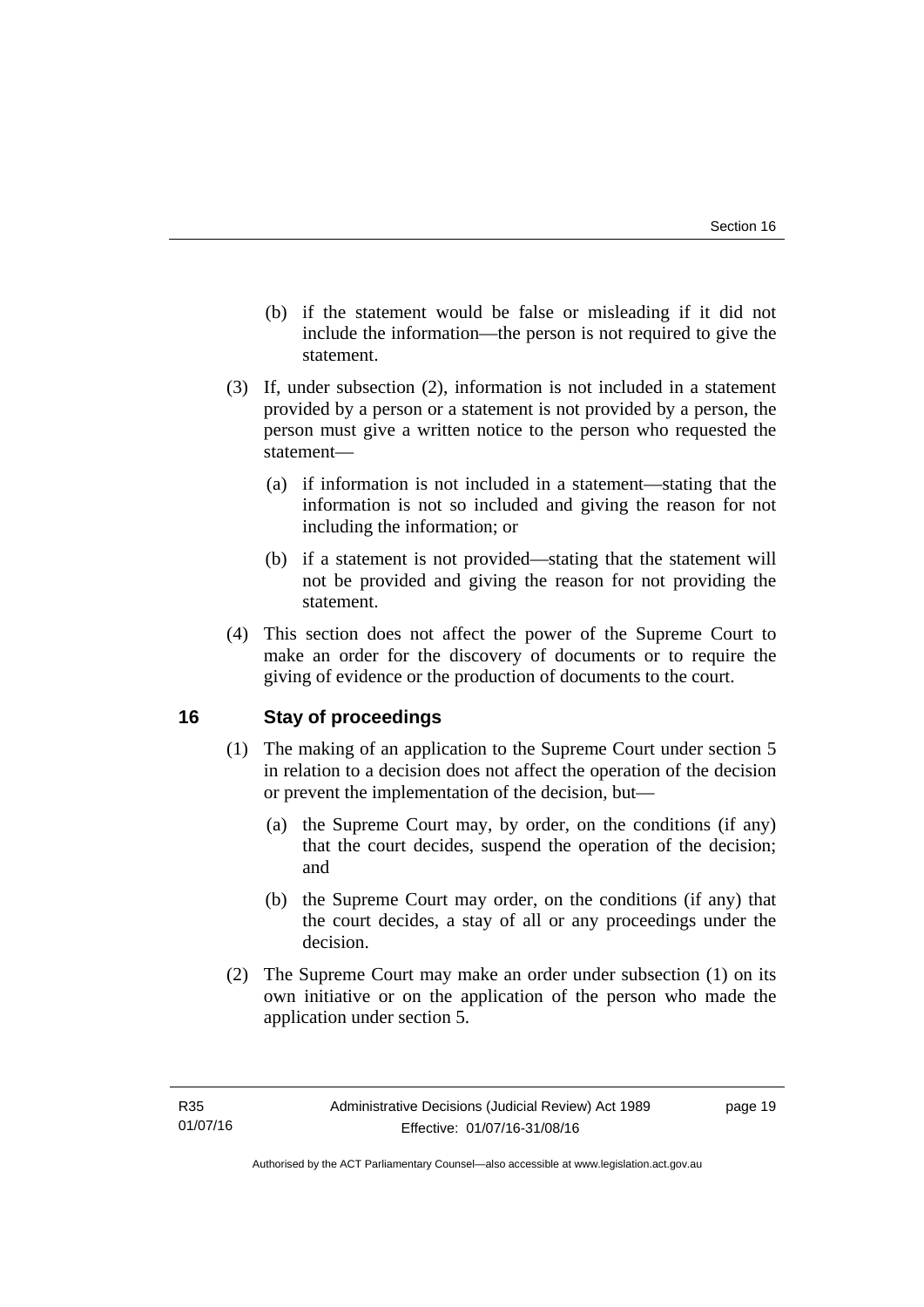## <span id="page-23-0"></span>**17 Powers of Supreme Court in relation to applications for order of review**

- (1) On an application for an order of review in relation to a decision, the Supreme Court may, in its discretion, make all or any of the following orders:
	- (a) an order quashing or setting aside the decision, or a part of the decision, with effect from the date of the order or from the earlier or later date that the court specifies;
	- (b) an order referring the matter to which the decision relates to the person who made the decision for further consideration, subject to the directions that the court considers appropriate;
	- (c) an order declaring the rights of the parties in relation to any matter to which the decision relates;
	- (d) an order directing any of the parties to do, or to refrain from doing, anything to do justice between the parties.
- (2) On an application for an order of review in relation to conduct that has been, is being, or is proposed to be, engaged in for the purpose of the making of a decision, the Supreme Court may, in its discretion, make either or both of the following orders:
	- (a) an order declaring the rights of the parties in relation to any matter to which the conduct relates;
	- (b) an order directing any of the parties to do, or to refrain from doing, anything to do justice between the parties.
- (3) On an application for an order of review in relation to a failure to make a decision, or in relation to a failure to make a decision within the period within which the decision was required to be made, the Supreme Court may, in its discretion, make all or any of the following orders:
	- (a) an order directing the making of the decision;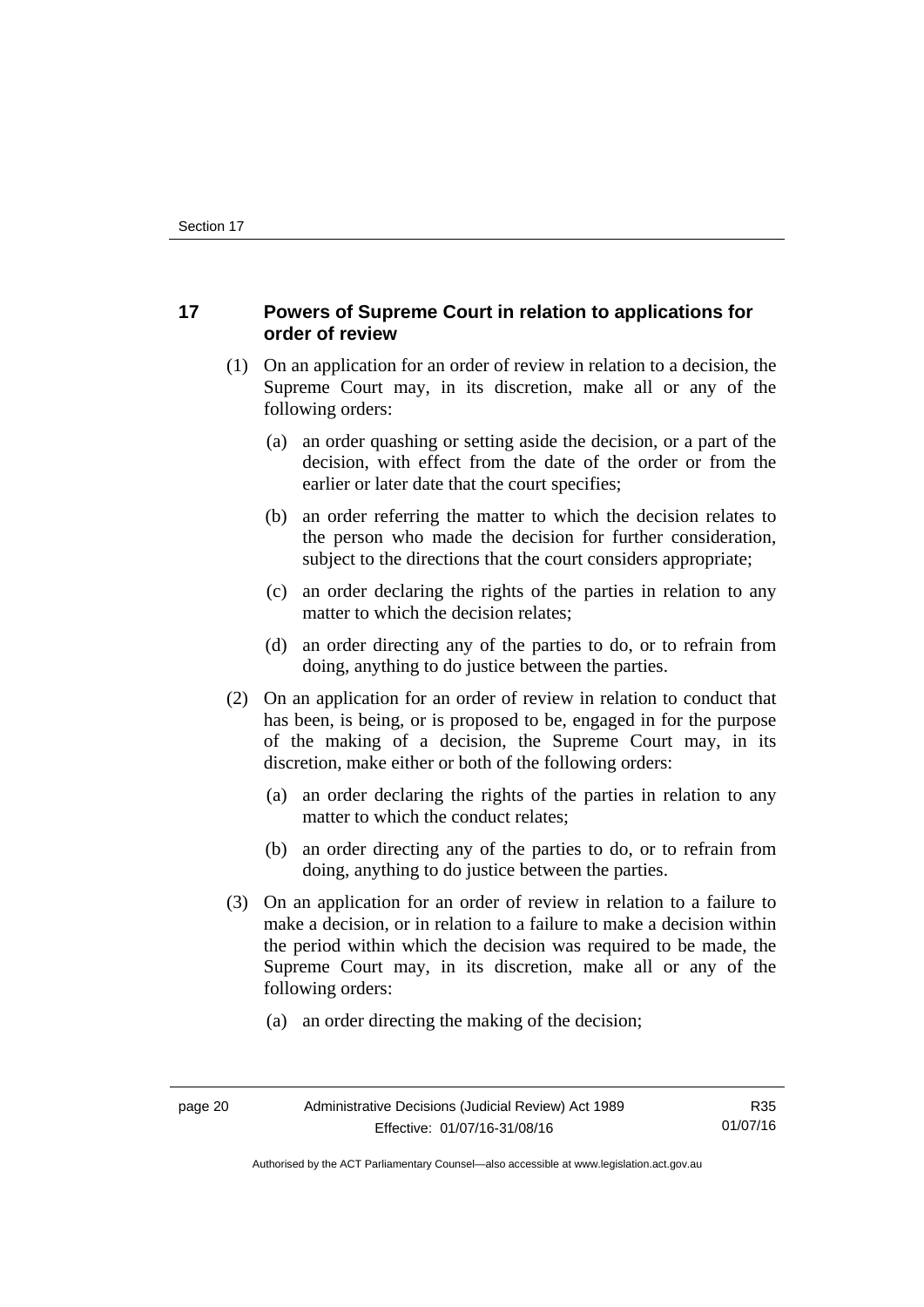- (b) an order declaring the rights of the parties in relation to the making of the decision;
- (c) an order directing any of the parties to do, or to refrain from doing, anything to do justice between the parties.
- (4) The Supreme Court may at any time, on its own initiative or on the application of any party, revoke, vary, or suspend the operation of any order made by it under this section.

## <span id="page-24-0"></span>**18 Change in person holding, or performing the duties of, an office**

- (1) This section applies if—
	- (a) a person has, in the performance of the duties of an office, made a decision in relation to which an application may be made to the Supreme Court under this Act; and
	- (b) the person no longer holds, or, for whatever reason, is not performing the duties of, that office.
- (2) This Act has effect as if the decision had been made by—
	- (a) the person for the time being holding or performing the duties of that office; or
	- (b) if there is no person for the time being holding or performing the duties of that office or that office no longer exists—the person that the Minister administering the enactment under which the decision was made, or a person authorised by that Minister, specifies.

## <span id="page-24-1"></span>**19 Intervention by Minister**

- (1) The Minister may, on behalf of the Territory, intervene in a proceeding before the Supreme Court under this Act.
- (2) If the Minister intervenes in a proceeding—
	- (a) the Minister is taken to be a party to the proceeding; and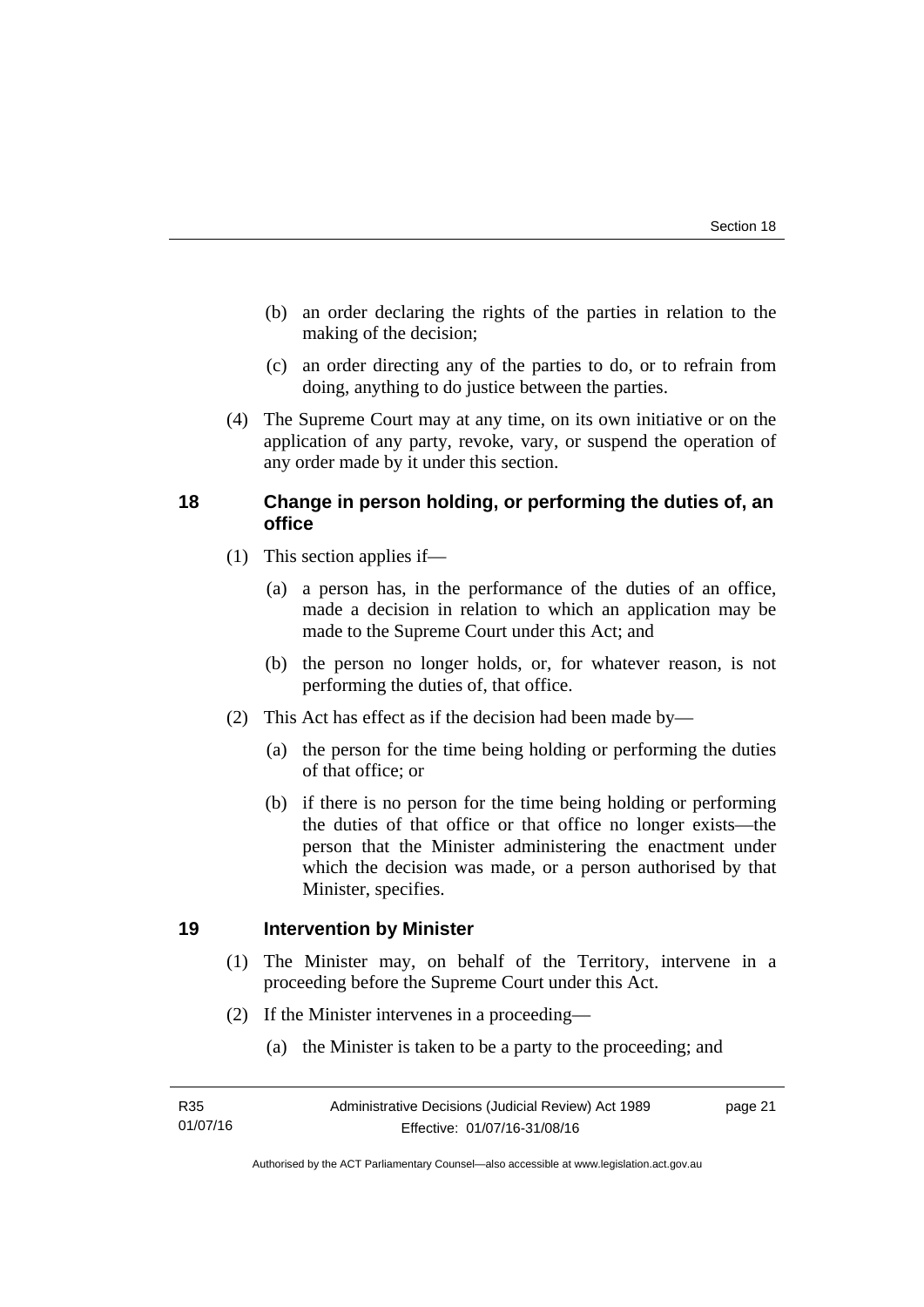(b) the Supreme Court may, in the proceeding, make orders about costs against the Territory that the court considers appropriate.

## <span id="page-25-0"></span>**19A Intervention by other people**

- (1) The Supreme Court may, on application by a party or its own initiative, give leave to a person (an *intervener*) to intervene in a proceeding under this Act.
- (2) In considering whether to give leave, the Supreme Court—
	- (a) must have regard to the following:
		- (i) whether the intervener's contribution is different from the contribution of the parties to the proceeding;
		- (ii) whether the intervener's contribution is likely to be useful to the court;
		- (iii) whether the intervention will unreasonably interfere with the ability of someone who has a private interest in the subject matter of the application to deal with it differently or at all; and
	- (b) may have regard to any other matter the court considers relevant.
- (3) The Supreme Court may give leave subject to conditions.
- (4) There is no right of appeal in relation to a decision of the Supreme Court under this section.

## <span id="page-25-1"></span>**20 Act not to apply to certain decisions**

- (1) A regulation may declare decisions to be decisions that are not subject to judicial review by the Supreme Court under this Act.
- (2) If a regulation is so made in relation to a decision—
	- (a) section 5 does not apply in relation to that decision; and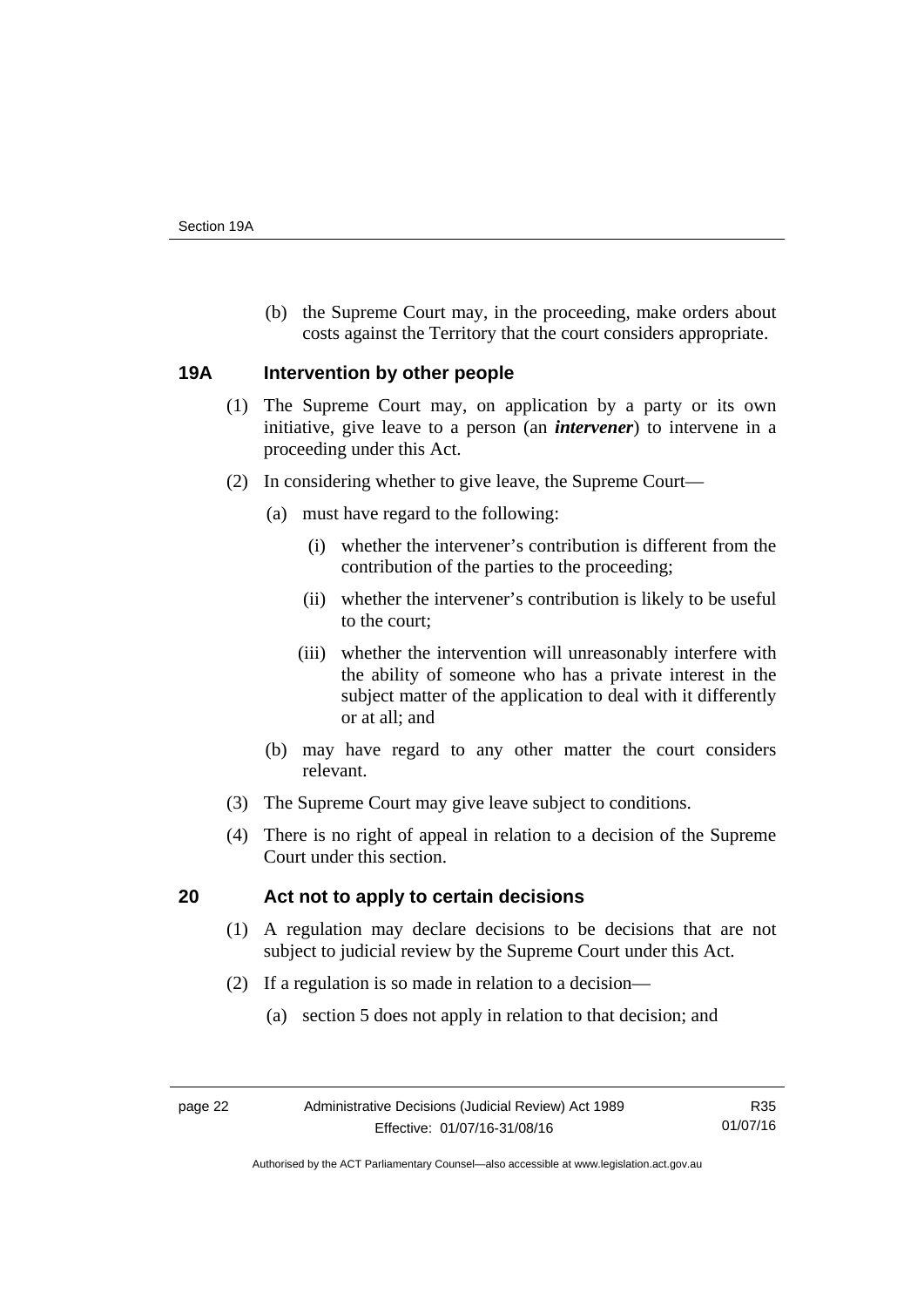- (b) section 6 does not apply in relation to conduct that has been, is being, or is proposed to be, engaged in for the purpose of making that decision; and
- (c) section 7 does not apply in relation to a failure to make that decision.
- (3) A regulation made for subsection (1) applies only in relation to decisions made after the regulation take effect.

## <span id="page-26-0"></span>**21 Regulation-making power**

The Executive may make regulations for this Act.

*Note* A regulation must be notified, and presented to the Legislative Assembly, under the [Legislation Act](http://www.legislation.act.gov.au/a/2001-14).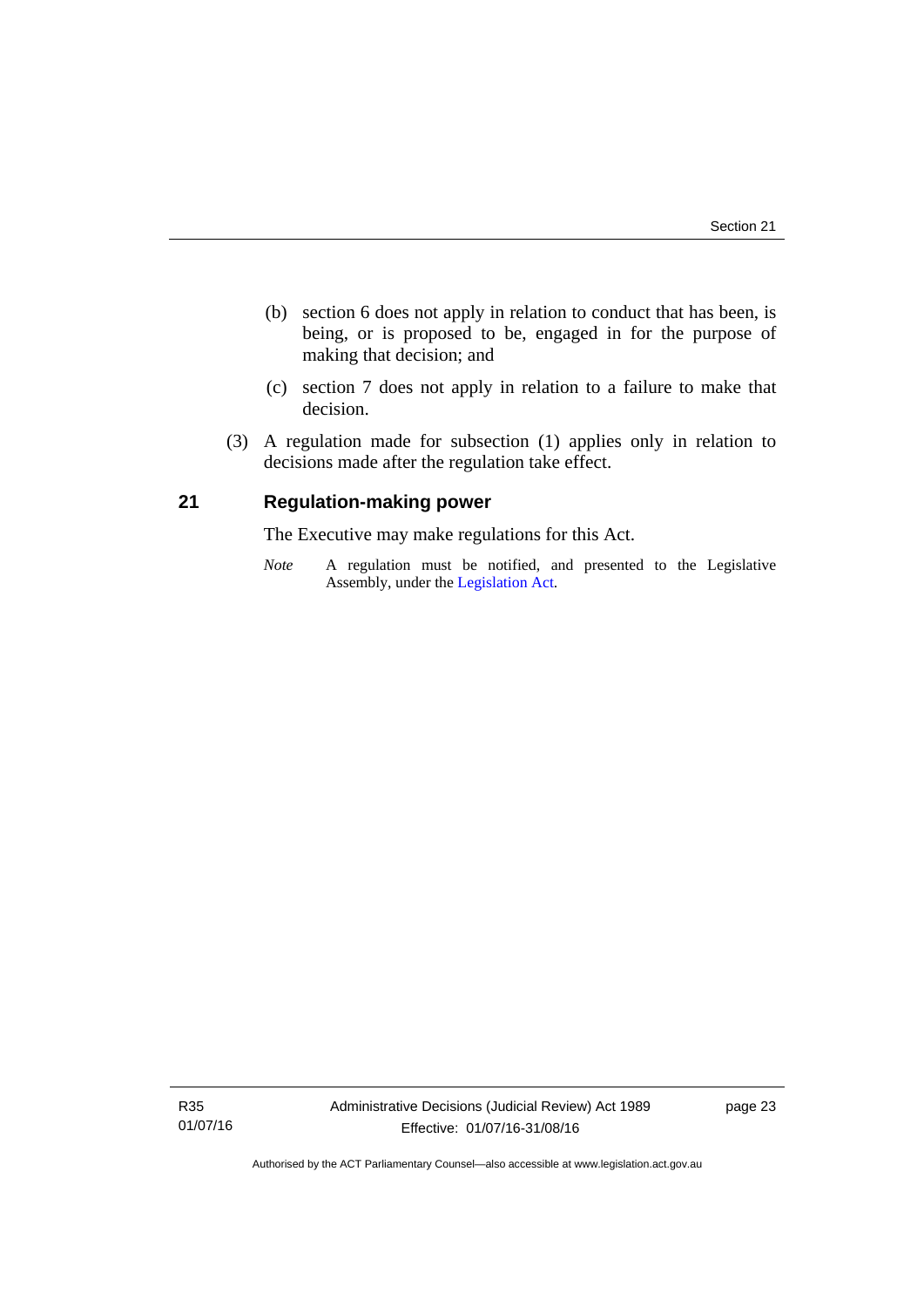## <span id="page-27-0"></span>**Schedule 1 Decisions to which this Act does not apply**

(see dict, def *decision to which this Act applies*)

| column 1<br>item | column 2<br>enactment                                  | column 3<br>decision under enactment                                                          |
|------------------|--------------------------------------------------------|-----------------------------------------------------------------------------------------------|
| 1                | <b>Building Act 2004</b>                               | a decision under section 96 (Approval of fidelity<br>$\bullet$<br>fund schemes)               |
|                  |                                                        | a decision under section 107 (Suspension or<br>cancellation of approval of approved scheme)   |
| $\overline{2}$   | Confiscation of<br><b>Criminal Assets Act</b><br>2003  | any decision                                                                                  |
| 3                | Crimes (Restorative<br>Justice) Act 2004               | any decision                                                                                  |
| $\overline{4}$   | <b>Crimes</b> (Sentence<br><b>Administration</b> ) Act | A decision of the director-general under any of the<br>following provisions:                  |
|                  | 2005                                                   | section 20 (Directions to escort officers)                                                    |
|                  |                                                        | section 31 (Early release of offender)                                                        |
|                  |                                                        | section 37 (Full-time detention-return<br>from NSW)                                           |
|                  |                                                        | section 43 (Intensive correction order—<br>alcohol and drug tests)                            |
|                  |                                                        | section 50 (Intensive correction orders-<br>community service work—alcohol and<br>drug tests) |
|                  |                                                        | section 95 (Community service work—<br>alcohol and drug tests)                                |
|                  |                                                        | section 96 (Community service work-<br>frisk searches).                                       |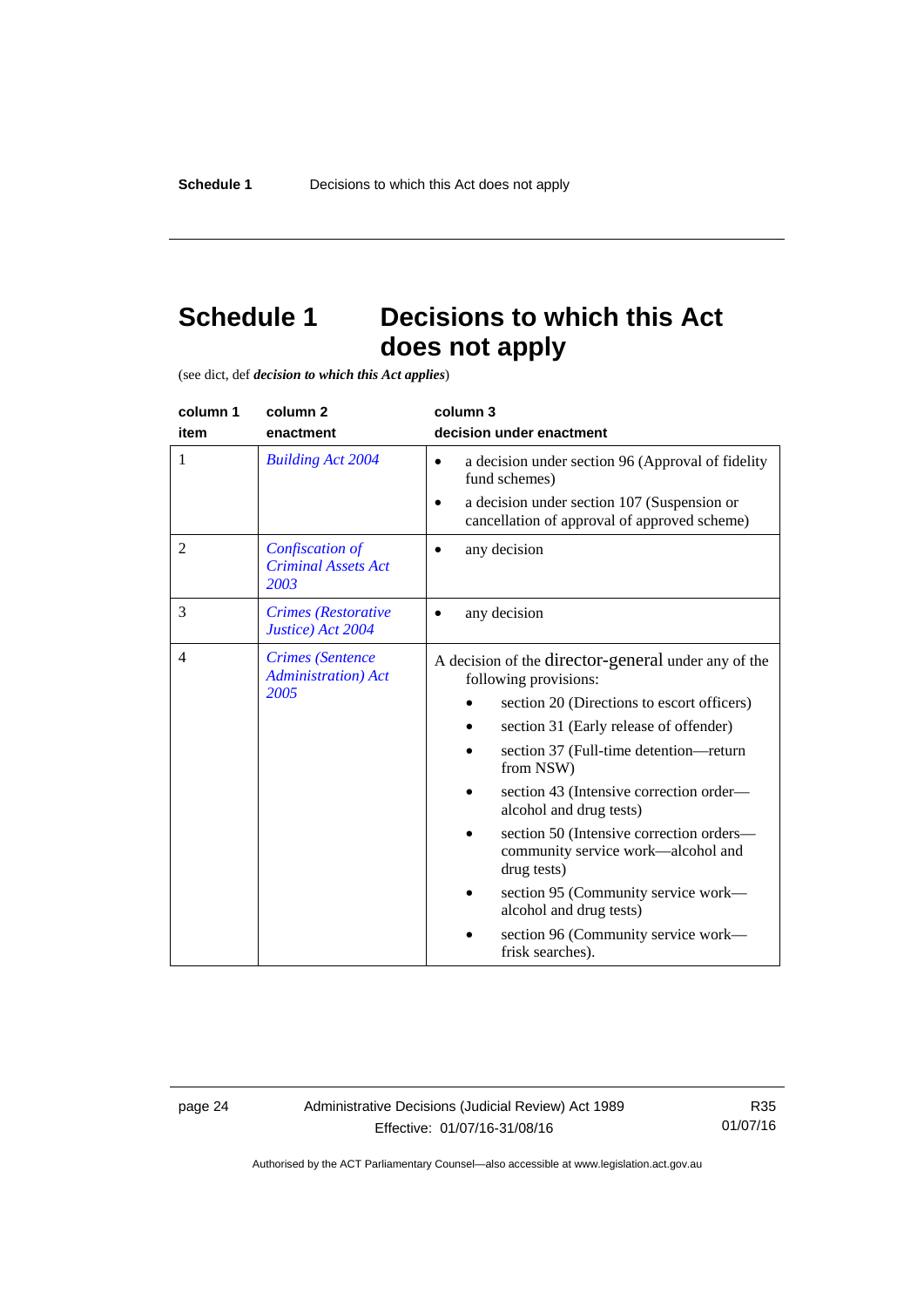| column 1<br>item | column <sub>2</sub><br>enactment                                                                  | column 3<br>decision under enactment                                                                                         |
|------------------|---------------------------------------------------------------------------------------------------|------------------------------------------------------------------------------------------------------------------------------|
| 5                | Duties Act 1999                                                                                   | a decision making or forming part of the process<br>$\bullet$<br>of making, or leading up to the making of, an<br>assessment |
|                  |                                                                                                   | a decision disallowing, completely or partly, an<br>objection to an assessment                                               |
|                  |                                                                                                   | a decision refusing to amend, completely or<br>partly, an assessment                                                         |
| 6                | Electoral Act 1992                                                                                | a decision under part 4 (Electorates)<br>$\bullet$                                                                           |
| 7                | <b>Financial Institutions</b><br>Duty Act 1987 (which<br>has been repealed)                       | a decision making or forming part of the process<br>$\bullet$<br>of making, or leading up to the making, of an<br>assessment |
|                  |                                                                                                   | a decision disallowing, completely or partly, an<br>$\bullet$<br>objection to an assessment                                  |
|                  |                                                                                                   | a decision refusing to amend, completely or<br>partly, an assessment                                                         |
| 8                | <b>Gene Technology (GM</b><br>Crop Moratorium)                                                    | a decision of the Minister under section 7<br>$\bullet$<br>(Moratorium orders)                                               |
|                  | Act 2004                                                                                          | a decision of the Minister under section 8<br>$\bullet$<br>(Exemptions)                                                      |
| 9                | <b>Gungahlin Drive</b><br><b>Extension Authorisation</b><br>Act 2004 (which has<br>been repealed) | any decision                                                                                                                 |
| 10               | <b>Health Practitioner</b><br><b>Regulation National</b><br>Law (ACT)                             | any decision                                                                                                                 |
| 11               | <b>Inquiries Act 1991</b>                                                                         | any decision                                                                                                                 |

R35 01/07/16 page 25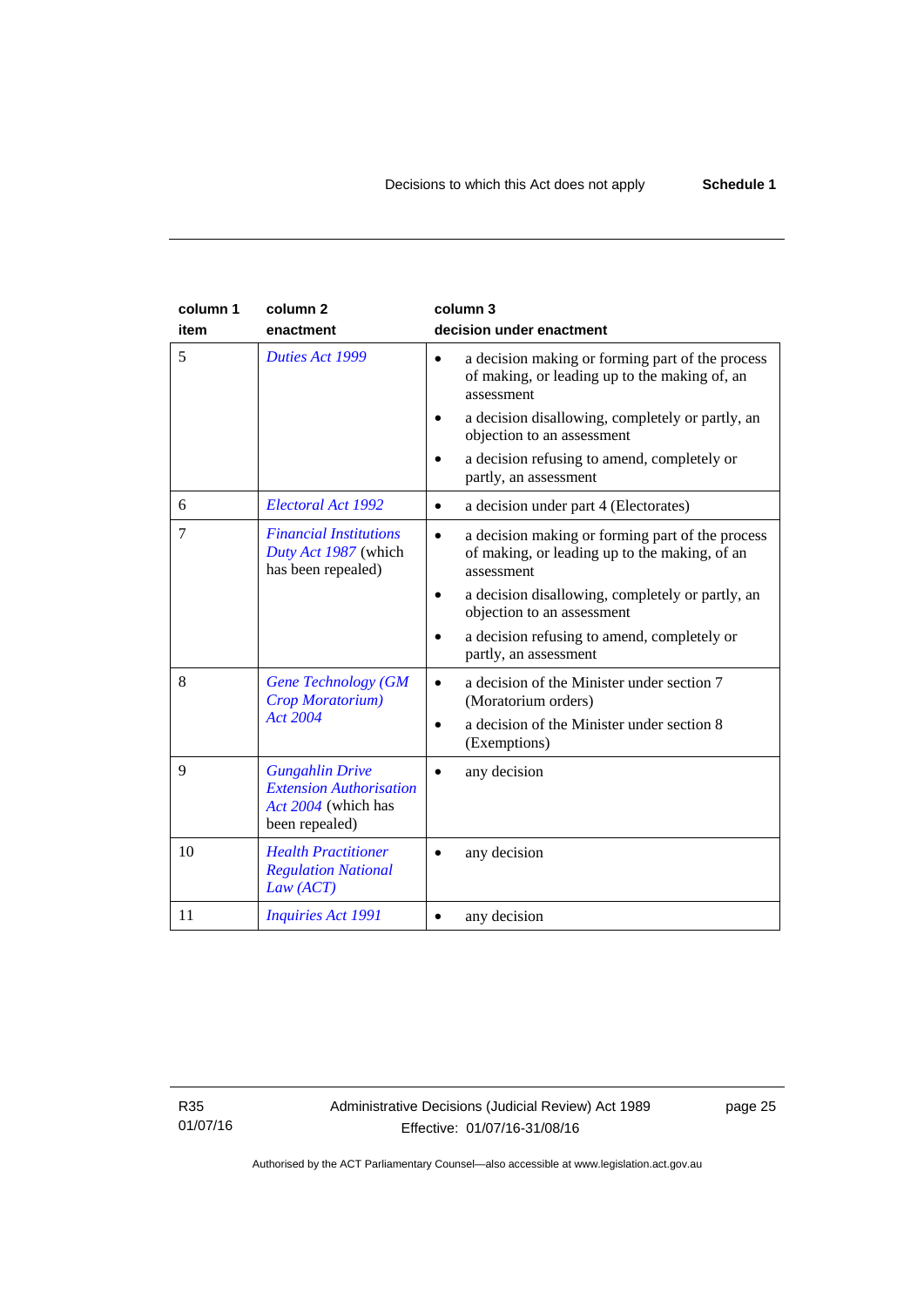| column 1 | column <sub>2</sub>                            | column 3                                                                                                                                                                                                               |
|----------|------------------------------------------------|------------------------------------------------------------------------------------------------------------------------------------------------------------------------------------------------------------------------|
| item     | enactment                                      | decision under enactment                                                                                                                                                                                               |
| 12       | <b>Judicial Commissions</b><br><b>Act 1994</b> | a decision of the Executive under<br>section $5(1)$ , section $16(3)$ or section 18                                                                                                                                    |
|          |                                                | a decision of a member of the Legislative<br>Assembly to propose a motion in accordance<br>with section $14(3)(a)$ or to give notice of the<br>motion to the Attorney-General in accordance<br>with section $14(3)(b)$ |
|          |                                                | a decision of the Attorney-General under<br>section 16 (1), section 17 (1) or section 23 (3)                                                                                                                           |
|          |                                                | a resolution passed by the Legislative Assembly<br>for the examination by a judicial commission of<br>a complaint in relation to a judicial officer                                                                    |
|          |                                                | a decision of a judicial commission                                                                                                                                                                                    |
| 13       | <b>Legislation Act 2001</b>                    | a decision under chapter 5 (Regulatory impact)<br>$\bullet$<br>statements for subordinate laws and disallowable<br>instruments)                                                                                        |
| 14       | Payroll Tax Act 2011                           | a decision making or forming part of the process<br>of making, or leading up to the making, of an<br>assessment                                                                                                        |
|          |                                                | a decision disallowing, completely or partly, an<br>objection to an assessment                                                                                                                                         |
|          |                                                | a decision refusing to amend, completely or<br>partly, an assessment                                                                                                                                                   |

page 26 Administrative Decisions (Judicial Review) Act 1989 Effective: 01/07/16-31/08/16

R35 01/07/16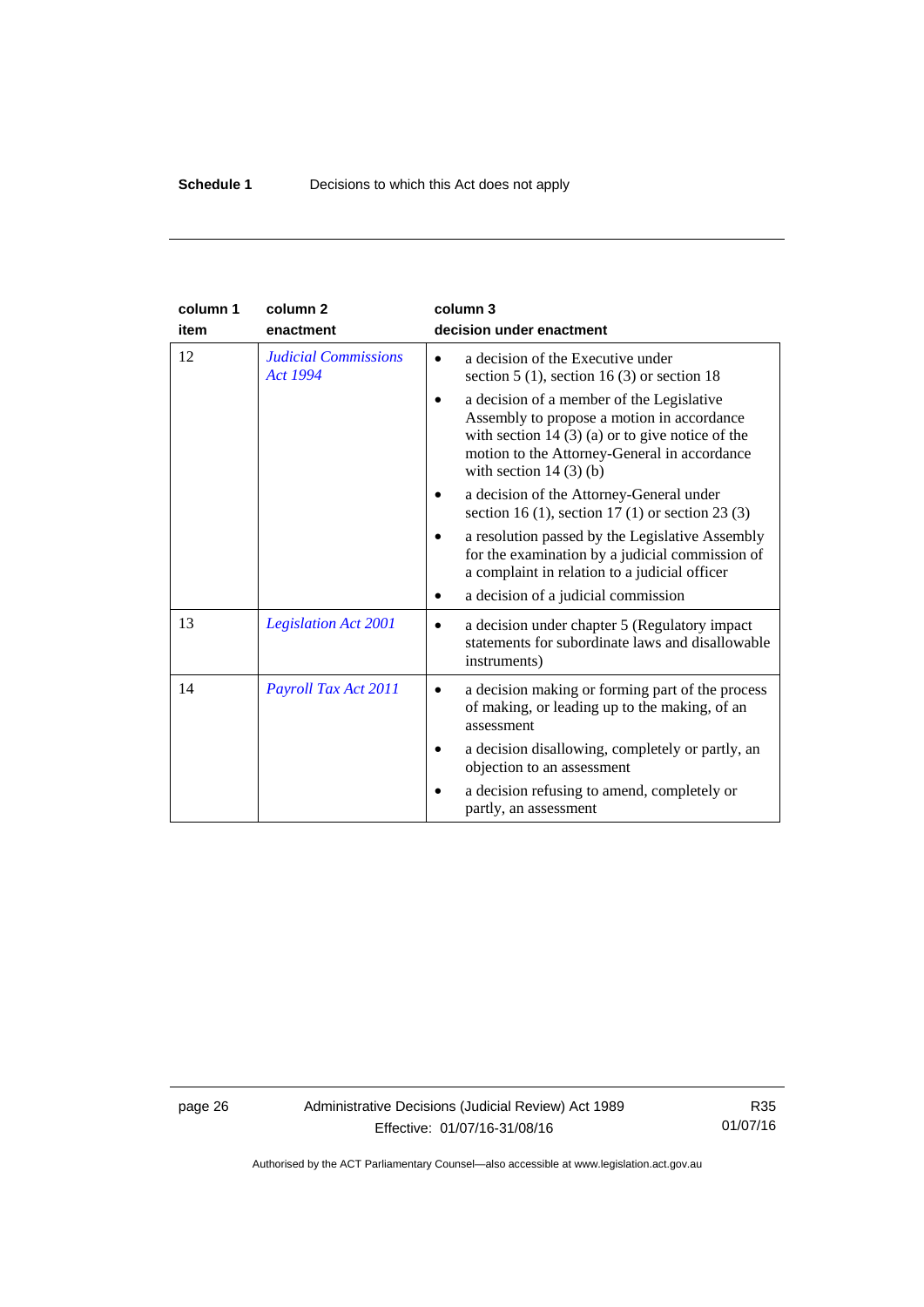| column 1<br>item | column <sub>2</sub><br>enactment                                       | column 3<br>decision under enactment                                                                                                                                                                               |
|------------------|------------------------------------------------------------------------|--------------------------------------------------------------------------------------------------------------------------------------------------------------------------------------------------------------------|
| 15               | <b>Planning and</b><br><b>Development Act 2007</b>                     | a decision in relation to a new development<br>$\bullet$<br>application within the meaning of the<br><b>Development Application (Block 20 Section 23</b><br>Hume) Assessment Facilitation Act 2008<br>(repealed)   |
|                  |                                                                        | a decision in relation to an approval of a new<br>development application within the meaning of<br>the Development Application (Block 20<br><b>Section 23 Hume) Assessment Facilitation</b><br>Act 2008 (repealed) |
|                  |                                                                        | a decision making, or forming part of the process<br>of making, or leading up to the making of, a<br>special variation                                                                                             |
|                  |                                                                        | a decision to make a light rail declaration                                                                                                                                                                        |
|                  |                                                                        | a decision under chapter 7, chapter 8 or chapter 9<br>in relation to a development proposal that is<br>related to light rail, other than a development<br>proposal involving a protected matter                    |
|                  |                                                                        | a decision under chapter 7, chapter 8 or chapter 9<br>in relation to a development proposal to which<br>section 85L applies                                                                                        |
| 16               | <b>Plant Diseases Act</b><br>2002                                      | a decision of the Minister under part 3 (Measures<br>$\bullet$<br>for the control of diseases and pests)                                                                                                           |
| 17               | <b>Royal Commissions Act</b><br>1991                                   | any decision<br>$\bullet$                                                                                                                                                                                          |
| 18               | <b>Stamp Duties and Taxes</b><br>Act 1987 (which has<br>been repealed) | a decision making or forming part of the process<br>$\bullet$<br>of making, or leading up to the making, of an<br>assessment                                                                                       |
|                  |                                                                        | a decision disallowing, completely or partly, an<br>$\bullet$<br>objection to an assessment                                                                                                                        |
|                  |                                                                        | a decision refusing to amend, completely or<br>partly, an assessment                                                                                                                                               |

R35 01/07/16 Administrative Decisions (Judicial Review) Act 1989 Effective: 01/07/16-31/08/16

page 27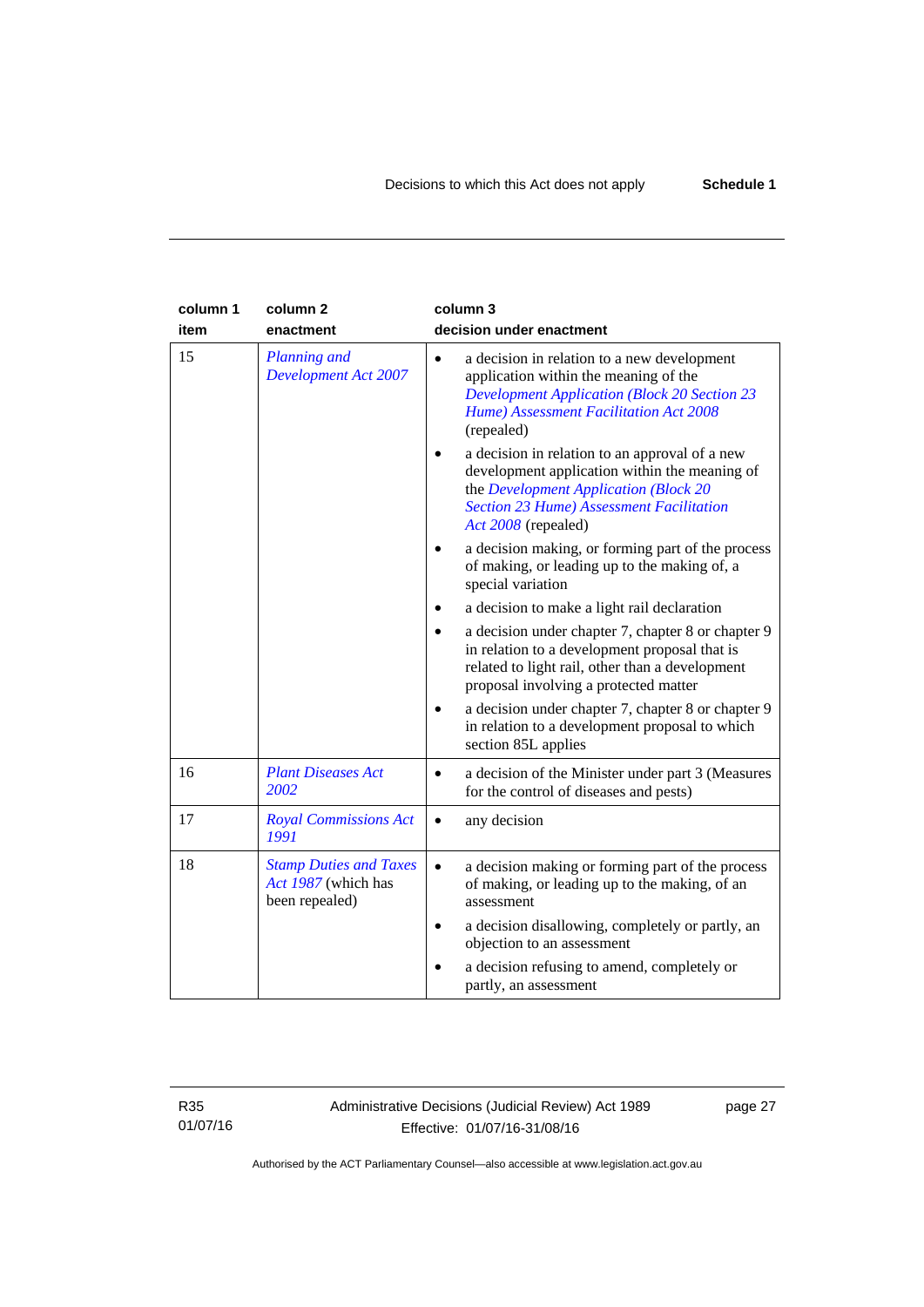## **Schedule 1** Decisions to which this Act does not apply

| column 1<br>item | column 2<br>enactment                                | column 3<br>decision under enactment                                                                                         |
|------------------|------------------------------------------------------|------------------------------------------------------------------------------------------------------------------------------|
| 19               | <b>Taxation</b><br><b>Administration Act</b><br>1999 | a decision making or forming part of the process<br>$\bullet$<br>of making, or leading up to the making, of an<br>assessment |
|                  |                                                      | a decision disallowing, completely or partly, an<br>$\bullet$<br>objection to an assessment                                  |
|                  |                                                      | a decision refusing to amend, completely or<br>$\bullet$<br>partly, an assessment                                            |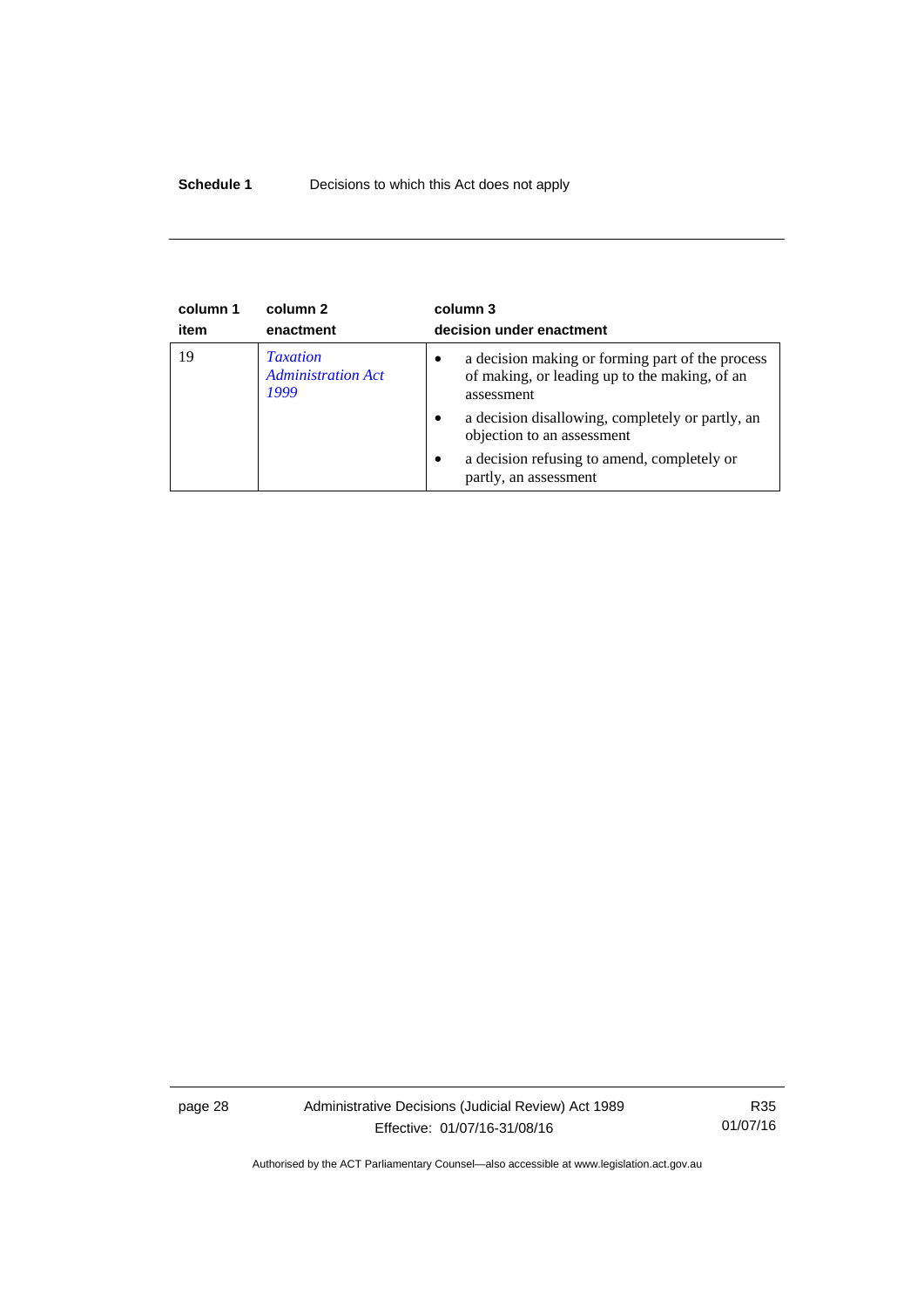## <span id="page-32-0"></span>**Schedule 2 Decisions to which s 13 does not apply**

(see s 13 (13))

## <span id="page-32-1"></span>**2.1 Administration of criminal justice**

A decision relating to the administration of criminal justice and, in particular—

- (a) a decision in relation to the investigation or prosecution of a person for an offence against a law in force in the ACT; and
- (b) a decision in relation to the appointment of an investigator or inspector for the purposes of such an investigation; and
- (c) a decision in relation to the issue of a search warrant under a law in force in the ACT; and
- (d) a decision under a law in force in the ACT requiring the production of a document, the giving of information or the issue of a subpoena or summons to a person as a witness.

## <span id="page-32-2"></span>**2.2 Civil proceedings**

A decision relating to the bringing or conduct of a civil proceeding, including a decision relating to, or that may result, in the bringing of a civil proceeding for the recovery of a financial penalty arising from a contravention of an enactment and, in particular—

- (a) a decision in relation to the investigation of a person for such a contravention; and
- (b) a decision in relation to the appointment of an investigator or inspector for the purposes of such an investigation; and
- (c) a decision in relation to the issue of a search warrant under an enactment; and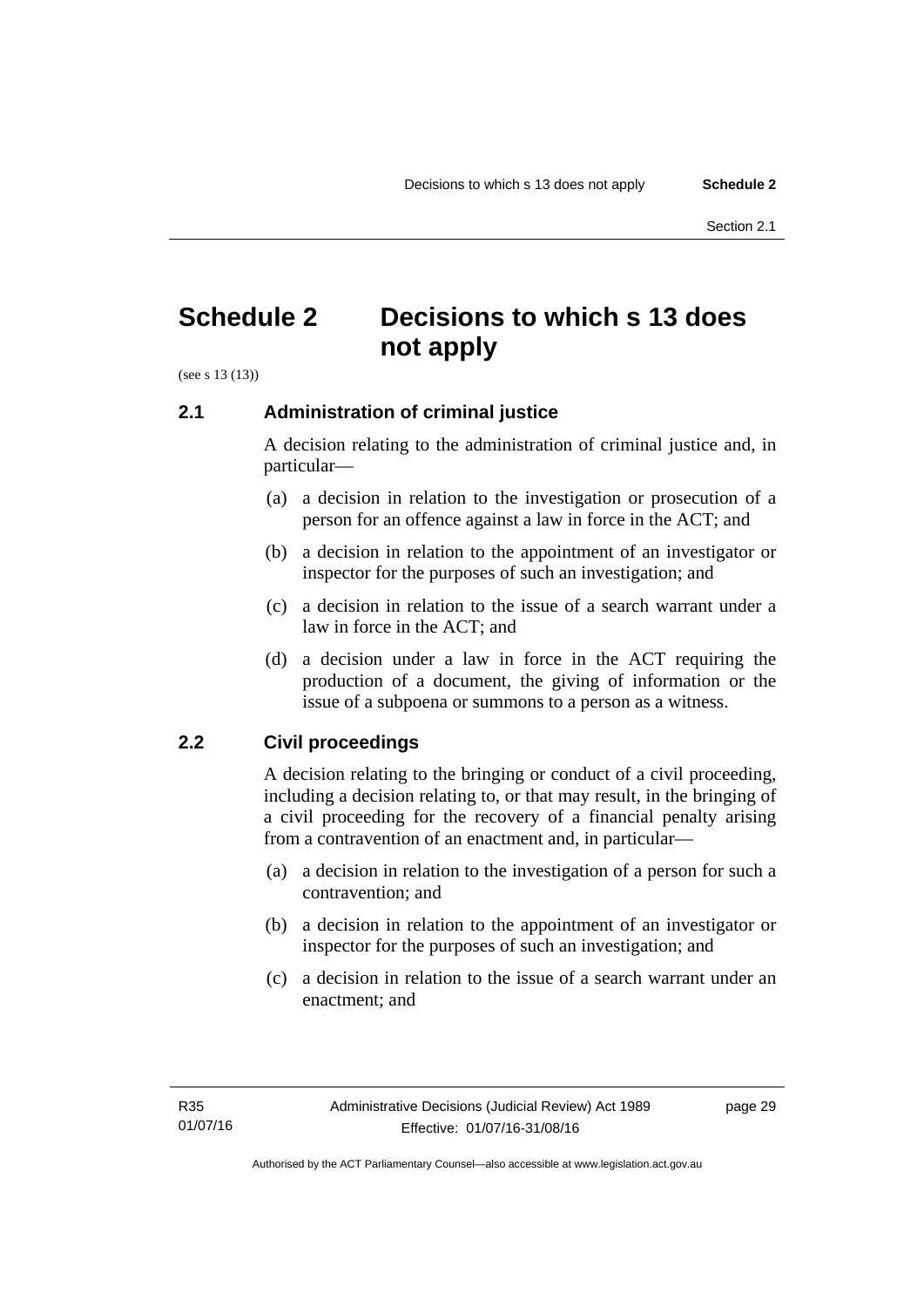#### **Schedule 2** Decisions to which s 13 does not apply

Section 2.3

 (d) a decision under an enactment requiring the production of a document, the giving of information or the issue of a subpoena or summons to a person as a witness.

## <span id="page-33-0"></span>**2.3 Decisions relating to territory finance**

The following decisions:

- (a) a decision authorised by an Act to issue an amount out of the public money of the Territory;
- (b) a decision of the Treasurer under the *[Financial Management](http://www.legislation.act.gov.au/a/1996-22)  [Act 1996](http://www.legislation.act.gov.au/a/1996-22)*—
	- (i) section 7A (Temporary advance for new purpose or new entity); or
	- (ii) section 18 (Treasurer's advance); or
	- (iii) section 18B (Treasurer's advance—reduction of amounts);
- (c) a decision in relation to the enforcement of a judgment or order for the recovery of an amount by—
	- (i) the Territory; or
	- (ii) a public servant in an official capacity;

## <span id="page-33-1"></span>**2.4 Decisions relating to administration of the public service**

A decision relating to—

- (a) personnel management (including recruitment, training, promotion and organisation) in relation to the public service, other than a decision relating to, and having regard to the particular characteristics of, or other circumstances relating to, a particular person; or
- (b) the promotion, transfer, temporary performance of duties, of or by an individual officer of the public service; or

Authorised by the ACT Parliamentary Counsel—also accessible at www.legislation.act.gov.au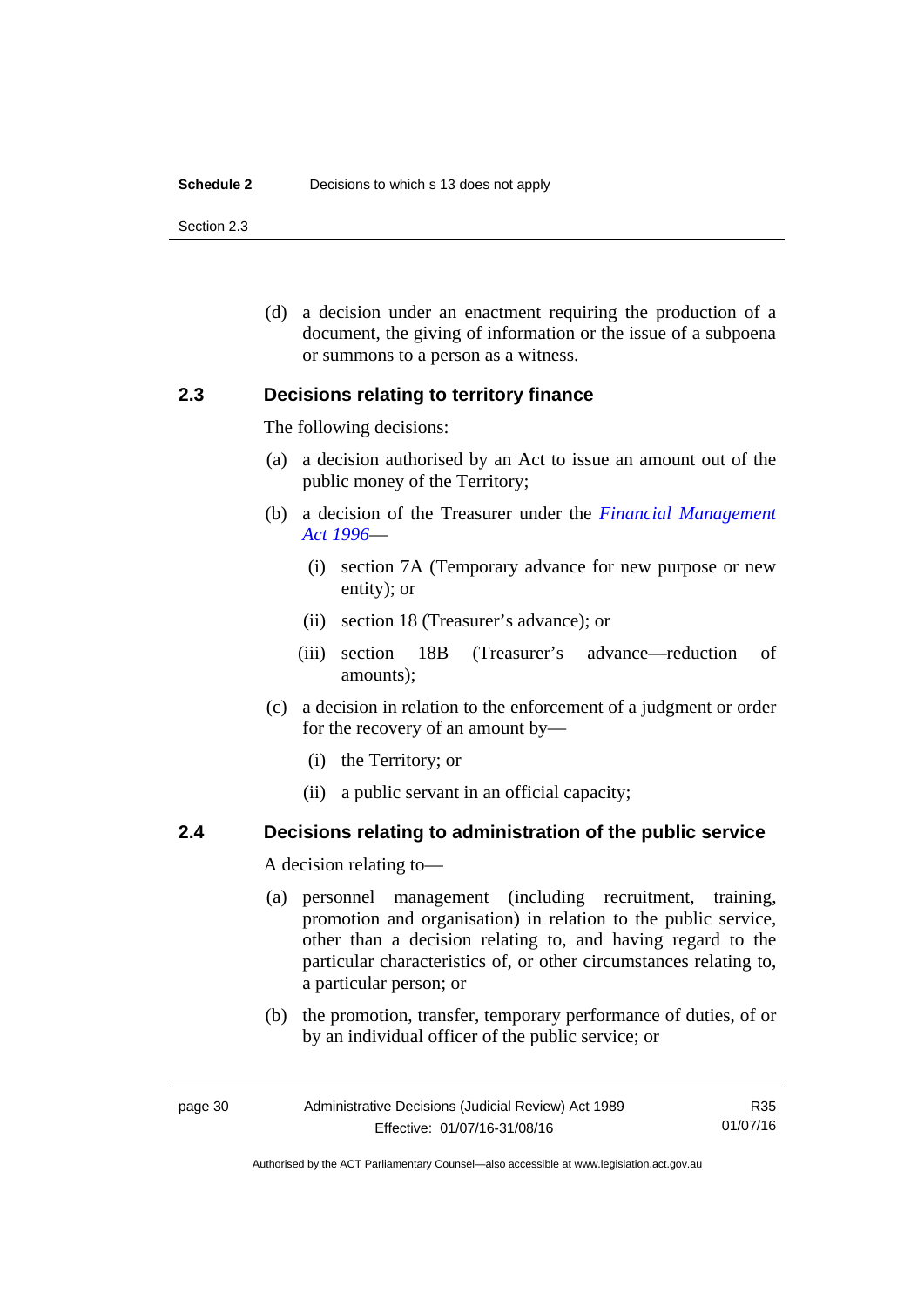- (c) the making of an appointment to the public service; or
- (d) the engagement of a person as an employee under the *[Public](http://www.legislation.act.gov.au/a/1994-37)  [Sector Management Act 1994](http://www.legislation.act.gov.au/a/1994-37)*; or
- (e) the prevention or settlement of an industrial dispute, or otherwise relating to industrial matters, in relation to the public service; or
- (f) the appointment, or ending of the appointment, of a director-general under the *[Public Sector Management](http://www.legislation.act.gov.au/a/1994-37)  [Act 1994](http://www.legislation.act.gov.au/a/1994-37)*.

## <span id="page-34-0"></span>**2.5 Certain other appointment decisions**

A decision relating to—

- (a) the making of an appointment under an enactment or to an office established under an enactment; or
- (b) the appointment, or the ending of the appointment, of the commissioner for public administration; or
- (c) the employment, or the ending of employment, of staff under the *[Legislative Assembly \(Members' Staff\) Act 1989](http://www.legislation.act.gov.au/a/1989-19)*.

## <span id="page-34-1"></span>**2.6 Certain decisions under the Crimes (Sentence Administration) Act**

- (1) A decision by the director-general under any of the following provisions of the *[Crimes \(Sentence Administration\) Act 2005](http://www.legislation.act.gov.au/a/2005-59)*:
	- section 25 (Full-time detention—director-general directions)
	- section 28 (Work and activities by full-time detainee)
	- section 46 (Intensive correction orders—community service work—director-general directions)
	- section 87 (Good behaviour—director-general directions)
	- section 91 (Community service work—director-general directions)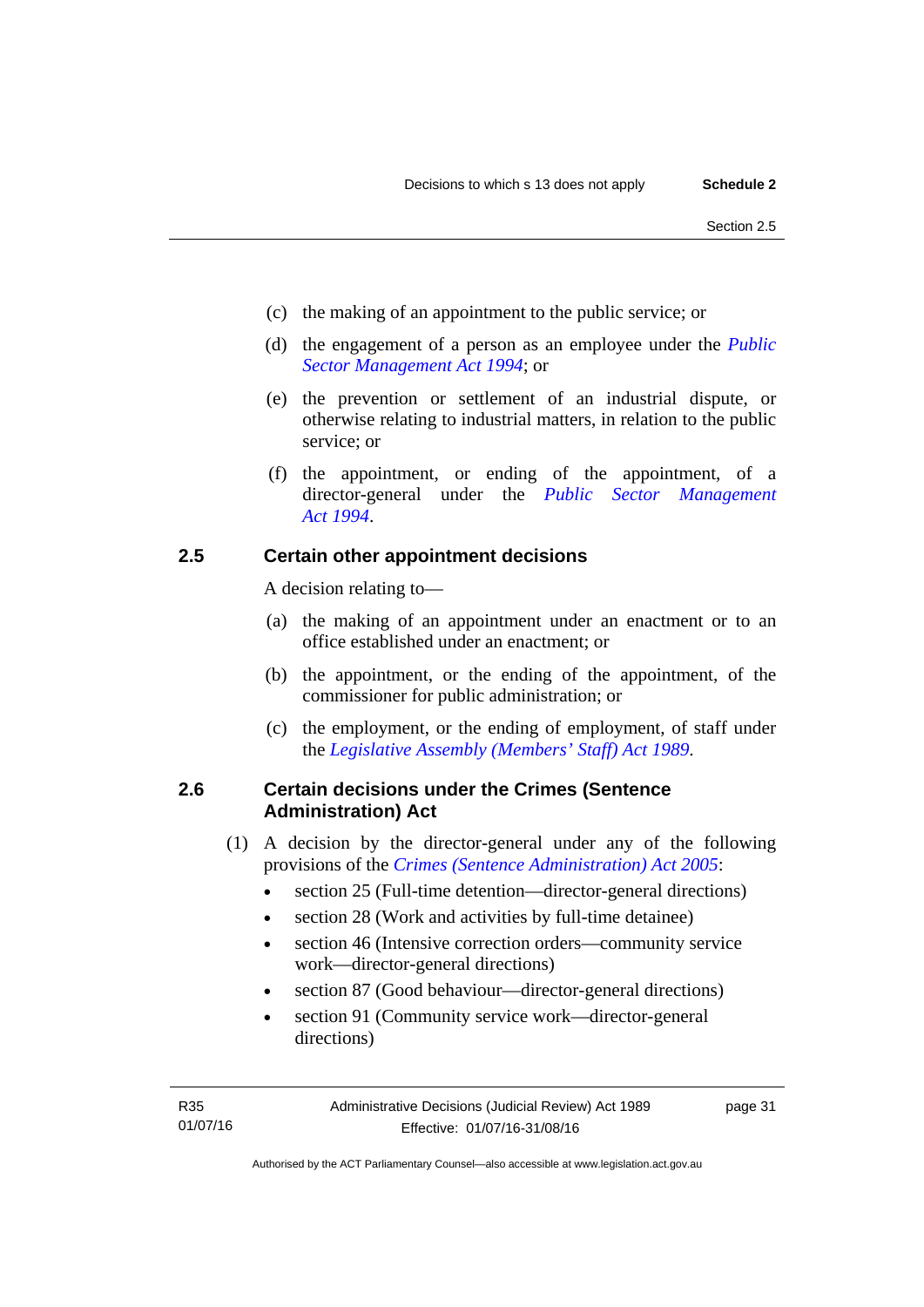## **Schedule 2** Decisions to which s 13 does not apply

Section 2.7

- section 92 (Community service work—failure to report etc)
- section 100 (Rehabilitation programs—director-general directions)
- section 138 (Parole—director-general directions)
- section 302 (Release on licence—director-general directions)
- section 321 (Director-general directions—general).

## <span id="page-35-0"></span>**2.7 Decisions of the ACAT**

A decision of the ACAT.

page 32 Administrative Decisions (Judicial Review) Act 1989 Effective: 01/07/16-31/08/16

R35 01/07/16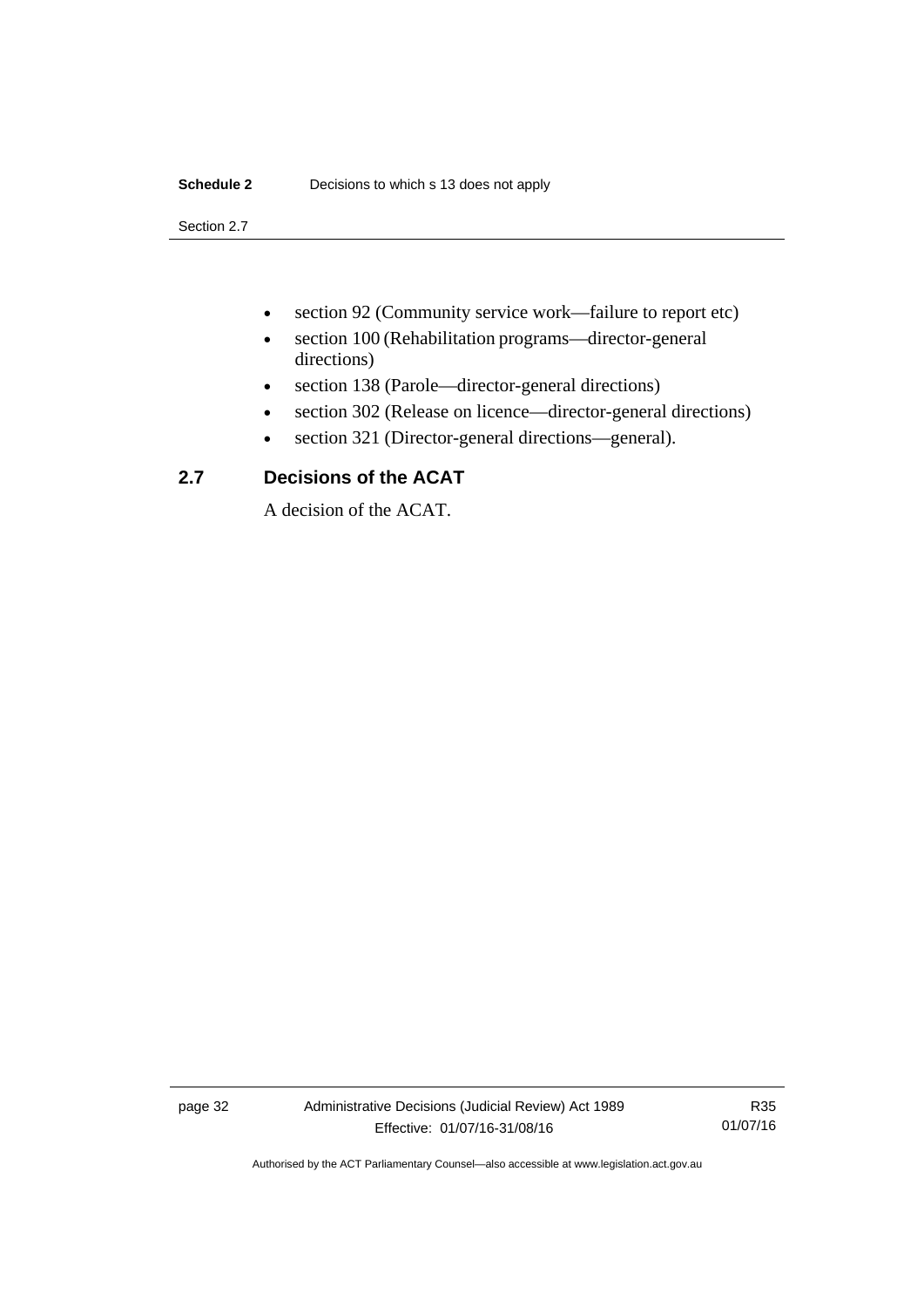## <span id="page-36-0"></span>**Dictionary**

(see s 2)

*Note 1* The [Legislation Act](http://www.legislation.act.gov.au/a/2001-14) contains definitions and other provisions relevant to this Act.

*Note 2* For example, the [Legislation Act,](http://www.legislation.act.gov.au/a/2001-14) dict, pt 1 defines the following terms:

- ACAT
- corporation
- fail
- *individual*
- judge
- Minister (see s 162)
- regulation
- Supreme Court
- the Territory.

*conduct engaged in* for the purpose of making a decision—see section 3C.

*decision*, of the ACAT—see the *[ACT Civil and Administrative](http://www.legislation.act.gov.au/a/2008-35)  [Tribunal Act 2008](http://www.legislation.act.gov.au/a/2008-35)*, dictionary.

*decision to which this Act applies* means a decision of an administrative character made, proposed to be made or required to be made (whether in the exercise of a discretion or not) under an enactment, other than a decision mentioned in schedule 1.

*duty* includes a duty imposed on a person in his or her capacity as a public employee.

*eligible person*, for an application under this Act, means—

- (a) an individual; or
- (b) a corporation, if the subject matter of the application relates to a matter that happens after the corporation was incorporated or came into existence; or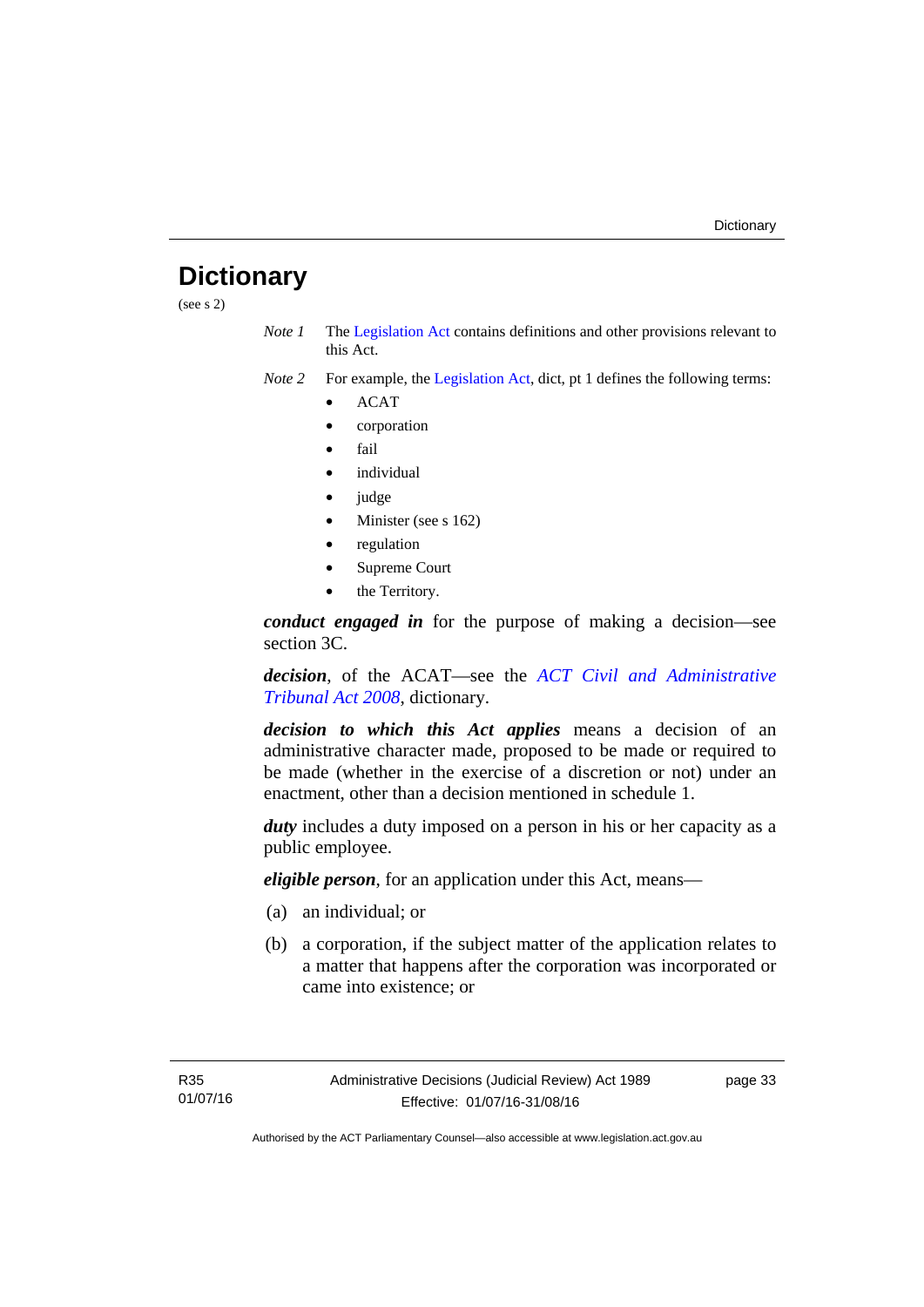- (c) an unincorporated organisation or association if the subject matter of the application relates to a matter that—
	- (i) forms part of the objects or purposes of the organisation or association; and
	- (ii) happens after the organisation or association came into existence.

## *enactment* means—

- (a) an Act or subordinate law; or
- (b) the *[Canberra Water Supply \(Googong Dam\) Act 1974](http://www.comlaw.gov.au/Details/C2008C00317)* (Cwlth).
- *Note* A reference to an Act or subordinate law includes a reference to a provision of an Act or subordinate law (see [Legislation Act](http://www.legislation.act.gov.au/a/2001-14), s 7 and s 8).

*failure to make* a decision—see section 3A.

*making* a decision—see section 3A.

*order of review*, in relation to a decision, in relation to conduct engaged in for the purpose of making a decision or in relation to a failure to make a decision, means an order on an application made under section 5, section 6 or section 7 in relation to the decision, conduct or failure.

*statement of reasons*, for a decision, means a statement—

- (a) of the findings on material questions of fact; and
- (b) referring to the evidence or other material on which the findings were based; and
- (c) giving the reasons for the decision.

R35 01/07/16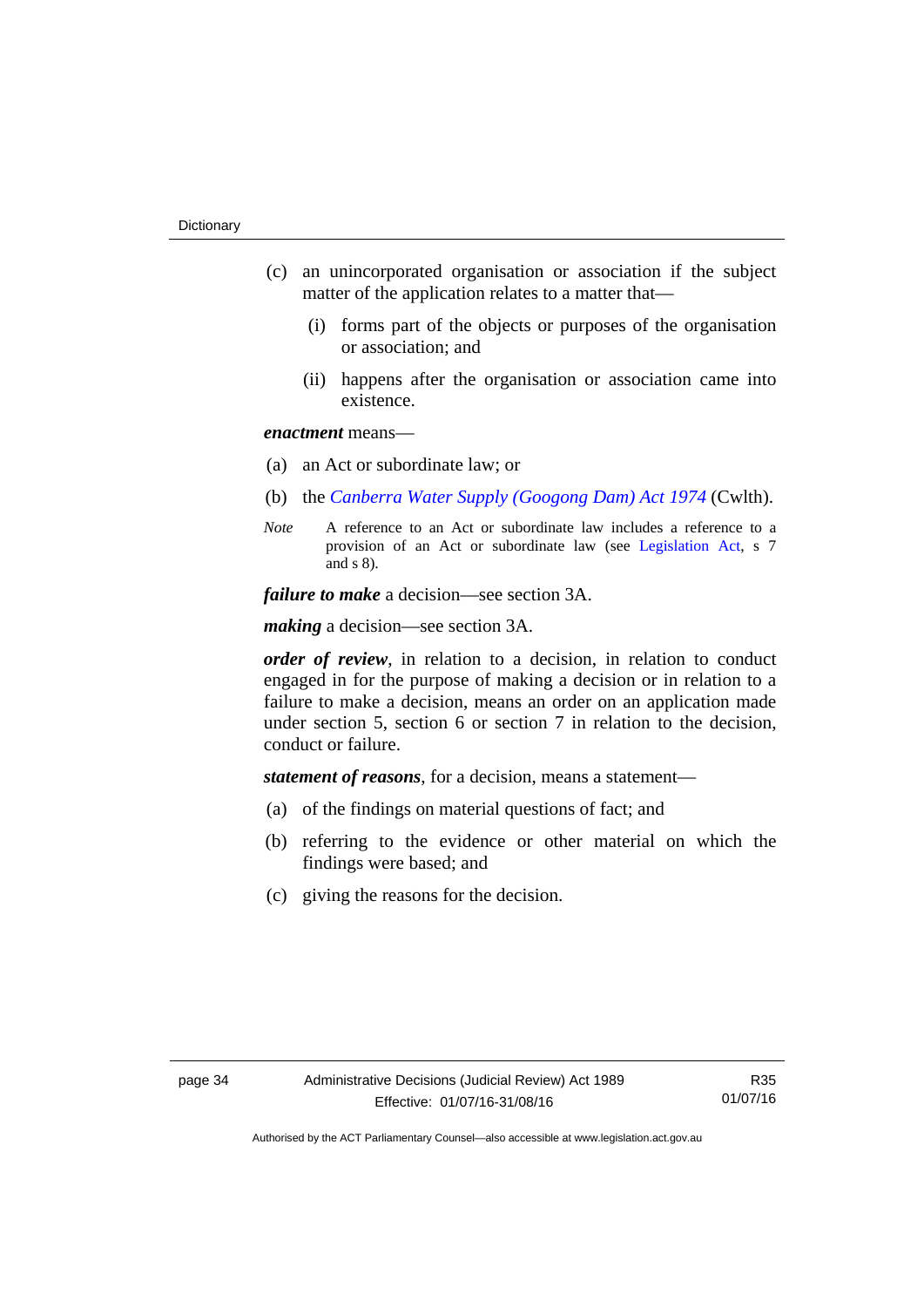## <span id="page-38-0"></span>**Endnotes**

## **1 About the endnotes**

Amending and modifying laws are annotated in the legislation history and the amendment history. Current modifications are not included in the republished law but are set out in the endnotes.

Not all editorial amendments made under the *[Legislation Act 2001](http://www.legislation.act.gov.au/a/2001-14)*, part 11.3 are annotated in the amendment history. Full details of any amendments can be obtained from the Parliamentary Counsel's Office.

Uncommenced amending laws are not included in the republished law. The details of these laws are underlined in the legislation history. Uncommenced expiries are underlined in the legislation history and amendment history.

If all the provisions of the law have been renumbered, a table of renumbered provisions gives details of previous and current numbering.

The endnotes also include a table of earlier republications.

| $A = Act$                                    | $NI = Notifiable$ instrument              |
|----------------------------------------------|-------------------------------------------|
| $AF =$ Approved form                         | $o = order$                               |
| $am = amended$                               | $om = omitted/repealed$                   |
| $amdt = amendment$                           | $ord = ordinance$                         |
| $AR = Assembly resolution$                   | $orig = original$                         |
| $ch = chapter$                               | par = paragraph/subparagraph              |
| $CN =$ Commencement notice                   | $pres = present$                          |
| $def = definition$                           | $prev = previous$                         |
| $DI = Disallowable instrument$               | $(\text{prev}) = \text{previously}$       |
| $dict = dictionary$                          | $pt = part$                               |
| $disallowed = disallowed by the Legislative$ | $r = rule/subrule$                        |
| Assembly                                     | $reloc = relocated$                       |
| $div = division$                             | $renum = renumbered$                      |
| $exp = expires/expired$                      | $R[X]$ = Republication No                 |
| $Gaz = gazette$                              | $RI = reissue$                            |
| $hdg =$ heading                              | s = section/subsection                    |
| $IA = Interpretation Act 1967$               | $sch = schedule$                          |
| ins = inserted/added                         | $sdiv = subdivision$                      |
| $LA =$ Legislation Act 2001                  | $SL = Subordinate$ law                    |
| $LR =$ legislation register                  | $sub =$ substituted                       |
| $LRA =$ Legislation (Republication) Act 1996 | underlining = whole or part not commenced |
| $mod = modified/modification$                | or to be expired                          |
|                                              |                                           |

## <span id="page-38-2"></span>**2 Abbreviation key**

R35 01/07/16 Administrative Decisions (Judicial Review) Act 1989 Effective: 01/07/16-31/08/16

page 35

<span id="page-38-1"></span>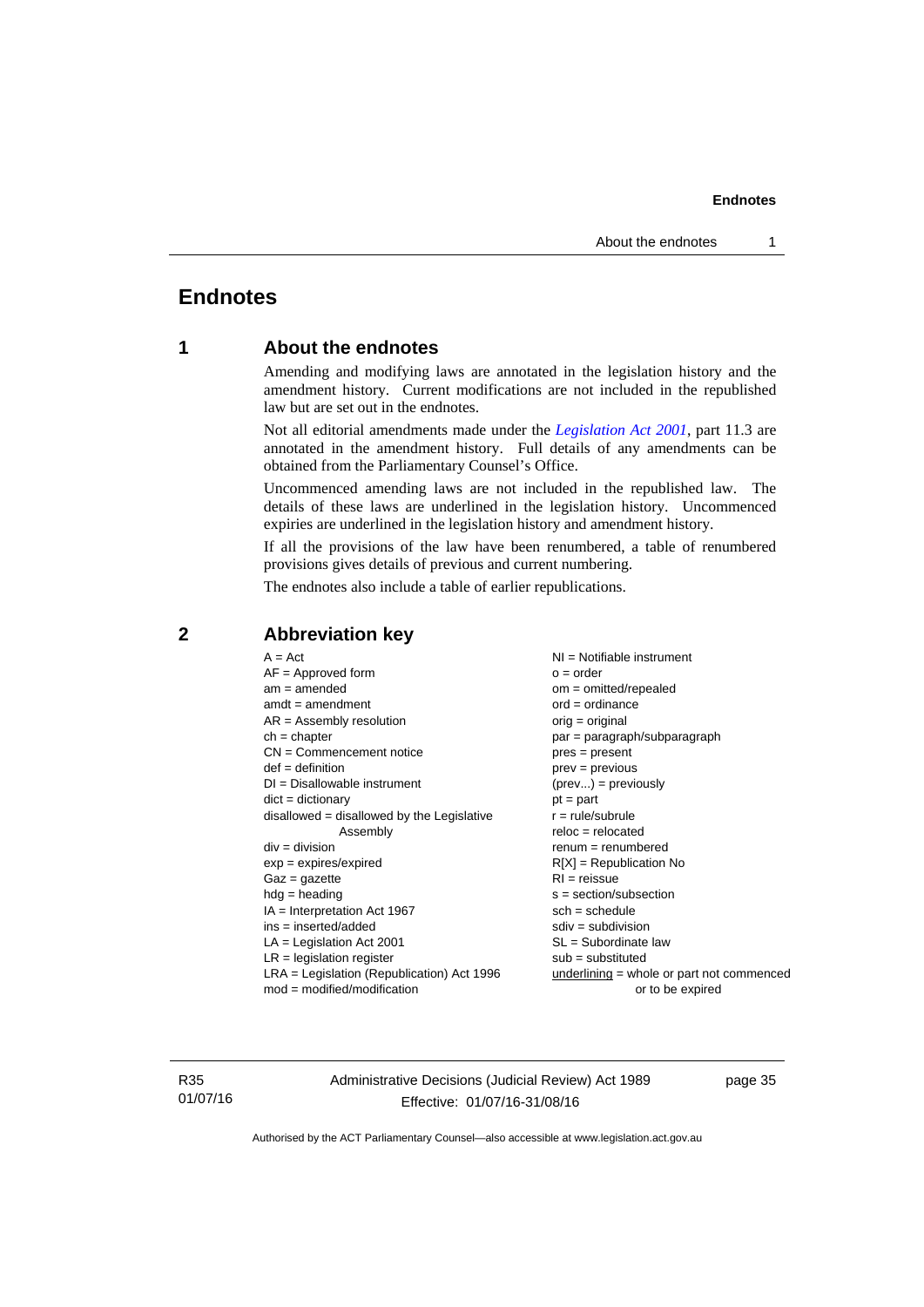3 Legislation history

#### <span id="page-39-0"></span>**3 Legislation history**

This Act was originally a Commonwealth ordinance—the *[Administrative](http://www.legislation.act.gov.au/a/alt_a1989-33co)  [Decisions \(Judicial Review\) Ordinance 1989](http://www.legislation.act.gov.au/a/alt_a1989-33co)* No 33 (Cwlth).

The *[Australian Capital Territory \(Self-Government\) Act 1988](http://www.comlaw.gov.au/Current/C2004A03699)* (Cwlth), s 34 (4) converted most former Commonwealth ordinances in force in the ACT into ACT enactments. This allowed the ACT Legislative Assembly to amend and repeal the laws. This Act was converted into an ACT enactment on 11 May 1989 (selfgovernment day).

As with most ordinances in force in the ACT, the name was changed from *Ordinance* to *Act* by the *[Self-Government \(Citation of Laws\) Act 1989](http://www.legislation.act.gov.au/a/alt_ord1989-21/default.asp)* A1989-21, s 5 on 11 May 1989 (self-government day).

#### **Legislation before becoming Territory enactment**

#### **Administrative Decisions (Judicial Review) Act 1989 A1989-33**

notified 10 May 1989 commenced 11 May 1989 (s 2)

as amended by

#### **Legislation after becoming Territory enactment**

**[Royal Commissions and Inquiries \(Consequential Provisions\) Act](http://www.legislation.act.gov.au/a/1991-3)  [1991](http://www.legislation.act.gov.au/a/1991-3) A1991-3 sch**  notified 1 March 1991 [\(Gaz 1991 No S7](http://www.legislation.act.gov.au/gaz/1991-S7/default.asp)) s 1, s 2 commenced 1 March 1991 (s 2 (1))

sch commenced 1 May 1991 (s 2 (2) and [Gaz 1991 No 16](http://www.legislation.act.gov.au/gaz/1991-16/default.asp))

#### **[Administrative Decisions \(Judicial Review\) \(Amendment\) Act 1991](http://www.legislation.act.gov.au/a/1991-102) A1991-102**

notified 15 January 1992 ([Gaz 1991 No S3\)](http://www.legislation.act.gov.au/gaz/1991-S3/default.asp) s 1, s 2 commenced 15 January 1992 (s 2 (1)) remainder (ss 3-5) commenced 15 July 1992 (s 2 (3))

### **[Electoral Act 1992](http://www.legislation.act.gov.au/a/1992-71) A1992-71 s 53**

notified 8 December 1992 ([Gaz 1992 No S218\)](http://www.legislation.act.gov.au/gaz/1992-S218/default.asp) s 1, s 2 commenced 8 December 1992 (s 2 (1)) s 53 commenced 21 December 1992 (s 2 (2) and [Gaz 1992 No S243\)](http://www.legislation.act.gov.au/gaz/1992-S243/default.asp)

page 36 Administrative Decisions (Judicial Review) Act 1989 Effective: 01/07/16-31/08/16

R35 01/07/16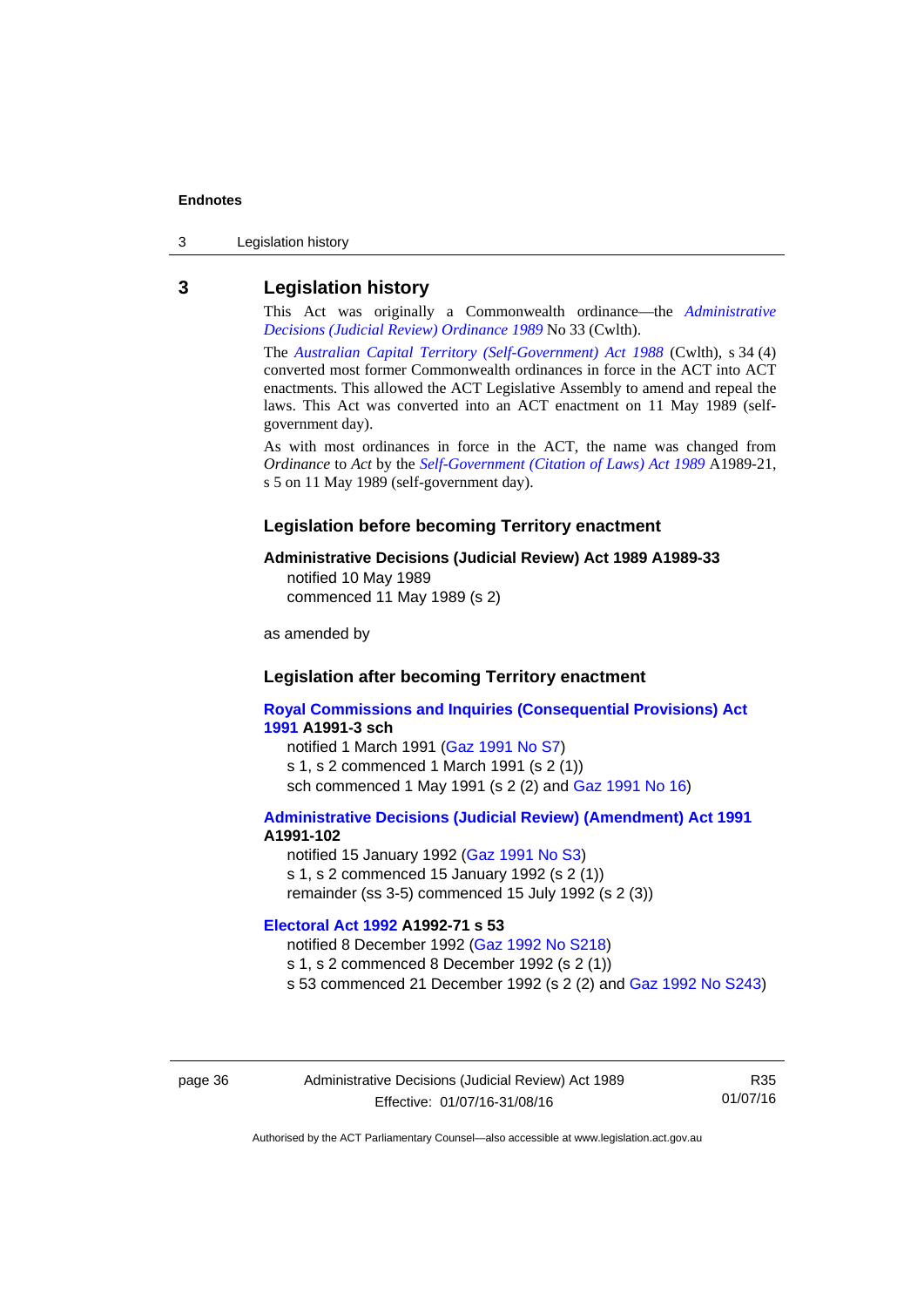#### **[Administrative Decisions \(Judicial Review\) \(Amendment\) Act 1993](http://www.legislation.act.gov.au/a/1993-65) A1993-65**

notified 6 September 1993 [\(Gaz 1993 No S172\)](http://www.legislation.act.gov.au/gaz/1993-S172/default.asp) commenced 6 September 1993 (s 2)

#### **[Supreme Court \(Amendment\) Act \(No 2\) 1993](http://www.legislation.act.gov.au/a/1993-91) A1993-91 sch 3**

notified 17 December 1993 [\(Gaz 1993 No S258](http://www.legislation.act.gov.au/gaz/1993-S258/default.asp)) sch 3 commenced 17 December 1993 (s 2)

#### **[Judicial Commissions \(Consequential Amendments\) Act 1994](http://www.legislation.act.gov.au/a/1994-10) A1994-10 s 4**

notified 14 March 1994 ([Gaz 1994 No S44](http://www.legislation.act.gov.au/gaz/1994-S44/default.asp)) s 4 commenced 14 March 1994 (s 2)

#### **[Public Sector Management \(Consequential and Transitional](http://www.legislation.act.gov.au/a/1994-38)  [Provisions\) Act 1994](http://www.legislation.act.gov.au/a/1994-38) A1994-38 sch 1 pt 3**

notified 30 June 1994 ([Gaz 1994 No S121\)](http://www.legislation.act.gov.au/gaz/1994-S121/default.asp)

s 1, s 2 commenced 30 June 1994 (s 2 (1))

sch 1 pt 3 commenced 1 July 1994 (s 2 (2) and [Gaz 1994 No S142](http://www.legislation.act.gov.au/gaz/1994-S142/default.asp))

#### **[Financial Management and Audit \(Consequential and Transitional](http://www.legislation.act.gov.au/a/1996-26)  [Provisions\) Act 1996](http://www.legislation.act.gov.au/a/1996-26) A1996-26 sch pt 1**

notified 1 July 1996 [\(Gaz 1996 No S130](http://www.legislation.act.gov.au/gaz/1996-S130/default.asp)) sch pt 1 commenced 1 July 1996 (s 2)

#### **[Land \(Planning and Environment\) \(Amendment\) Act \(No 3\) 1996](http://www.legislation.act.gov.au/a/1996-85) A1996-85 s 88**

notified 24 December 1996 [\(Gaz 1996 No S345](http://www.legislation.act.gov.au/gaz/1996-S345/default.asp)) s 1, s 2 commenced 24 December 1996 (s 2 (1)) s 88 commenced 24 June 1997 (s 2 (3))

#### **[Tobacco Licensing \(Amendment\) Act 1998](http://www.legislation.act.gov.au/a/1998-18) A1998-18 sch 1**

notified 10 July 1998 ([Gaz 1998 No S190\)](http://www.legislation.act.gov.au/gaz/1998-S190/default.asp) commenced 10 July 1998 (s 2)

#### **[Taxation Administration \(Consequential and Transitional Provisions\)](http://www.legislation.act.gov.au/a/1999-5)  [Act 1999](http://www.legislation.act.gov.au/a/1999-5) A1999-5 sch 2**

notified 1 March 1999 [\(Gaz 1999 No S8](http://www.legislation.act.gov.au/gaz/1999-S8/default.asp)) s 1, s 2 commenced 1 March 1999 (s 2 (1)) sch 2 commenced 1 March 1999 (s 2 (2))

R35 01/07/16 Administrative Decisions (Judicial Review) Act 1989 Effective: 01/07/16-31/08/16

page 37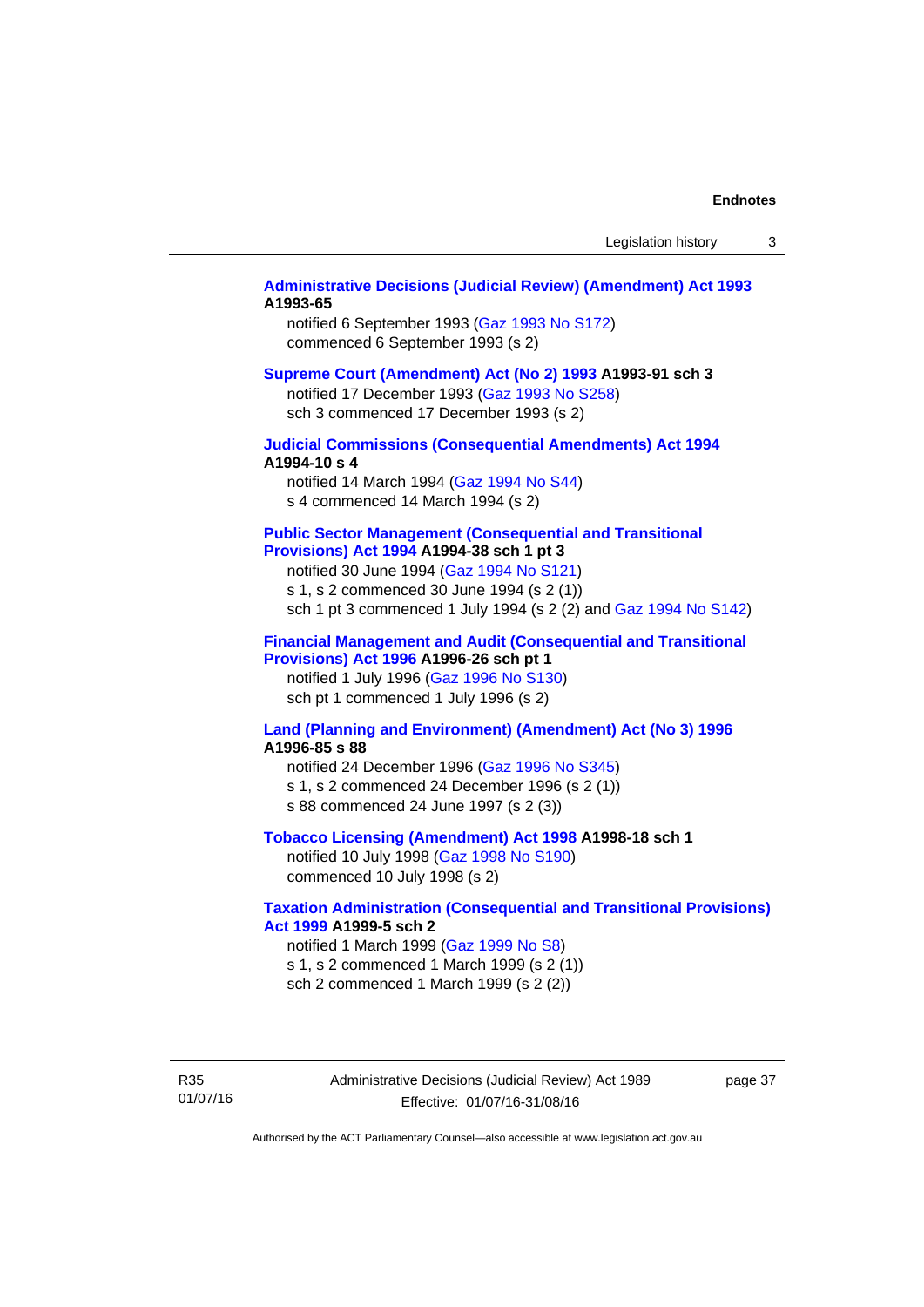| -3 | Legislation history |  |
|----|---------------------|--|
|----|---------------------|--|

**[Duties \(Consequential and Transitional Provisions\) Act 1999](http://www.legislation.act.gov.au/a/1999-8) A1999-8 s 33** 

notified 1 March 1999 [\(Gaz 1999 No S8](http://www.legislation.act.gov.au/gaz/1999-S8/default.asp)) ss 1-3 commenced 1 March 1999 (s 2 (1)) s 33 commenced 1 March 1999 (s 2 (2) and see [Duties Act 1999](http://www.legislation.act.gov.au/a/1999-7) A1999-7, s 2 (2) and [Gaz 1999 No S8\)](http://www.legislation.act.gov.au/gaz/1999-S8/default.asp)

#### **[Law Reform \(Miscellaneous Provisions\) Act 1999](http://www.legislation.act.gov.au/a/1999-66) A1999-66 sch 3**  notified 10 November 1999 [\(Gaz 1999 No 45](http://www.legislation.act.gov.au/gaz/1999-45/default.asp))

commenced 10 November 1999 (s 2)

#### **[Tobacco Amendment Act 2000](http://www.legislation.act.gov.au/a/2000-16) A2000-16 sch 3 pt 1**

notified 20 April 2000 [\(Gaz 2000 No 16\)](http://www.legislation.act.gov.au/gaz/2000-16/default.asp) s 1, s 2 commenced 20 April 2000 (s 2 (1)) sch 3 pt 1 commenced 1 July 2000 (s 2 (3))

#### **[Subordinate Laws Amendment Act 2000](http://www.legislation.act.gov.au/a/2000-71) A2000-71 sch 2**

notified 21 December 2000 [\(Gaz 2000 No S69\)](http://www.legislation.act.gov.au/gaz/2000-S69/default.asp) s 1, s 2 commenced 21 December 2000 (IA s 10B) sch 2 commenced 21 June 2001 (IA s 10E)

#### **[Legislation \(Consequential Amendments\) Act 2001](http://www.legislation.act.gov.au/a/2001-44) A2001-44 pt 6**

notified 26 July 2001 ([Gaz 2001 No 30\)](http://www.legislation.act.gov.au/gaz/2001-30/default.asp)

s 1, s 2 commenced 26 July 2001 (IA s 10B)

pt 6 commenced 12 September 2001 (s 2 and see [Gaz 2001 No S65\)](http://www.legislation.act.gov.au/gaz/2001-S65/default.asp)

#### **[Building Amendment Act 2002](http://www.legislation.act.gov.au/a/2002-15) A2002-15 s 14**

notified LR 17 May 2002

- s 1, s 2 commenced 17 May 2002 (LA s 75)
- s 14 commenced 18 May 2002 (s 2)

#### **[Plant Diseases Act 2002](http://www.legislation.act.gov.au/a/2002-42) A2002-42 s 44**

notified LR 2 December 2002 s 1, s 2 commenced 2 December 2002 (LA s 75 (1)) s 44 commenced 2 June 2003 (s 2 and LA s 79)

#### **[Confiscation of Criminal Assets Act 2003](http://www.legislation.act.gov.au/a/2003-8) A2003-8 sch 1 pt 1.1**

notified LR 27 March 2003 s 1, s 2 commenced 27 March 2003 (LA s 75 (1)) sch 1 pt 1.1 commenced 15 August 2003 (s 2 and [CN2003-7](http://www.legislation.act.gov.au/cn/2003-7/default.asp))

page 38 Administrative Decisions (Judicial Review) Act 1989 Effective: 01/07/16-31/08/16

R35 01/07/16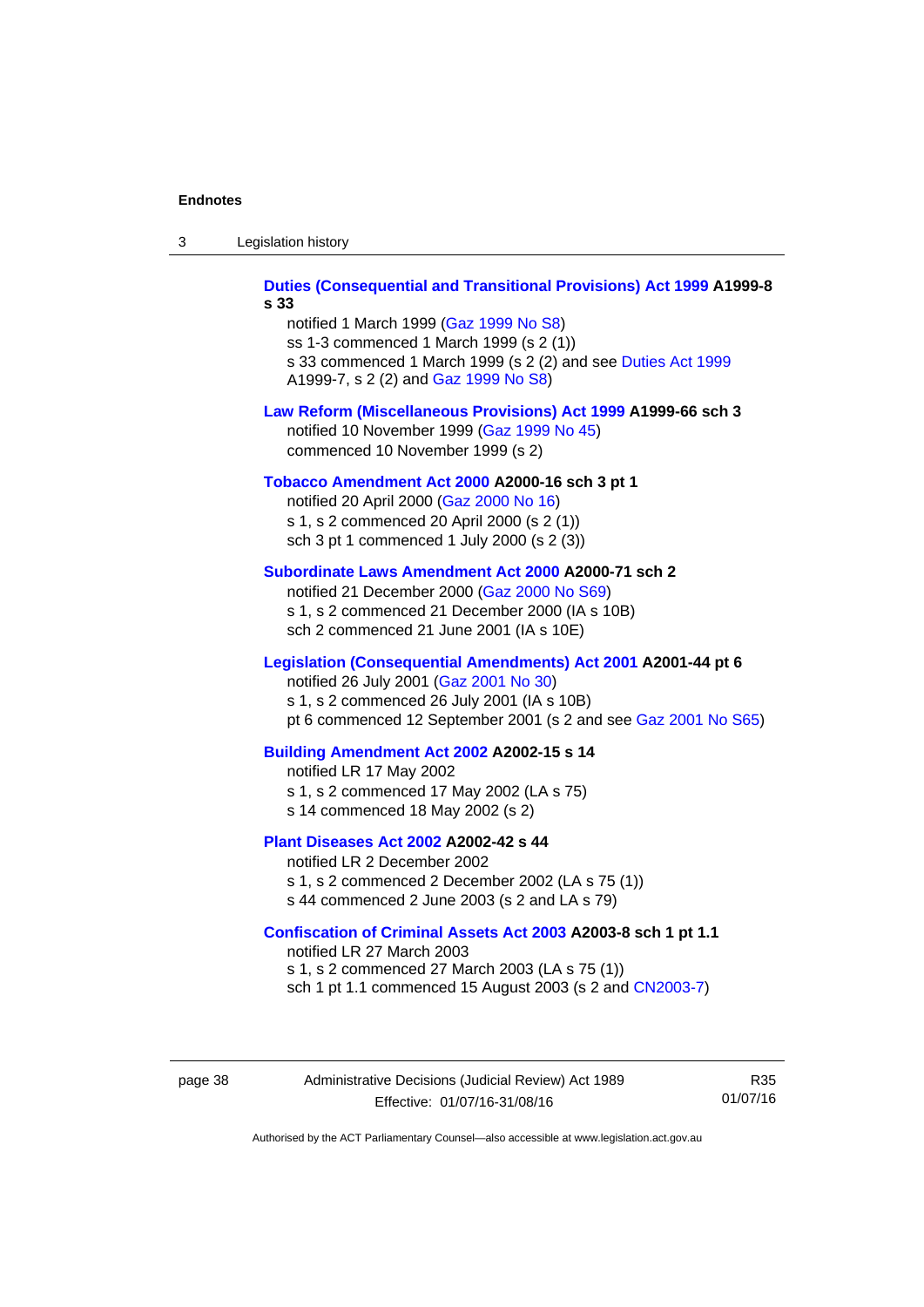## **[Construction Occupations Legislation Amendment Act 2004](http://www.legislation.act.gov.au/a/2004-13)  [A2004-13](http://www.legislation.act.gov.au/a/2004-13) sch 2 pt 2.1**

notified LR 26 March 2004

s 1, s 2 commenced 26 March 2004 (LA s 75 (1)) sch 2 pt 2.1 commenced 1 September 2004 (s 2 and see [Construction](http://www.legislation.act.gov.au/a/2004-12)  [Occupations \(Licensing\) Act 2004](http://www.legislation.act.gov.au/a/2004-12) A2004-12, s 2 and [CN2004-8\)](http://www.legislation.act.gov.au/cn/2004-8/default.asp)

#### **[Gungahlin Drive Extension Authorisation Act 2004](http://www.legislation.act.gov.au/a/2004-27) A2004-27 s 15**

notified LR 26 May 2004

- s 1, s 2 commenced 26 May 2004 (LA s 75 (1))
- s 15 commenced 27 May 2004 (s 2)

#### **[Gene Technology \(GM Crop Moratorium\) Act 2004](http://www.legislation.act.gov.au/a/2004-40) A2004-40 s 40**

notified LR 9 July 2004

- s 1, s 2 commenced 9 July 2004 (LA s 75 (1)) s 40 commenced 10 July 2004 (s 2)
- 

## **[Heritage Act 2004](http://www.legislation.act.gov.au/a/2004-57) A2004-57 sch 1 pt 1.2**

notified LR 9 September 2004 s 1, s 2 commenced 9 September 2004 (LA s 75 (1)) sch 1 pt 1.2 commenced 9 March 2005 (s 2 and LA s 79)

#### **[Court Procedures \(Consequential Amendments\) Act 2004](http://www.legislation.act.gov.au/a/2004-60) A2004-60 sch 1 pt 1.3**

notified LR 2 September 2004 s 1, s 2 commenced 2 September 2004 (LA s 75 (1)) sch 1 pt 1.3 commenced 10 January 2005 (s 2 and see [Court](http://www.legislation.act.gov.au/a/2004-59)  [Procedures Act 2004](http://www.legislation.act.gov.au/a/2004-59) A2004-59, s 2 and [CN2004-29\)](http://www.legislation.act.gov.au/cn/2004-29/default.asp)

#### **[Crimes \(Restorative Justice\) Act 2004](http://www.legislation.act.gov.au/a/2004-65) A2004-65 s 76**

notified LR 6 September 2004 s 1, s 2 commenced 6 September 2004 (LA s 75 (1)) s 76 commenced 31 January 2005 (s 2 and [CN2004-28](http://www.legislation.act.gov.au/cn/2004-28/default.asp))

#### **[Statute Law Amendment Act 2005 \(No 2\)](http://www.legislation.act.gov.au/a/2005-62) A2005-62 sch 3 pt 3.1**

notified LR 21 December 2005 s 1, s 2 commenced 21 December 2005 (LA s 75 (1)) sch 3 pt 3.1 commenced 11 January 2006 (s 2 (1))

R35 01/07/16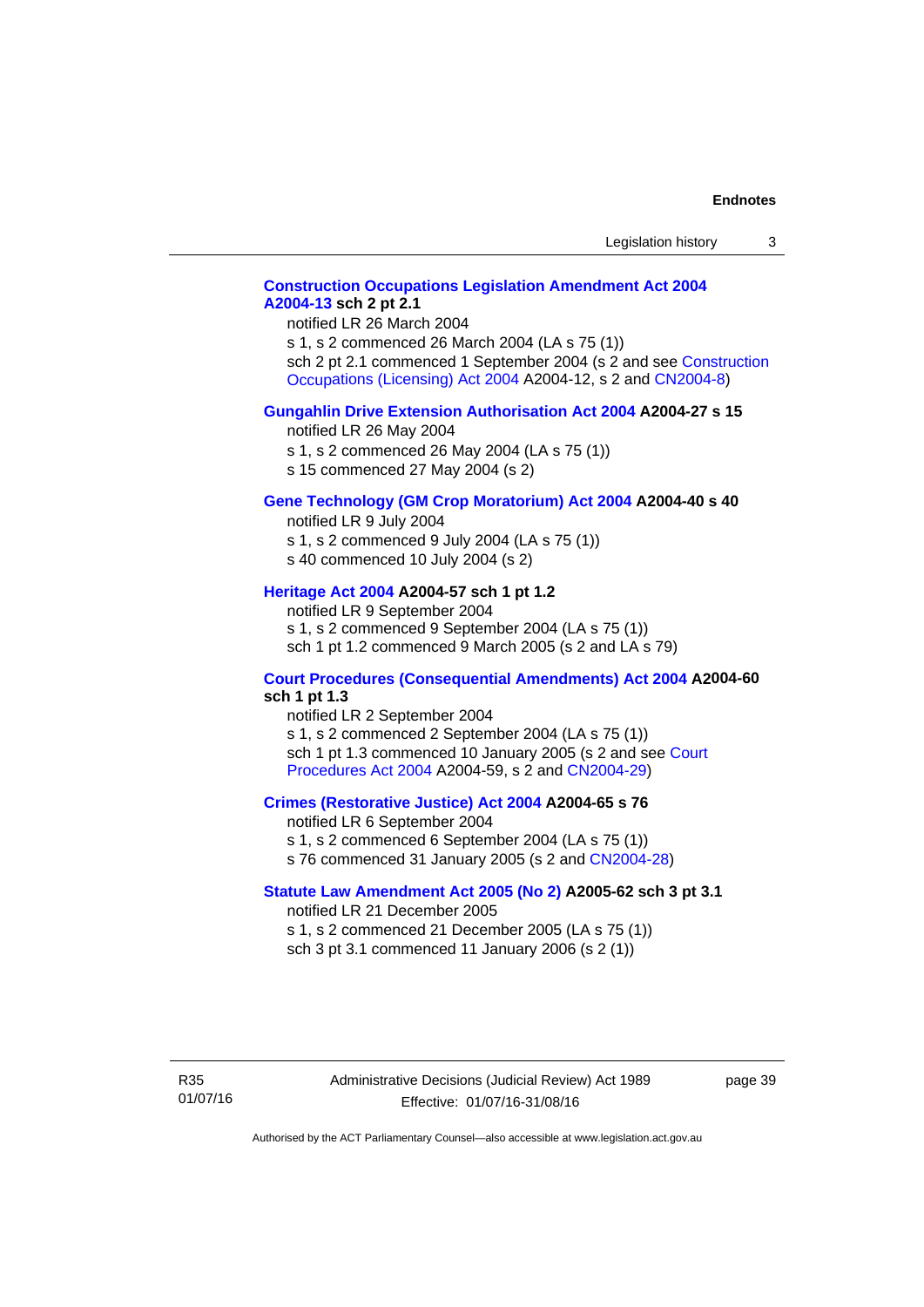| $\sqrt{2}$<br>- 3 | Legislation history |  |
|-------------------|---------------------|--|
|-------------------|---------------------|--|

## **[Sentencing Legislation Amendment Act 2006](http://www.legislation.act.gov.au/a/2006-23) A2006-23 sch 1 pt 1.1**

notified LR 18 May 2006

s 1, s 2 commenced 18 May 2006 (LA s 75 (1)) sch 1 pt 1.1 commenced 2 June 2006 (s 2 (1) and see [Crimes](http://www.legislation.act.gov.au/a/2005-59)  [\(Sentence Administration\) Act 2005](http://www.legislation.act.gov.au/a/2005-59) A2005-59 s 2, [Crimes](http://www.legislation.act.gov.au/a/2005-58)  [\(Sentencing\) Act 2005](http://www.legislation.act.gov.au/a/2005-58) A2005-58, s 2 and LA s 79)

#### **[Justice and Community Safety Legislation Amendment Act 2006](http://www.legislation.act.gov.au/a/2006-40) A2006-40 sch 2 pt 2.3**

notified LR 28 September 2006 s 1, s 2 commenced 28 September 2006 (LA s 75 (1)) sch 2 pt 2.3 commenced 29 September 2006 (s 2 (1))

## **[Water Resources Act 2007](http://www.legislation.act.gov.au/a/2007-19) A2007-19 s 208**

notified LR 20 June 2007 s 1, s 2 commenced 20 June 2007 (LA s 75 (1)) s 208 commenced 1 August 2007 (s 2 and [CN2007-8](http://www.legislation.act.gov.au/cn/2007-8/default.asp))

#### **[Planning and Development \(Consequential Amendments\) Act 2007](http://www.legislation.act.gov.au/a/2007-25) A2007-25 sch 1 pt 1.2**

notified LR 13 September 2007

s 1, s 2 commenced 13 September 2007 (LA s 75 (1)) sch 1 pt 1.2 commenced 31 March 2008 (s 2 and see Planning and [Development Act 2007](http://www.legislation.act.gov.au/a/2007-24) A2007-24, s 2 and [CN2008-1](http://www.legislation.act.gov.au/cn/2008-1/default.asp))

#### **[ACT Civil and Administrative Tribunal Legislation Amendment](http://www.legislation.act.gov.au/a/2008-36)  [Act 2008](http://www.legislation.act.gov.au/a/2008-36) A2008-36 sch 1 pt 1.2**

notified LR 4 September 2008

s 1, s 2 commenced 4 September 2008 (LA s 75 (1))

sch 1 pt 1.2 commenced 2 February 2009 (s 2 and see [ACT Civil and](http://www.legislation.act.gov.au/a/2008-35)  [Administrative Tribunal Act 2008](http://www.legislation.act.gov.au/a/2008-35) A2008-35, s 2 and [CN2009-2\)](http://www.legislation.act.gov.au/cn/2009-2/default.asp)

## **[Development Application \(Block 20 Section 23 Hume\) Assessment](http://www.legislation.act.gov.au/a/2008-52)  [Facilitation Act 2008](http://www.legislation.act.gov.au/a/2008-52) A2008-52 s 12**

notified LR 16 December 2008

s 1, s 2 commenced 16 December 2008 (LA s 75 (1))

s 12 commenced 17 December 2008 (s 2)

R35 01/07/16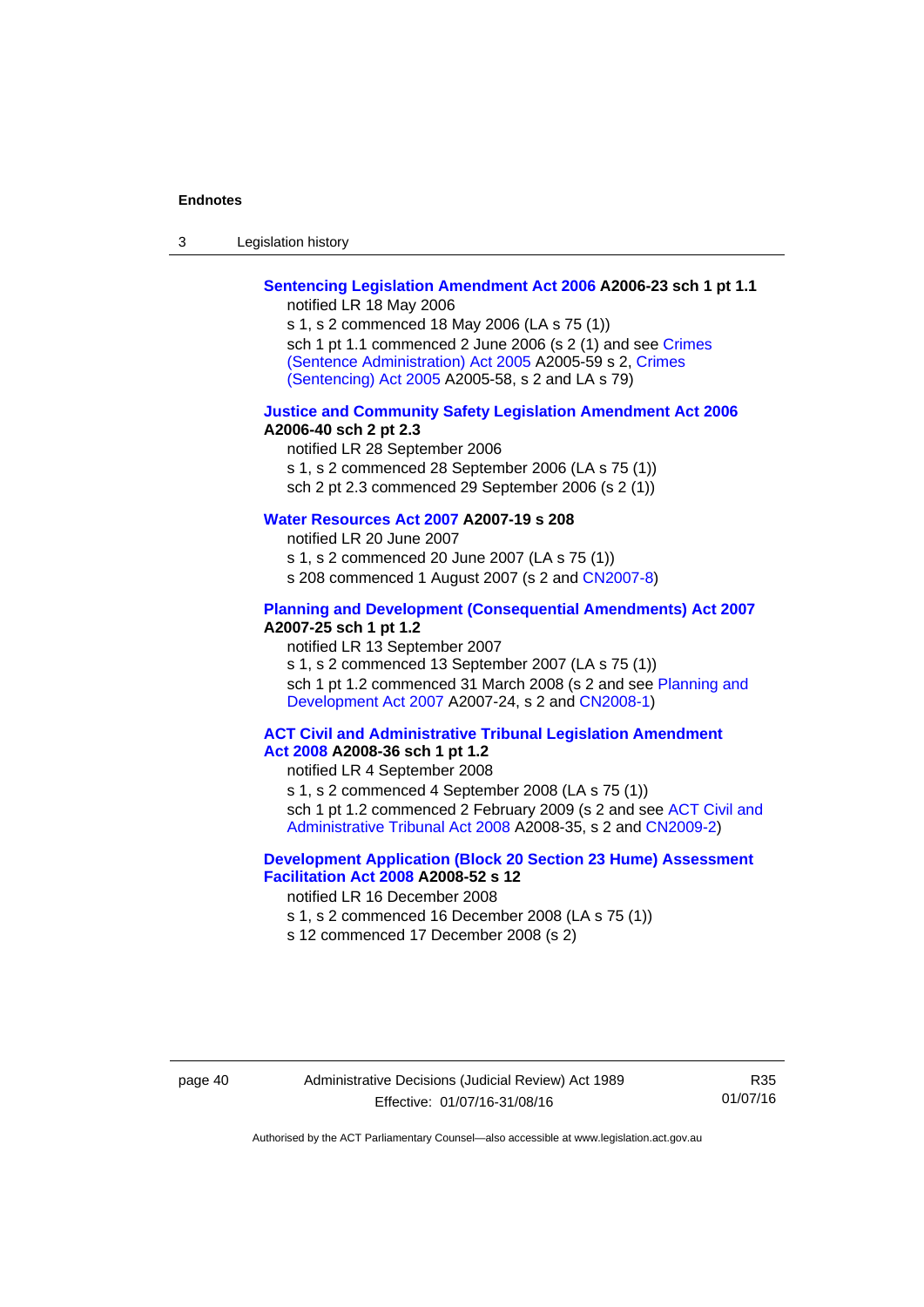Legislation history 3

### **[Health Practitioner Regulation National Law \(ACT\) Act 2010](http://www.legislation.act.gov.au/a/2010-10) A2010-10 sch 2 pt 2.1**

notified LR 31 March 2010 s 1, s 2 commenced 31 March 2010 (LA s 75 (1)) sch 2 pt 2.1 commenced 1 July 2010 (s 2 (1) (a))

#### **[Payroll Tax Act 2011](http://www.legislation.act.gov.au/a/2011-18) A2011-18 sch 4 pt 4.1**

notified LR 30 June 2011 s 1, s 2 commenced 30 June 2011 (LA s 75 (1)) sch 4 pt 4.1 commenced 1 July 2011 (s 2)

#### **[Administrative \(One ACT Public Service Miscellaneous Amendments\)](http://www.legislation.act.gov.au/a/2011-22)**

#### **[Act 2011](http://www.legislation.act.gov.au/a/2011-22) A2011-22 sch 1 pt 1.4**

notified LR 30 June 2011 s 1, s 2 commenced 30 June 2011 (LA s 75 (1)) sch 1 pt 1.4 commenced 1 July 2011 (s 2 (1))

#### **[Justice and Community Safety Legislation Amendment Act 2012](http://www.legislation.act.gov.au/a/2012-13)**

### **A2012-13 sch 1 pt 1.2**

notified LR 11 April 2012 s 1, s 2 commenced 11 April 2012 (LA s 75 (1)) sch 1 pt 1.2 commenced 12 April 2012 (s 2 (1))

#### **[Statute Law Amendment Act 2013](http://www.legislation.act.gov.au/a/2013-19) A2013-19 sch 3 pt 3.1**

notified LR 24 May 2013 s 1, s 2 commenced 24 May 2013 (LA s 75 (1)) sch 3 pt 3.1 commenced 14 June 2013 (s 2)

#### **[Administrative Decisions \(Judicial Review\) Amendment Act 2013](http://www.legislation.act.gov.au/a/2013-37) A2013-37**

notified LR 25 September 2013 s 1, s 2 commenced 25 September 2013 (LA s 75 (1)) remainder commenced 26 September 2013 (s 2)

#### **[Planning and Development \(Symonston Mental Health Facility\)](http://www.legislation.act.gov.au/a/2014-26)  [Amendment Act 2014](http://www.legislation.act.gov.au/a/2014-26) A2014-26 sch 1 pt 1.1**

notified LR 12 June 2014 s 1, s 2 commenced 12 June 2014 (LA s 75 (1)) sch 1 pt 1.1 commenced 13 June 2014 (s 2)

R35 01/07/16 Administrative Decisions (Judicial Review) Act 1989 Effective: 01/07/16-31/08/16

page 41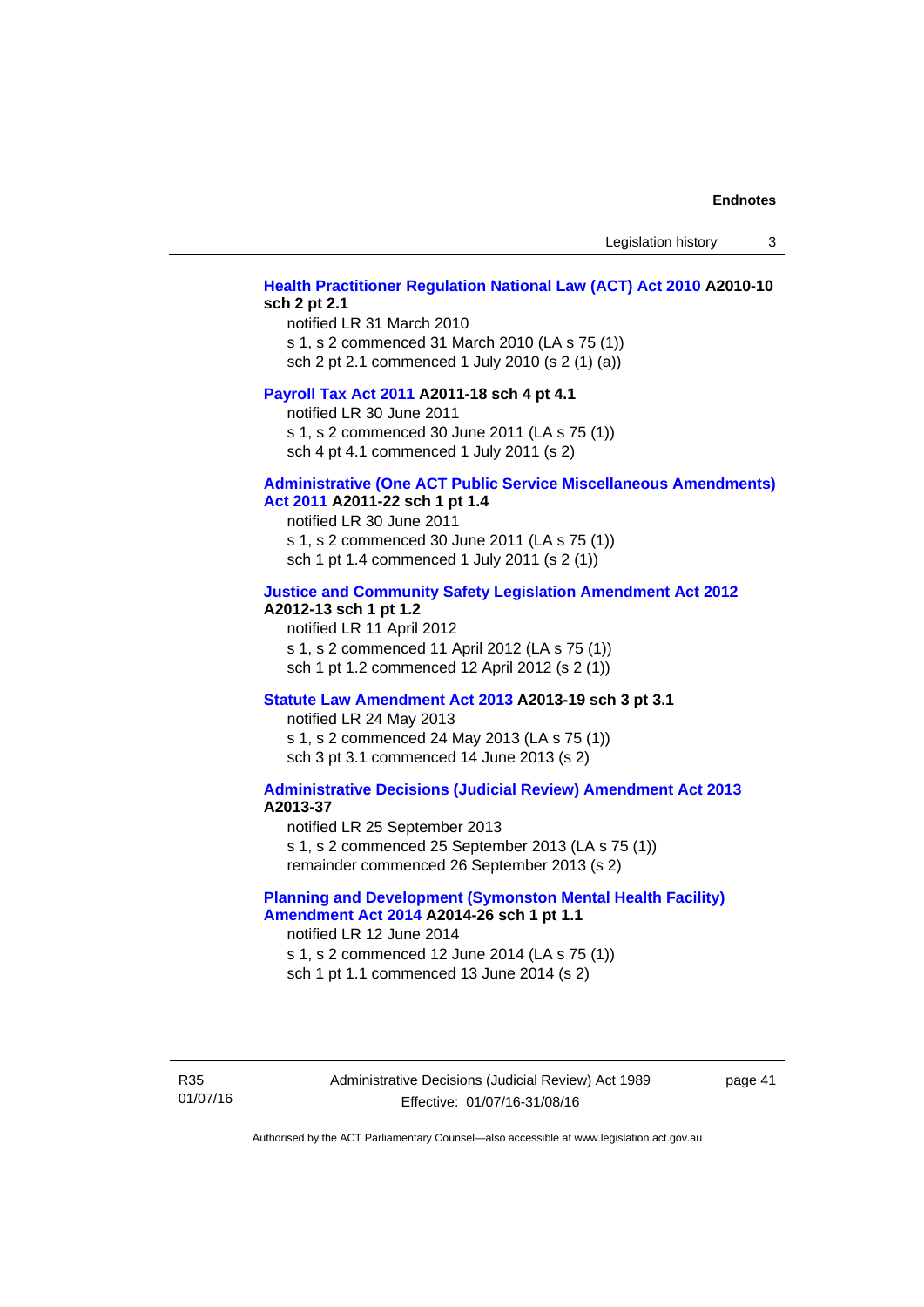| 3 | Legislation history |  |
|---|---------------------|--|
|---|---------------------|--|

#### **[Judicial Commissions Amendment Act 2015](http://www.legislation.act.gov.au/a/2015-1) A2015-1 sch 1 pt 1.1 (as am by A2015-52 s 28)**

notified LR 25 February 2015

s 1, s 2 commenced 25 February 2015 (LA s 75 (1))

sch 1 pt 1.1 awaiting commencement (s 2 (as am by [A2015-52](http://www.legislation.act.gov.au/a/2015-52) s 28))

*Note* default commencement under s 2 (2): 1 February 2017 (LA s 79 does not apply to this Act)

#### **[Planning and Development \(Capital Metro\) Legislation Amendment](http://www.legislation.act.gov.au/a/2015-2)  [Act 2015](http://www.legislation.act.gov.au/a/2015-2) A2015-2 pt 2**

notified LR 25 February 2015

s 1, s 2 commenced 25 February 2015 (LA s 75 (1))

s 5 commenced 2 April 2015 (s 2 (1) and see [Planning and](http://www.legislation.act.gov.au/a/2014-41/default.asp) 

[Development \(Bilateral Agreement\) Amendment Act 2014](http://www.legislation.act.gov.au/a/2014-41/default.asp) A2014-41, s 2 and LA s 79)

pt 2 remainder commenced 2 April 2015 (s 2 (2) and [CN2015-2](http://www.legislation.act.gov.au/cn/2015-2/default.asp))

## **[Financial Management Amendment Act 2015](http://www.legislation.act.gov.au/a/2015-34/default.asp) A2015-34 sch 1 pt 1.1**

notified LR 30 September 2015 s 1, s 2 commenced 30 September 2015 (LA s 75 (1)) sch 1 pt 1.1 amdt 1.2 commenced 1 July 2016 (s 2 (1))

sch 1 pt 1.1 remainder commenced 1 October 2015 (s 2 (2))

#### **[Courts Legislation Amendment Act 2015 \(No 2\)](http://www.legislation.act.gov.au/a/2015-52/default.asp) A2015-52 pt 10**

notified LR 26 November 2015

s 1, s 2 commenced 26 November 2015 (LA s 75 (1))

pt 10 (s 28) commenced 10 December 2015 (s 2 (2))

*Note* Pt 10 (s 28) only amends the [Judicial Commissions](http://www.legislation.act.gov.au/a/2015-1)  [Amendment Act 2015](http://www.legislation.act.gov.au/a/2015-1) A2015-1

### **[Crimes \(Sentencing and Restorative Justice\) Amendment Act 2016](http://www.legislation.act.gov.au/a/2016-4/default.asp) A2016-4 sch 1 pt 1.1**

notified LR 24 February 2016

s 1, s 2 commenced 24 February 2016 (LA s 75 (1))

sch 1 pt 1.1 commenced 2 March 2016 (s 2 (1))

page 42 Administrative Decisions (Judicial Review) Act 1989 Effective: 01/07/16-31/08/16

R35 01/07/16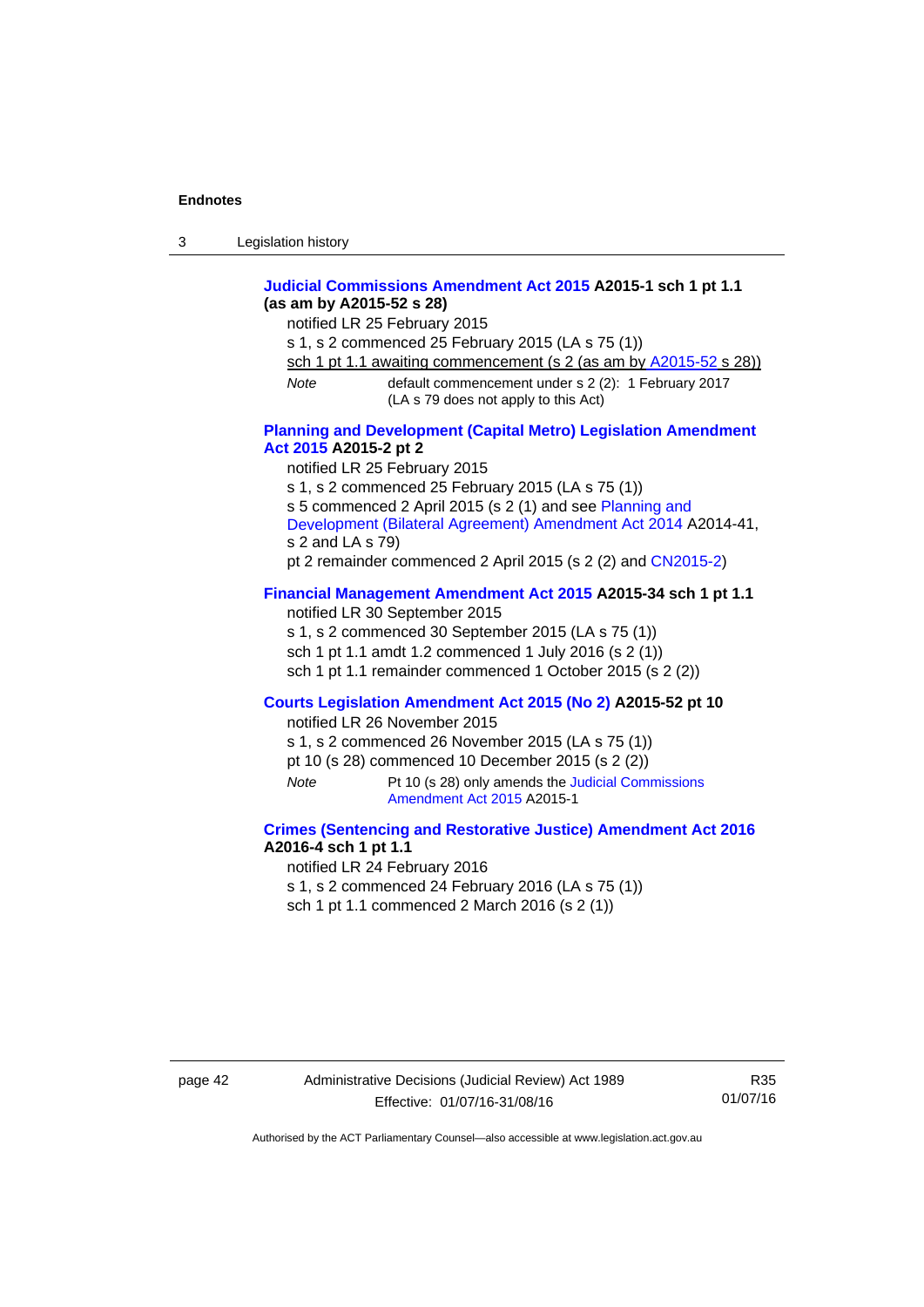<span id="page-46-0"></span>

| 4               | <b>Amendment history</b>                                                                                                                                                                                                                                                                                                                                   |  |  |  |
|-----------------|------------------------------------------------------------------------------------------------------------------------------------------------------------------------------------------------------------------------------------------------------------------------------------------------------------------------------------------------------------|--|--|--|
|                 | <b>Dictionary</b><br>s <sub>2</sub><br>om A2001-44 amdt 1.42<br>ins A2005-62 amdt 3.5<br>am A2013-37 s 4                                                                                                                                                                                                                                                   |  |  |  |
|                 | <b>Notes</b><br>s 3<br>am A1991-102 s 4; A1993-65 s 4; A1996-85 s 88; A2001-44<br>amdts 1.43-1.45<br>defs reloc to dict A2005-62 amdt 3.4<br>sub A2005-62 amdt 3.5<br>def <i>failure</i> om A2005-62 amdt 3.2<br>def judge om A2005-62 amdt 3.2<br>def <i>rules of court</i> am A1993-91 sch 3<br>om A2004-60 amdt 1.7                                     |  |  |  |
|                 | Meaning of <i>making</i> and <i>failure to make</i> a decision<br>s 3A<br>ins A2005-62 amdt 3.6                                                                                                                                                                                                                                                            |  |  |  |
|                 | Meaning of person aggrieved<br>s 3B<br>ins A2005-62 amdt 3.6<br>om A2013-37 s 5                                                                                                                                                                                                                                                                            |  |  |  |
|                 | Meaning of conduct engaged in for purpose of making decision<br>s 3C<br>ins A2005-62 amdt 3.6                                                                                                                                                                                                                                                              |  |  |  |
|                 | Act to operate despite anything in existing laws<br>am A2005-62 amdt 3.7<br>s 4                                                                                                                                                                                                                                                                            |  |  |  |
|                 | Who may make an application under this Act<br>ins A2013-37 s 6<br>s 4A                                                                                                                                                                                                                                                                                     |  |  |  |
|                 | Applications for review of decisions<br>am A2005-62 amdts 3.8-3.15; A2012-13 amdt 1.12; A2013-37<br>s 5<br>s 7                                                                                                                                                                                                                                             |  |  |  |
|                 | Applications for review of conduct related to making of decisions<br>am A2005-62 amdts 3.16-3.23; A2013-37 s 8<br>s 6                                                                                                                                                                                                                                      |  |  |  |
|                 | Applications for failures to make decisions<br>s 7 hdg<br>sub A2005-62 amdt 3.24<br>s <sub>7</sub><br>am A2005-62 amdts 3.25-3.30; A2013-37 s 9, s 10                                                                                                                                                                                                      |  |  |  |
|                 | <b>Effect of Act on other rights</b><br>s 8<br>orig s 8 om A2005-62 amdt 3.31<br>(prev s 9) am A1991-102 s 5; A1993-65 s 5; A1999-66 sch 3;<br>A2004-57 amdt 1.3; A2005-62 amdts 3.32-3.34<br>renum A2005-62 amdt 3.35<br>am A2006-40 amdt 2.47; A2007-25 amdt 1.11, amdt 1.12<br>(4)-(6) exp 30 September 2008 (s 8 (6) (LA s 88 declaration<br>applies)) |  |  |  |
| R35<br>01/07/16 | Administrative Decisions (Judicial Review) Act 1989<br>page 43<br>Effective: 01/07/16-31/08/16                                                                                                                                                                                                                                                             |  |  |  |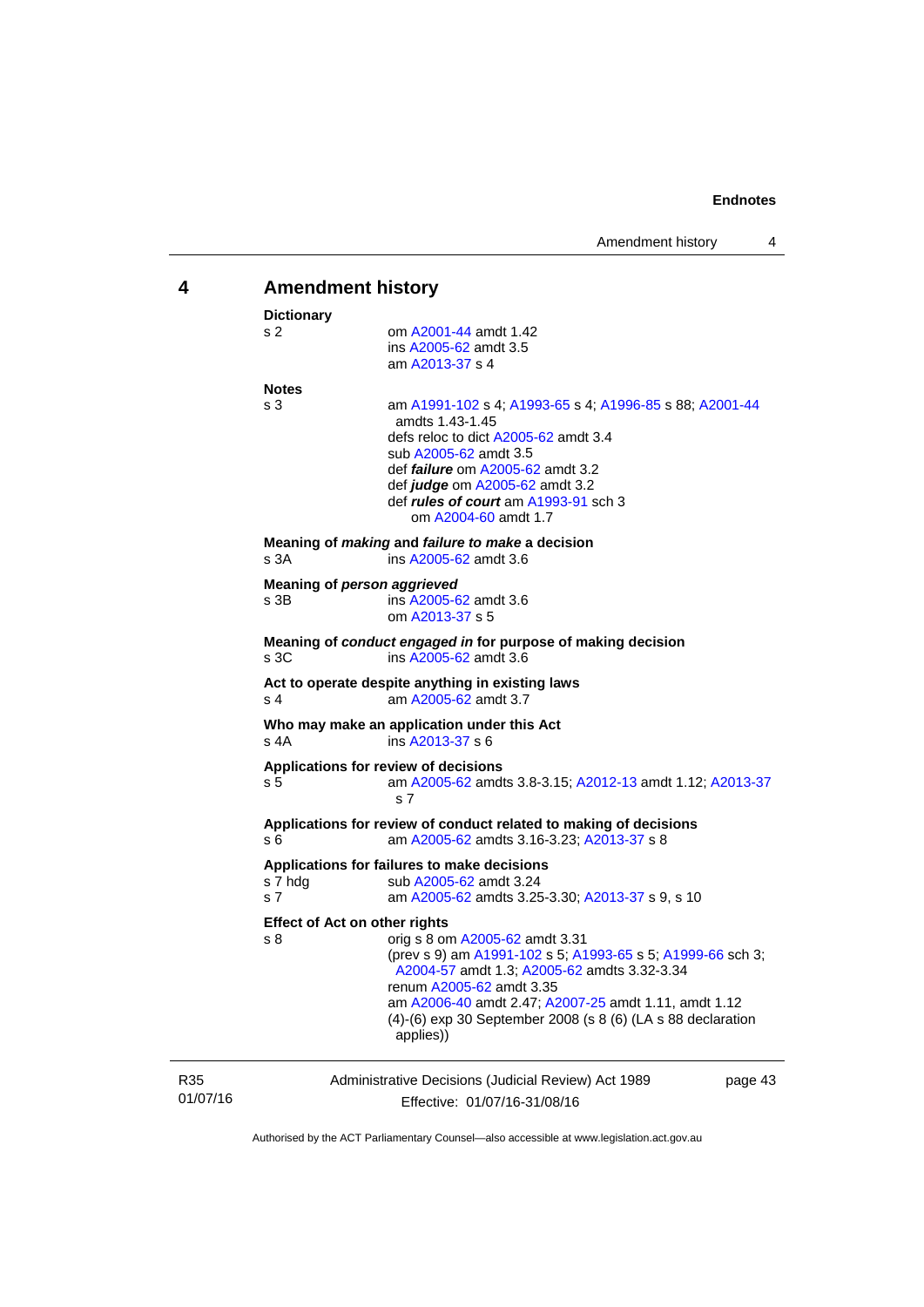4 Amendment history **Applications for order of review must set out grounds**  s 9 hdg (prev s 10 hdg) sub [A2005-62](http://www.legislation.act.gov.au/a/2005-62) amdt 3.36 s 9 orig s 9 renum as s 8 (prev s 10 hdg) am [A2004-60](http://www.legislation.act.gov.au/a/2004-60) amdt 1.8; ss and pars renum R13 LA (see [A2004-60](http://www.legislation.act.gov.au/a/2004-60) amdt 1.9); [A2005-62](http://www.legislation.act.gov.au/a/2005-62) amdt 3.37, amdt 3.38 renum [A2005-62](http://www.legislation.act.gov.au/a/2005-62) amdt 3.39 **Period in which application for order of review must be made**  s 10 orig s 10 renum as s 9 ins [A2005-62](http://www.legislation.act.gov.au/a/2005-62) amdt 3.40; [A2013-19](http://www.legislation.act.gov.au/a/2013-19) amdt 3.1 **Application for order of review not limited to grounds in application**  s 11 sub [A2005-62](http://www.legislation.act.gov.au/a/2005-62) amdt 3.40 **Application to be made a party to a proceeding**  s 12 am [A2013-37](http://www.legislation.act.gov.au/a/2013-37) s 11 **Reasons for decision may be obtained**  s 13 am [A2005-62](http://www.legislation.act.gov.au/a/2005-62) amdt 3.41, amdt 3.42, amdt 3.44, amdt 3.45, amdt 3.47; ss renum [A2005-62](http://www.legislation.act.gov.au/a/2005-62) amdt 3.43, amdt 3.46; [A2008-36](http://www.legislation.act.gov.au/a/2008-36) amdt 1.13 **Certain information not required to be disclosed**<br>s 14 am A2005-62 amdts 3.48-3.51 am [A2005-62](http://www.legislation.act.gov.au/a/2005-62) amdts 3.48-3.51 **Ministerial certificate about disclosure of information**  s 15 hdg sub [A2005-62](http://www.legislation.act.gov.au/a/2005-62) amdt 3.52 s 15 am [A2005-62](http://www.legislation.act.gov.au/a/2005-62) amdts 3.53-3.55; ss renum [A2005-62](http://www.legislation.act.gov.au/a/2005-62) amdt 3.56 **Stay of proceedings**  s 16 am [A1999-66](http://www.legislation.act.gov.au/a/1999-66) sch 3; [A2005-62](http://www.legislation.act.gov.au/a/2005-62) amdt 3.57, amdt 3.58 **Powers of Supreme Court in relation to applications for order of review**  s 17 hdg sub [A2005-62](http://www.legislation.act.gov.au/a/2005-62) amdt 3.59 s 17 am [A2005-62](http://www.legislation.act.gov.au/a/2005-62) amdt 3.60-3.62 **Change in person holding, or performing the duties of, an office**  s 18 **am [A2005-62](http://www.legislation.act.gov.au/a/2005-62)** amdt 3.63; ss renum R17 LA **Intervention by Minister**  s 19 sub [A2005-62](http://www.legislation.act.gov.au/a/2005-62) amdt 3.64

> **Intervention by other people**  s 19A ins [A2013-37](http://www.legislation.act.gov.au/a/2013-37) s 12 **Act not to apply to certain decisions**  s 20 am [A2005-62](http://www.legislation.act.gov.au/a/2005-62) amdt 3.65; ss renum [A2005-62](http://www.legislation.act.gov.au/a/2005-62) amdt 3.66 **Regulation-making power**

s 21 sub [A2001-44](http://www.legislation.act.gov.au/a/2001-44) amdt 1.46

page 44 Administrative Decisions (Judicial Review) Act 1989 Effective: 01/07/16-31/08/16

R35 01/07/16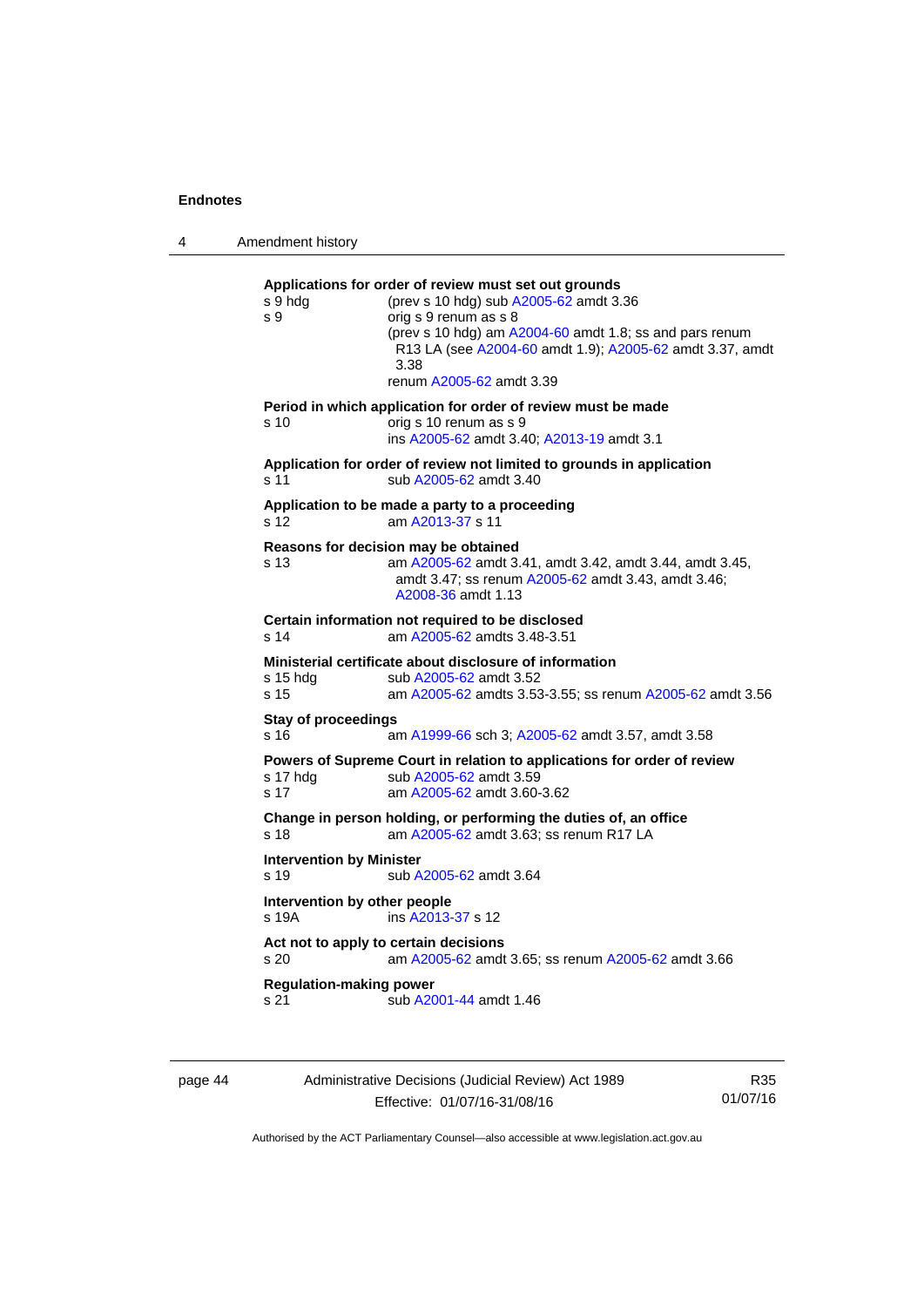| s 22              | ins A2004-13 amdt 2.1                                                                                                                                                                                                                                                                                                                                                                                                                                                                                                                               |
|-------------------|-----------------------------------------------------------------------------------------------------------------------------------------------------------------------------------------------------------------------------------------------------------------------------------------------------------------------------------------------------------------------------------------------------------------------------------------------------------------------------------------------------------------------------------------------------|
|                   | exp 1 July 2005 (s 22 (2))                                                                                                                                                                                                                                                                                                                                                                                                                                                                                                                          |
|                   | Decisions to which this Act does not apply                                                                                                                                                                                                                                                                                                                                                                                                                                                                                                          |
| sch 1             | am A1991-3 sch; A1992-71 s 53; A1994-10 s 4; A1998-18<br>sch 1; A1999-5 sch 2; A1999-8 s 33; A2000-16 sch 3 pt 1;<br>A2001-44 amdt 1.47; A2002-15 s 14; A2002-42, s 44;<br>A2003-8 amdt 1.1; A2004-13 amdt 2.2; A2004-27 s 15;<br>A2004-40 s 40; A2004-65 s 76<br>sub A2005-62 amdt 3.67<br>am A2006-23 amdt 1.1; items renum A2006-23 amdt 1.2;<br>A2007-19 s 208; A2008-52 s 12; items renum R23 LA;<br>A2010-10 amdt 2.1; items renum R25 LA; A2011-18<br>amdt 4.1; A2011-22 amdt 1.18; A2014-26 amdt 1.1; A2015-2<br>s 4, s 5; A2016-4 amdt 1.1 |
|                   | Decisions to which s 13 does not apply                                                                                                                                                                                                                                                                                                                                                                                                                                                                                                              |
| sch 2             | am A1994-38 sch 1 pt 3; A1996-26 sch                                                                                                                                                                                                                                                                                                                                                                                                                                                                                                                |
|                   | sub A2005-62 amdt 3.68                                                                                                                                                                                                                                                                                                                                                                                                                                                                                                                              |
|                   | am A2006-23 amdt 1.3; A2008-36 amdt 1.14; A2011-22                                                                                                                                                                                                                                                                                                                                                                                                                                                                                                  |
|                   | amdt 1.19, amdt 1.20; A2015-34 amdt 1.1; A2016-4                                                                                                                                                                                                                                                                                                                                                                                                                                                                                                    |
|                   | amdt 1.2, amdt 1.3; A2015-34 amdt 1.2; pars renum R35 LA                                                                                                                                                                                                                                                                                                                                                                                                                                                                                            |
| <b>Dictionary</b> |                                                                                                                                                                                                                                                                                                                                                                                                                                                                                                                                                     |
| dict              | ins A2005-62 amdt 3.69                                                                                                                                                                                                                                                                                                                                                                                                                                                                                                                              |
|                   | am A2008-36 amdt 1.15; A2013-37 s 13                                                                                                                                                                                                                                                                                                                                                                                                                                                                                                                |
|                   | def conduct engaged in ins A2005-62 amdt 3.69                                                                                                                                                                                                                                                                                                                                                                                                                                                                                                       |
|                   | def decision ins A2008-36 amdt 1.16                                                                                                                                                                                                                                                                                                                                                                                                                                                                                                                 |
|                   | def decision to which this Act applies reloc from s 3<br>A2005-62 amdt 3.4                                                                                                                                                                                                                                                                                                                                                                                                                                                                          |
|                   | def <i>duty</i> am A1994-38 sch 1 pt 3                                                                                                                                                                                                                                                                                                                                                                                                                                                                                                              |
|                   | reloc from s 3 A2005-62 amdt 3.4                                                                                                                                                                                                                                                                                                                                                                                                                                                                                                                    |
|                   | def eligible person ins A2013-37 s 14                                                                                                                                                                                                                                                                                                                                                                                                                                                                                                               |
|                   | def enactment am A1999-66 sch 3                                                                                                                                                                                                                                                                                                                                                                                                                                                                                                                     |
|                   | sub A2005-62 amdt 3.1                                                                                                                                                                                                                                                                                                                                                                                                                                                                                                                               |
|                   | reloc from s 3 A2005-62 amdt 3.4                                                                                                                                                                                                                                                                                                                                                                                                                                                                                                                    |
|                   | def <i>failure to make</i> ins A2005-62 amdt 3.69                                                                                                                                                                                                                                                                                                                                                                                                                                                                                                   |
|                   | def making ins A2005-62 amdt 3.69                                                                                                                                                                                                                                                                                                                                                                                                                                                                                                                   |
|                   | def order of review am A2005-62 amdt 3.3                                                                                                                                                                                                                                                                                                                                                                                                                                                                                                            |
|                   | reloc from s 3 A2005-62 amdt 3.4                                                                                                                                                                                                                                                                                                                                                                                                                                                                                                                    |
|                   | def person aggrieved ins A2005-62 amdt 3.69                                                                                                                                                                                                                                                                                                                                                                                                                                                                                                         |
|                   | om A2013-37 s 15<br>def statement of reasons ins A2005-62 amdt 3.69                                                                                                                                                                                                                                                                                                                                                                                                                                                                                 |
|                   |                                                                                                                                                                                                                                                                                                                                                                                                                                                                                                                                                     |

R35 01/07/16 Administrative Decisions (Judicial Review) Act 1989 Effective: 01/07/16-31/08/16

page 45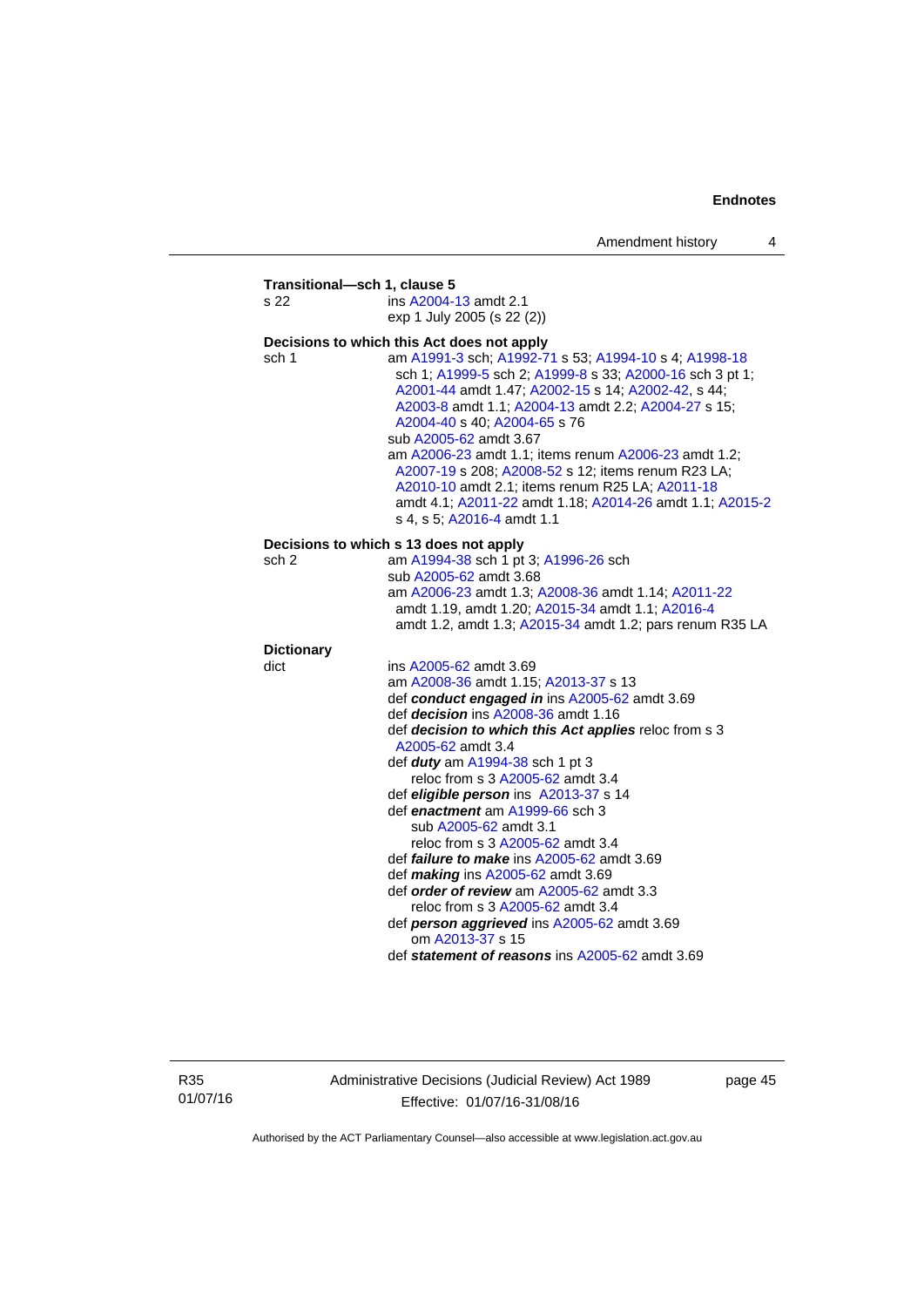5 Earlier republications

## <span id="page-49-0"></span>**5 Earlier republications**

Some earlier republications were not numbered. The number in column 1 refers to the publication order.

Since 12 September 2001 every authorised republication has been published in electronic pdf format on the ACT legislation register. A selection of authorised republications have also been published in printed format. These republications are marked with an asterisk (\*) in column 1. Electronic and printed versions of an authorised republication are identical.

| <b>Republication No</b> | <b>Amendments to</b> | <b>Republication date</b> |
|-------------------------|----------------------|---------------------------|
| 1                       | A1991-102            | 15 July 1992              |
| $\overline{2}$          | A1993-91             | 31 January 1994           |
| 3                       | A1994-38             | 31 January 1995           |
| 4                       | A1996-26             | 30 November 1996          |
| 5                       | A1999-8              | 1 March 1999              |
| 6                       | A2001-44             | 18 October 2001           |
| 7                       | A2002-15             | 20 May 2002               |
| 8                       | A2003-8              | 2 June 2003               |
| 9                       | A2003-8              | 15 August 2003            |
| 10                      | A2004-27             | 27 May 2004               |
| 11                      | A2004-40             | 10 July 2004              |
| 12                      | A2004-40             | 1 September 2004          |
| 13                      | A2004-65             | 10 January 2005           |
| 14                      | A2004-65             | 31 January 2005           |
| 15                      | A2004-65             | 9 March 2005              |
| 16                      | A2004-65             | 2 July 2005               |
| $17*$                   | A2005-62             | 11 January 2006           |
| 18                      | A2006-23             | 2 June 2006               |
| 19                      | A2006-40             | 29 September 2006         |
| 20                      | A2007-19             | 1 August 2007             |
| 21                      | A2007-25             | 31 March 2008             |
| 22                      | A2008-36             | 1 October 2008            |
|                         |                      |                           |

page 46 Administrative Decisions (Judicial Review) Act 1989 Effective: 01/07/16-31/08/16

R35 01/07/16